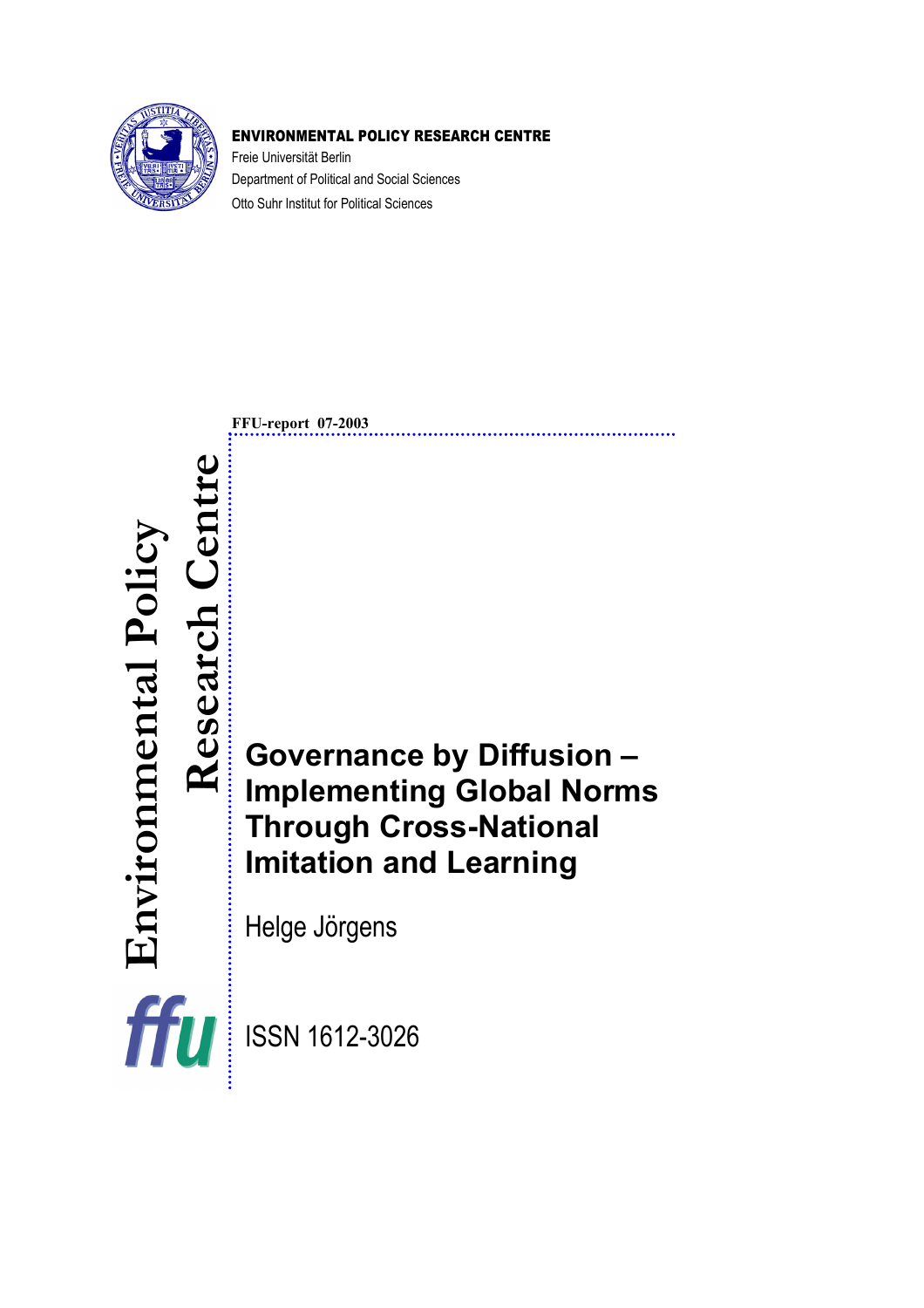*Contact: Helge Jörgens Rat von Sachverständigen für Umweltfragen Reichpietschufer 60 10785 Berlin helge.joergens@uba.de* 



#### FORSCHUNGSSTELLE FÜR UMWELTPOLITIK

Freie Universität Berlin Fachbereich Politik- und Sozialwissenschaften Otto-Suhr-Institut für Politikwissenschaft

#### Ihnestr. 22 14195 Berlin

telefon +49-30-838 566 87 fax +49-30-838 566 85 email ffu@zedat.fu-berlin.de internet www.fu-berlin.de/ffu/

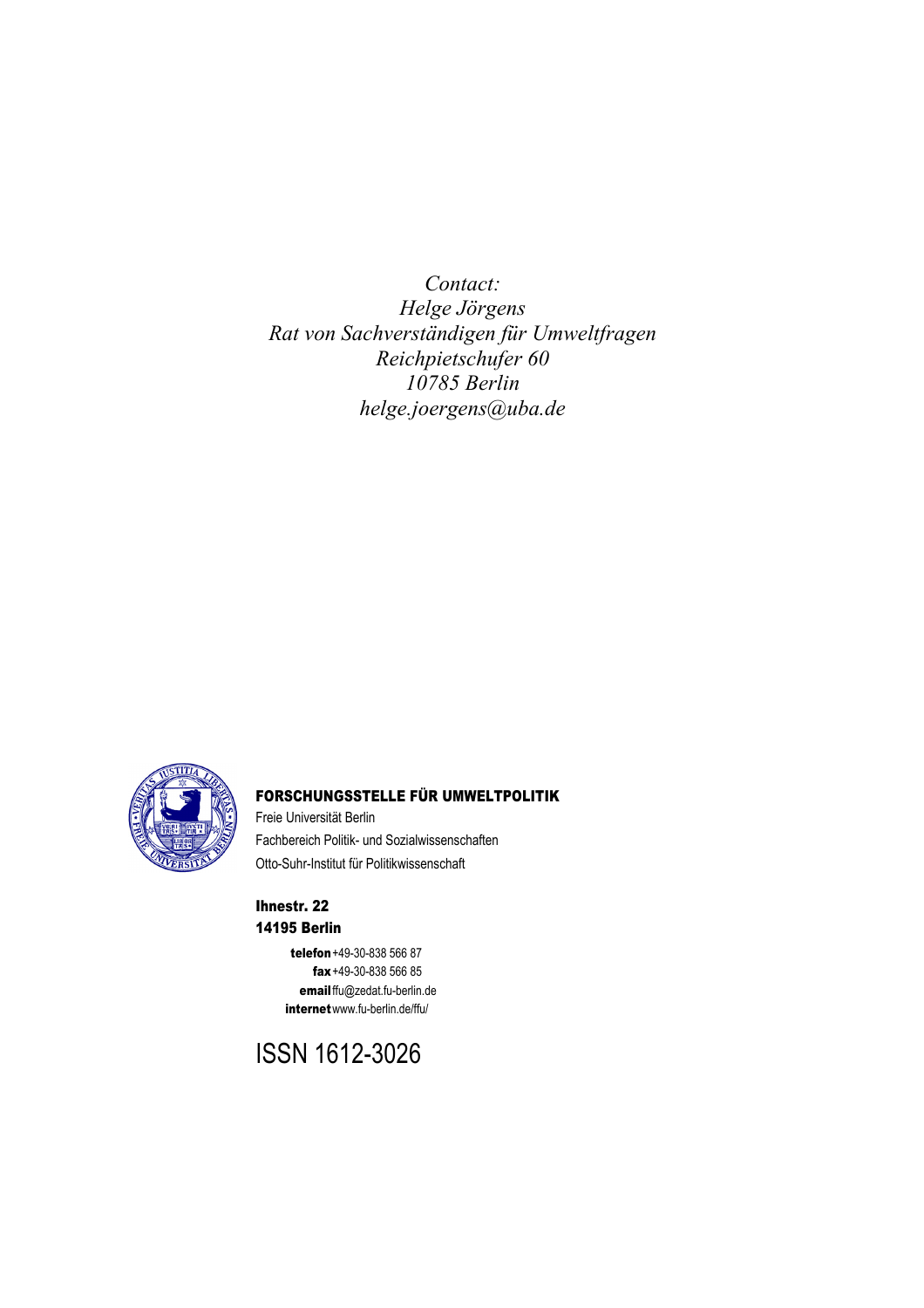# Acknowledgment

This paper was written as a contribution to the research project "Governance for Sustainable Development (SUSGOV)" conducted at ProSus, the Program for Research and Documentation for a Sustainable Society at the University of Oslo. It draws on insights from the research project "The Diffusion of Environmental Policy Innovations as an Aspect of the Globalization of Environmental Policy" conducted at the Environmental Policy Research Centre of the Free University Berlin and financed by the German Volkswagen Foundation. Some of the central ideas were presented at the  $43<sup>rd</sup>$  annual convention of the International Studies Association, 23-27 March 2002, in New Orleans, Louisiana. I especially wish to thank William Lafferty and Per-Olof Busch whose detailed and constructive comments have helped me to clarify my thoughts on this subject. My thanks also go to Susana Aguilar, Manfred Binder, Klaus Jacob, Martin Jänicke, James Meadowcroft, Sandor Ragaly, Miranda Schreurs and Kerstin Tews for valuable comments on earlier versions of this paper.

The paper will be published in:

William M. Lafferty (ed.) (2004): *Governance for Sustainable Development. The Challenge of Adapting Form to Function*. Cheltenham: Edward Elgar (forthcoming).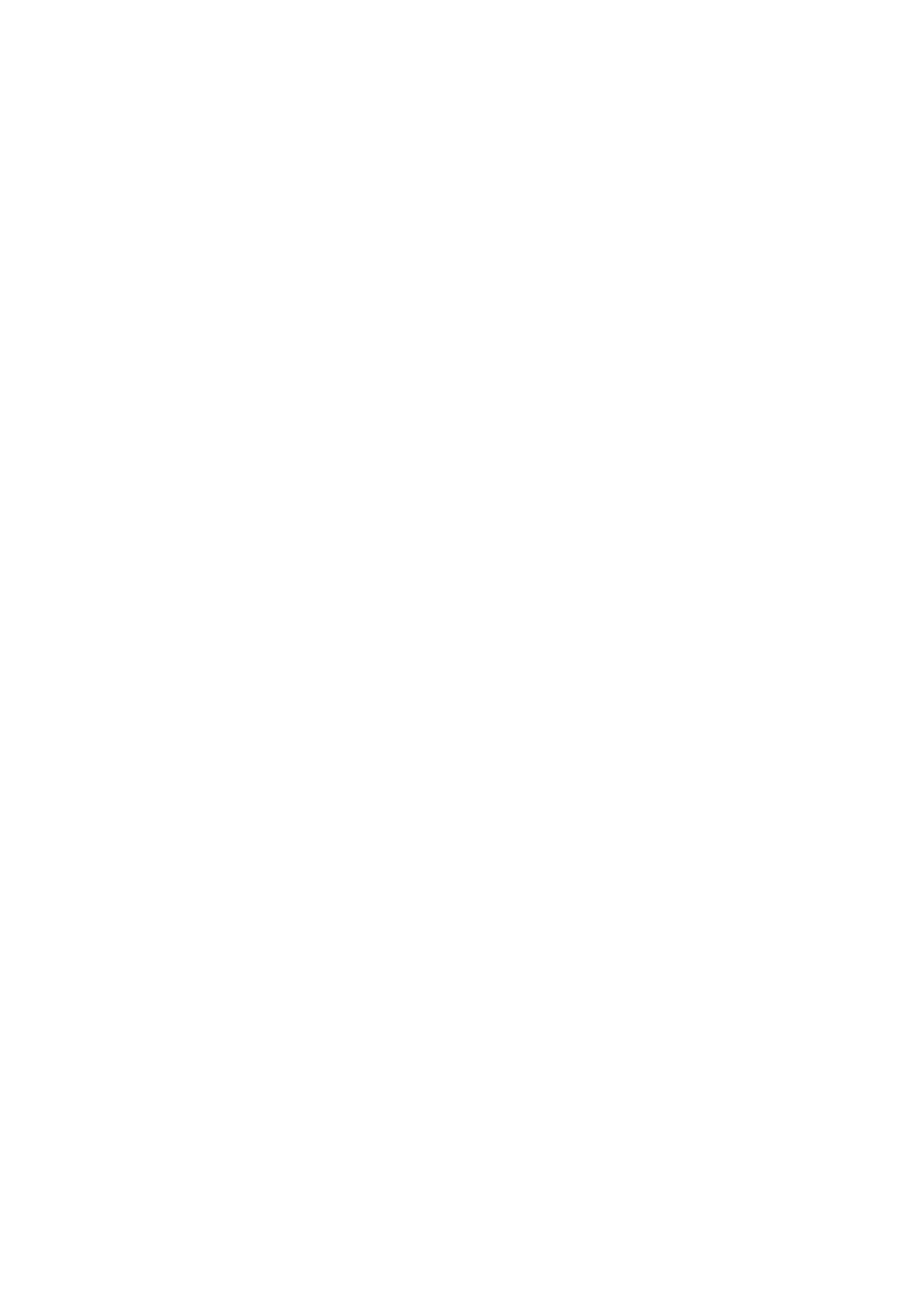## **Abstract**

Implementing international norms is a core aspect of global governance. It raises the question of whether, and through which mechanisms, developments at the international level can influence domestic policymaking. While students of global governance have placed much emphasis on processes of bargaining within international regimes and hegemonic coercion by individual states or international organizations to explain how international agendas reach the domestic level, this paper argues that diffusion constitutes a third and distinct mode of global governance which has not received due attention so far. The paper first outlines the concept of policy diffusion and distinguishes it from other mechanisms of global governance. It draws on theories on the domestic effects of international norms and institutions developed within the field of international relations as well as theories of policy diffusion and policy transfer developed within comparative public policy. Based on an empirical analysis of the international spread of national environmental policy plans and sustainable development strategies, the paper then demonstrates how cross-national imitation and learning matters as a mechanism of implementing the global norm of sustainable development and how these processes of policy diffusion interact with other, more institutionalized, forms of international governance such as unilateral imposition and multilateral harmonization. The paper concludes with general perspectives on the theoretical as well as practical consequences of conceptualizing policy diffusion as a crucial component of global governance and on its potential as a mechanism for implementing sustainable development.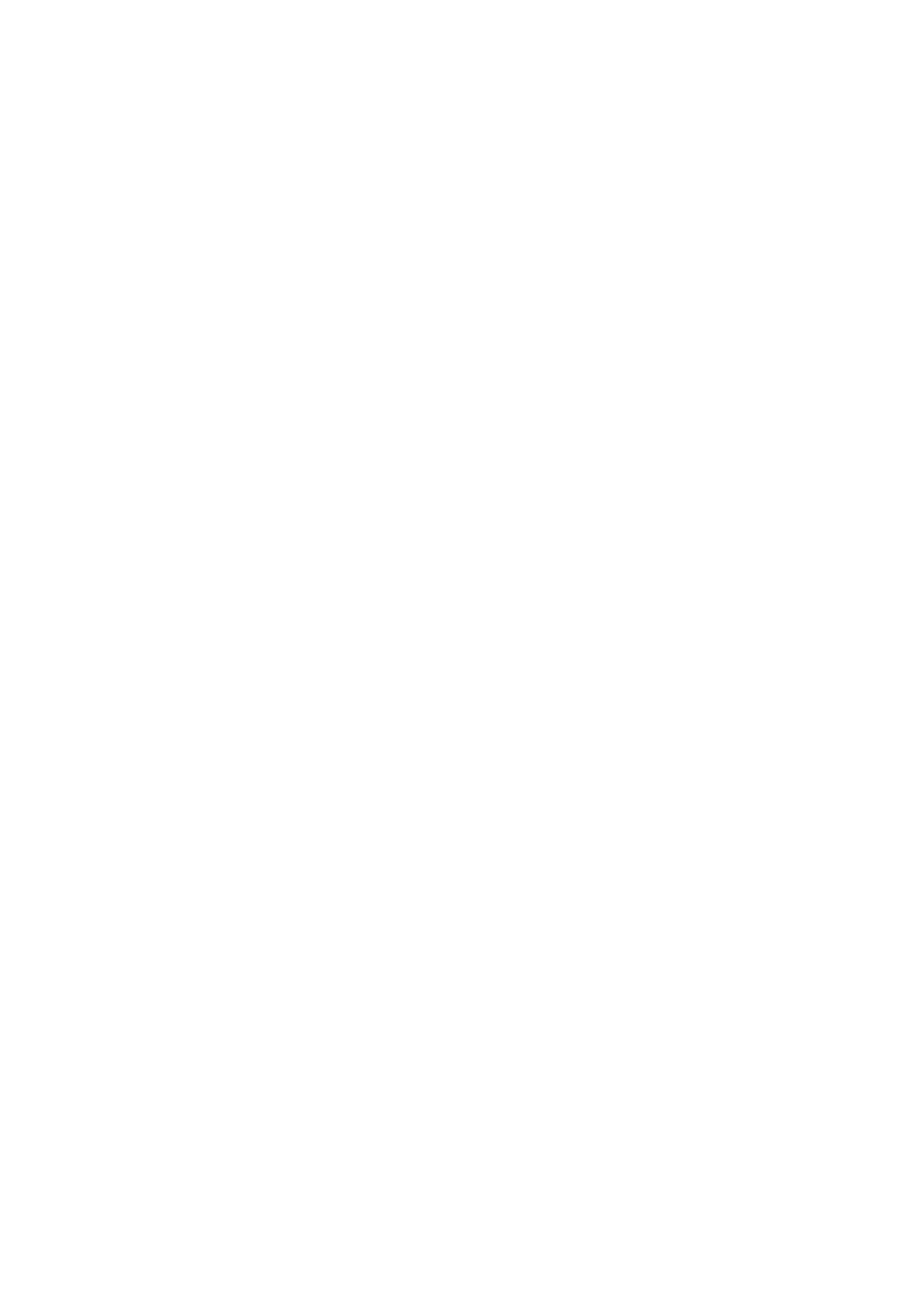# **Contents**

| 1  |                                                                                                                                                                                               |    |  |  |  |
|----|-----------------------------------------------------------------------------------------------------------------------------------------------------------------------------------------------|----|--|--|--|
|    | 2 Sustainable Development: An International Norm for National Implementation<br>$\mathbf 1$                                                                                                   |    |  |  |  |
| 3  |                                                                                                                                                                                               |    |  |  |  |
|    |                                                                                                                                                                                               |    |  |  |  |
|    |                                                                                                                                                                                               |    |  |  |  |
|    |                                                                                                                                                                                               | 6  |  |  |  |
|    |                                                                                                                                                                                               |    |  |  |  |
|    |                                                                                                                                                                                               | 9  |  |  |  |
|    | 4 Theoretical Relevance of the Typology of Governance Mechanisms 12                                                                                                                           |    |  |  |  |
| 5  | Explaining the Global Spread of Sustainable Development Strategies ______________13                                                                                                           |    |  |  |  |
|    | 5.1 Implementing Sustainable Development Through National Sustainable<br>13<br>Development Strategies [1986] [1986] [1986] [1986] [1986] [1986] [1986] [1986] [1986] [1986] [1986] [1986] [19 |    |  |  |  |
|    | 5.2 Planning for sustainable development in industrialized countries: From problem-<br>pressure and diffusion to international harmonization __________________________15                     |    |  |  |  |
|    | 5.3 National action plans and strategies in developing and transitional countries:<br>Imposition through economic and political conditionality________________________                        | 21 |  |  |  |
| 6. |                                                                                                                                                                                               | 25 |  |  |  |
|    |                                                                                                                                                                                               | 28 |  |  |  |

# Table of figures

|           | Table 1: Three Mechanisms of Global Governance                                | 5         |
|-----------|-------------------------------------------------------------------------------|-----------|
| Figure 1: | Worldwide Spread of Green Plans and Sustainable Development Strategies 15     |           |
| Figure 2: | Spread of Green Plans and Sustainable Development Strategies in the OECD 16   |           |
| Figure 3: | Spread of Sustainable Development Strategies in the OECD                      | <b>20</b> |
| Figure 4: | Spread of NEAPs in Central and Eastern Europe                                 | 23        |
| Figure 5: | Spread of Sustainable Development Strategies in Central and Eastern Europe 25 |           |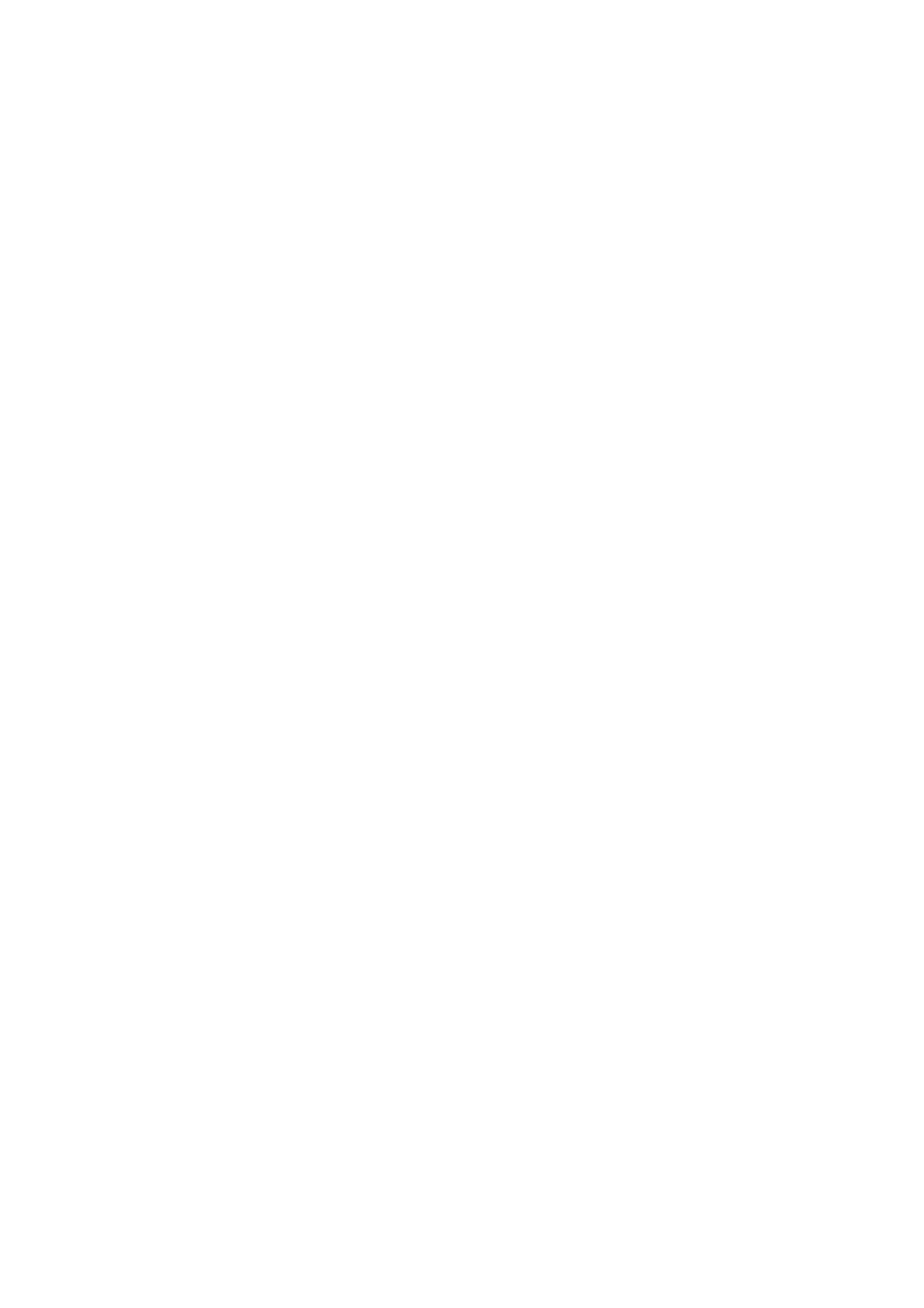# 1 Introduction

Implementing international norms is a core aspect of global governance. It raises the central question of whether, and through which mechanisms, developments at the international level can influence domestic policymaking. Scholars of global governance have placed much emphasis on processes of multilateral negotiating within international regimes and unilateral coercion by individual states or international organizations to explain how international agendas reach the domestic level. Drawing from an empirical case study on the national implementation of sustainable development, this paper argues that cross-national diffusion constitutes a third and distinct mode of global governance which has not received due attention so far.

The first section of this paper analyses the distinctive characteristics of the concept of sustainable development and what this means for its implementation. The second part introduces the concept of policy diffusion as one of three analytically distinct mechanisms of global governance. It draws on theories of the domestic effects of international norms and institutions developed within the field of international relations as well as theories of policy diffusion and policy transfer developed within public policy. Section three briefly links the typology of governance mechanisms proposed in this paper to the findings of other related theoretical debates. Through an empirical case study on the international spread of national environmental policy plans and strategies for sustainable development, the fourth section demonstrates how crossnational imitation and learning matters as a mechanism for implementing the global norm of sustainable development and how these processes of policy diffusion interact with other, more institutionalized, forms of international governance. The paper concludes with general perspectives on the theoretical as well as practical consequences of conceptualizing policy diffusion as a crucial component of global governance and on its potential as a mechanism for implementing sustainable development.

# 2 Sustainable Development: An International Norm for National Implementation

Unlike many other norms which have begun as domestic norms and have become international through the efforts of policy entrepreneurs of various kinds (Finnemore and Sikkink, 1998: 893), the concept of sustainable development is genuinely international in nature, meaning that its origins cannot be tracked down to any national programme or political discourse. It was developed within the United Nations system by the Brundtland Commission and introduced into the political debate through the publication of the Commission's 1987 report *Our Common Future*. 1 A guideline for political action, sustainable development is therefore brought to national gov-

<sup>1</sup> According to the standard definition of the Brundtland Commission, 'sustainable development is development that meets the needs of the present without compromising the ability of future generations to meet their own needs' (WCED, 1987: 43) See, however, the discussion of this definition in Lafferty (2004).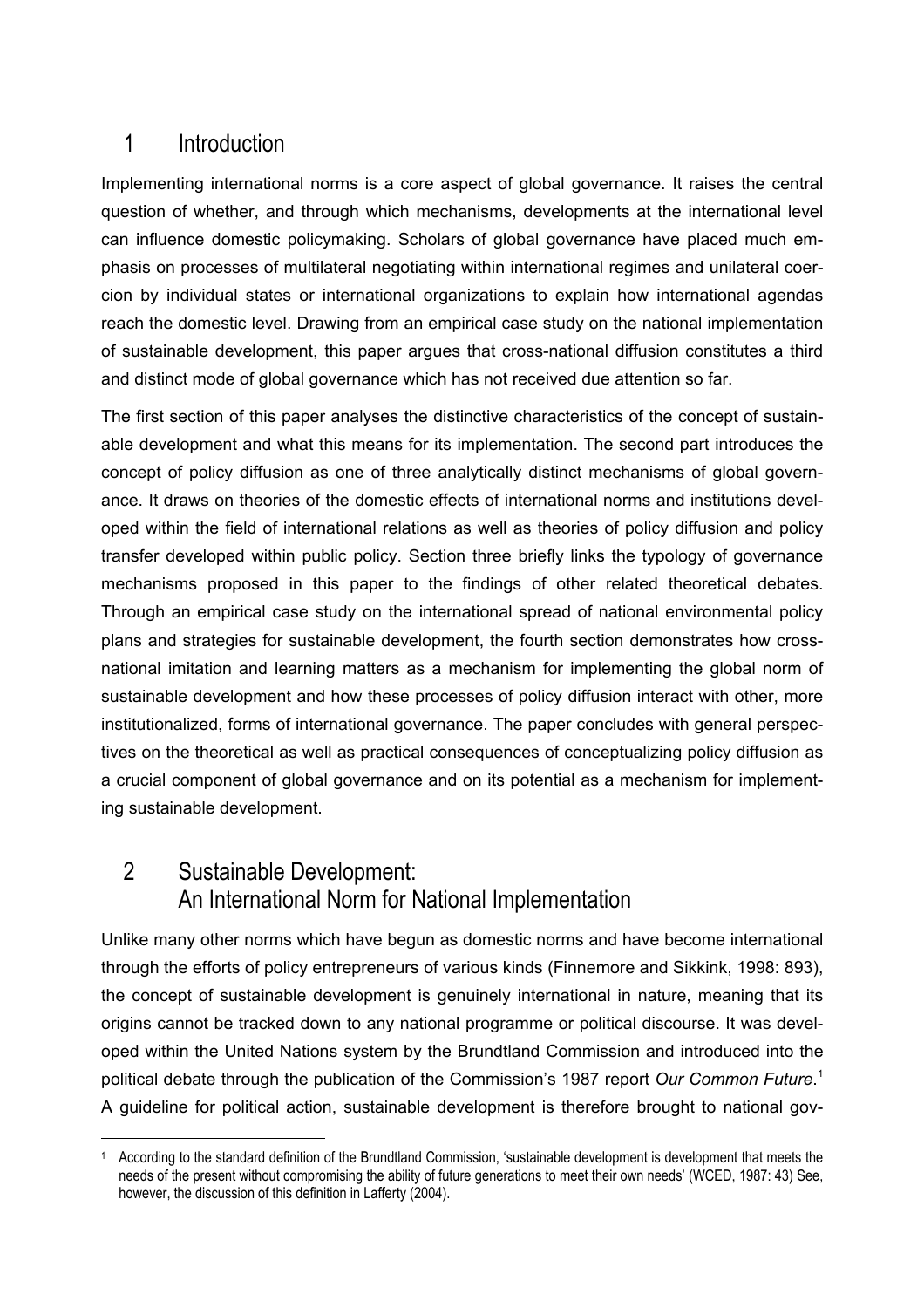ernments 'from the outside in' (Lafferty, 2004).<sup>2</sup> In addition to being genuinely international, sustainable development is a strongly normative concept 'used to prescribe and evaluate changes in living conditions' (Lafferty, 1996: 189). It thus corresponds to what scholars have termed a 'prescriptive' or 'evaluative' norm, setting basic standards of appropriate behavior for states and organizations as well as individuals. $3$ 

Through a series of international conferences, the most influential of which were the 1992 Earth Summit in Rio de Janeiro (UNCED) and the 2002 World Summit on Sustainable Development in Johannesburg (WSSD); through the translation of its normative content into a set of more specified rules and guidelines as in the global action plan Agenda 21; and through the setting up of new international bodies such as the United Nations Commission on Sustainable Development, the concept of sustainable development has over the last decade and a half become successfully institutionalized at the international level. International institutionalization is, however, only a first and far from sufficient step in the process of making this concept operational. The necessary next step is the effective implementation of sustainable development at the level of the nation state, that is, the translation of this set of globally anchored prescriptions into domestic policymaking (OECD, 2001a).<sup>4</sup>

In theoretical terms this challenge of implementing sustainable development 'from the outside in' raises the more general question of whether and how the international agenda can influence or determine domestic agendas. This touches upon core questions of global governance: How do international norms reach the domestic arena? Through which mechanisms do they affect the interests and preferences of national actors (Checkel, 1999; Finnemore and Sikkink, 1998; Cortell and Davis, 1996)?<sup>5</sup> If, as James Rosenau argues, global governance is 'about the maintenance of collective order, the achievement of collective goals, and the collective processes of rule through which order and goals are sought' (Rosenau, 2000: 175), then the question of domestic implementation of sustainable development constitutes a crucial touchstone for the effectiveness of global governance in general, or, in other words, for the international system's capacity to govern itself.

 $\overline{a}$ 

<sup>&</sup>lt;sup>2</sup> Although an early predecessor of sustainable development can be found in the physical concept of 'sustainability' as traditionally used in German forestry, this older idea was concerned only with the maintainability of national resources and lacked the dimensions of human welfare and social equity introduced by the Brundtland Report (Lafferty, 1996).

<sup>3</sup> For a systematic distinction of regulative, constitutive and prescriptive norms, see Finnemore and Sikkink (1998: 251-252).

<sup>4</sup> For a systematic analysis of early national efforts to implement sustainable development, see Lafferty and Meadowcroft (2000) as well as the five case studies in OECD (2002).

<sup>5</sup> This 'top-down' perspective fits well into an emerging theoretical and empirical literature in international relations and Europeanization studies which focuses on the domestic effects of international norms and institutions (Martin and Simmons, 1998) or asks how 'European integration and Europeanization (...) affect domestic policies, politics, and polities of the member states and beyond?' (Börzel and Risse, 2003).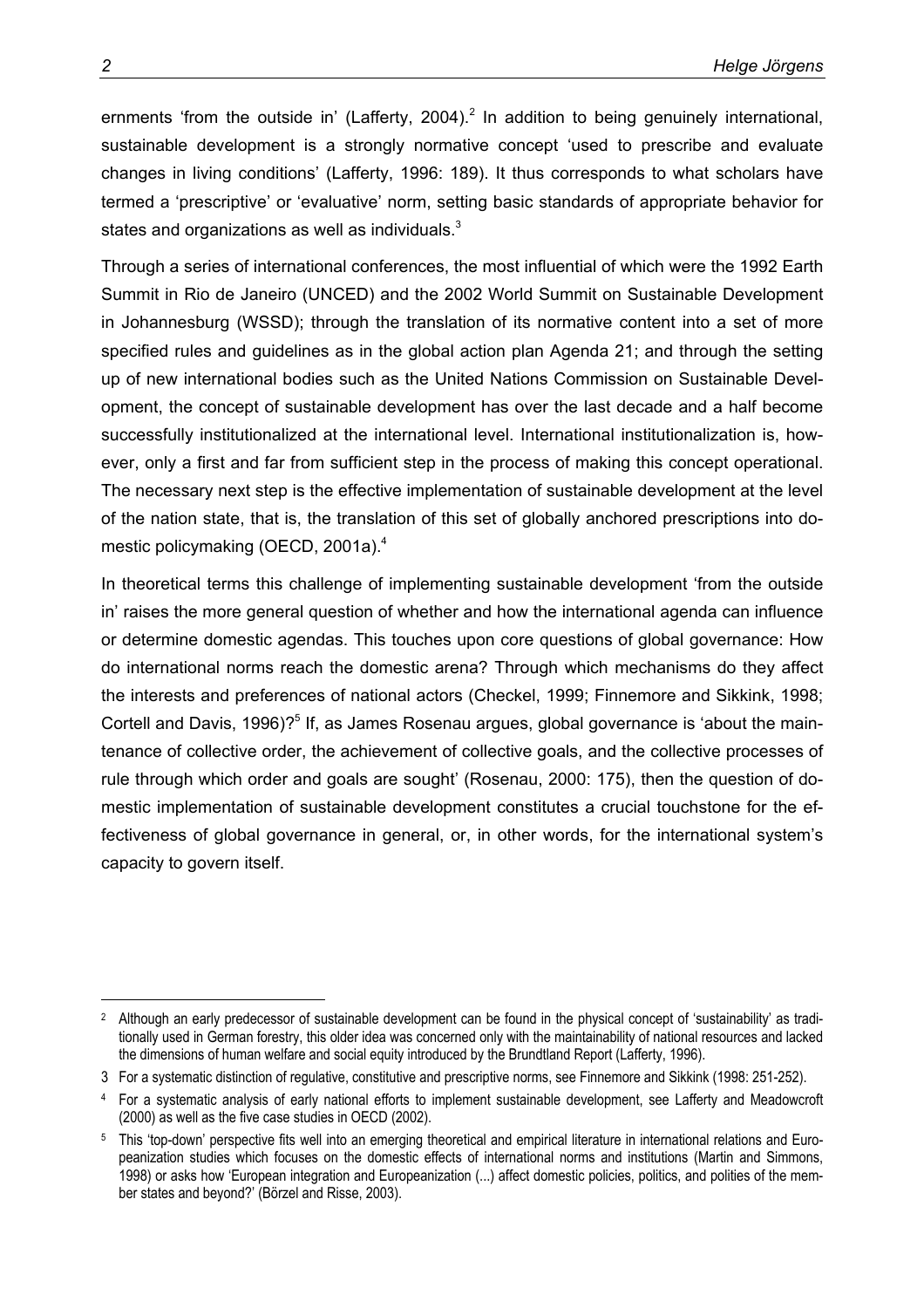$\overline{a}$ 

# 3 Three Mechanisms of Global Governance

The term governance has emerged within international relations studies in the course of the 1980s and has become increasingly popular during the 1990s. Basically global governance means 'the formal and informal bundle of rules, roles and relationships that define and regulate the social practices of states and nonstate actors in international affairs' (Slaughter, Tulumello and Wood, 1998: 371); or, even more broadly, 'the many ways individuals and institutions, public and private, manage their common affairs' (Commission for Global Governance, 1995: 2). While in definitional terms many scholars today agree on such a broad understanding (Rosenau, 1992), in practice international or global governance is often used as more or less synonymous with the narrower notion of international regimes (Young, 1997: 5-6; Smouts, 1998). Kratochwil and Ruggie (1986: 759) pointed this out already in the mid-1980s, and Martin and Simmons have more recently described the regimes movement as 'an effort to substitute an understanding of international organization with an understanding of international governance' (Martin and Simmons, 1998: 737). This widespread practice of equating governance with regimes is, however, problematic in conceptual terms and is not fully supported by empirical evidence.

International regimes, characterized as deliberately constructed 'social institutions consisting of agreed upon principles, norms, rules, procedures and programmes that govern the interactions of actors in specific issue areas' (Levy, Young and Zürn, 1995: 274; see also Krasner, 1983: 2; Hasenclever, Mayer and Rittberger, 2000: 3), are conceptually too narrow to grasp all possible mechanisms through which international political factors affect domestic policymaking. Four arguments may serve to substantiate this claim.

First, non-state actors play a more important role in global governance than the concept of international regimes can convincingly account for.<sup>6</sup> While attempts recently have been made to model the role of non-state actors within international regimes (Arts, 2000), these attempts obviously do not aim to theorize their importance *outside* international institutions.

Second, the notion, stressed especially in neo-institutionalist accounts, that regimes are negotiated (Rittberger, 1993; Keohane, 1983, 1984) or 'deliberately constructed' (Hasenclever, Mayer and Rittberger, 2000: 3) excludes important instances of international policy coordination which occur in the absence of multilateral cooperation. The argument put forth here is that both bilateral coercion and cross-national diffusion are important mechanisms of global policy coordination which are insufficiently accounted for in the regime concept.

Third, the notion that regimes include the complete set of general principles and norms as well as specific rules and procedures implies a relatively high degree of international institutionalization in a given issue area. However, as research on international norm dynamics has revealed,

<sup>6</sup> On the importance of non-state actors in international politics, see for example Keck and Sikkink (1998) and Risse-Kappen (1995).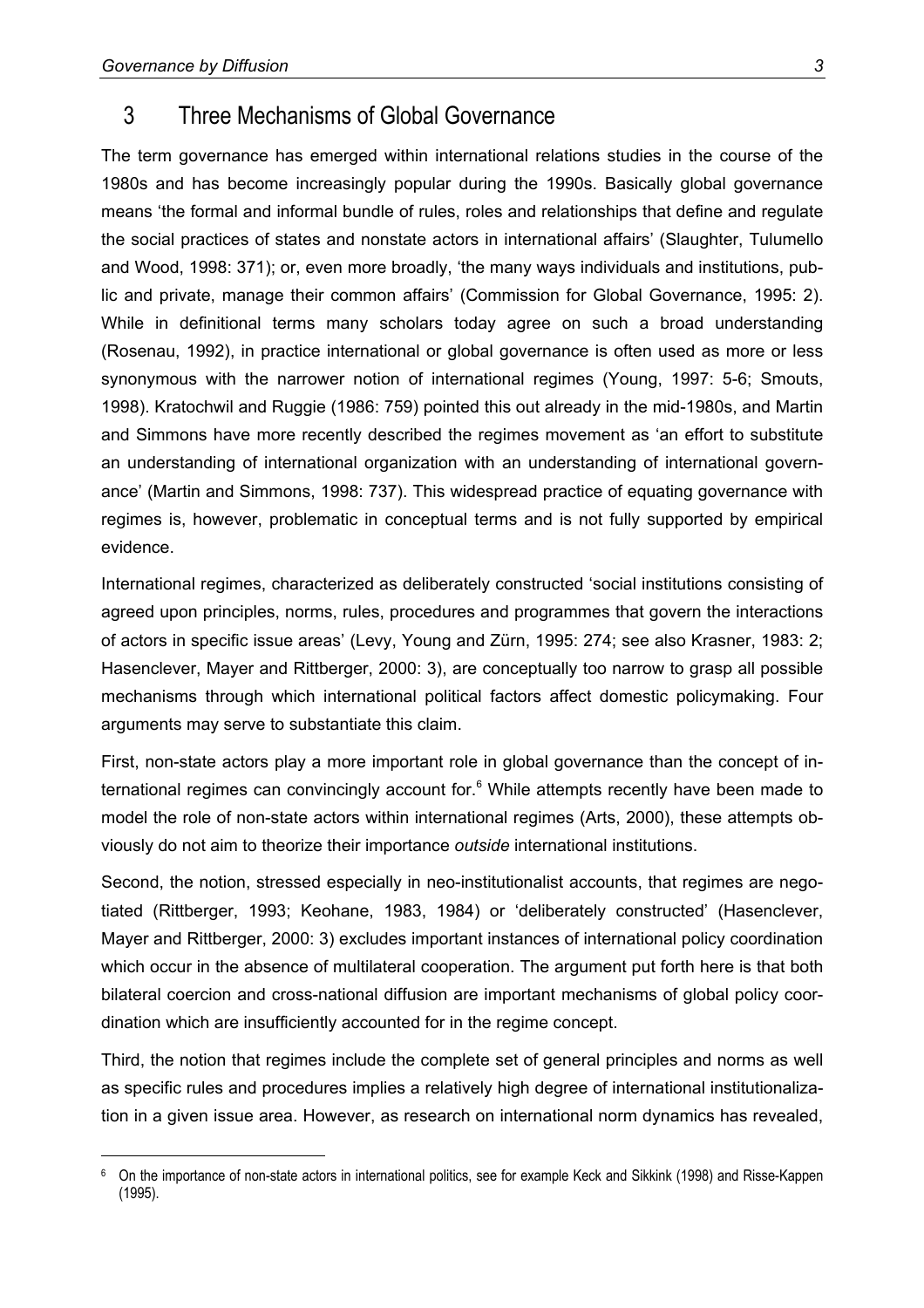institutionalization is not a necessary precondition for international agendas to affect domestic decision-making (Finnemore and Sikkink, 1998: 260). Global norms and principles can become influential domestically without first being spelled out in specific rules and procedures. Global governance, therefore, does not exclusively occur through international regimes.

Finally, in certain fields of global politics – especially those connected with North-South relationships such as development assistance – there is no single set of principles, norms and rules around which the expectations of all actors converge<sup>7</sup> (Smouts, 1998: 86-87). Rather, one group of actors imposes its principles and rules upon another group of actors. Convergence then does not occur at the level of expectations, or  $-$  as constructivists might argue  $-$  at the level of interests and preferences, but merely at the level of formal policy-outputs.

If international regimes are only one – albeit a crucial – mechanism of global governance, then what other pathways exist through which international processes can lead to domestic policy change? Empirical research on the international sources of domestic environmental politics across a large number of policy innovations and an ample set of countries has revealed that international stimuli can generally influence domestic politics through three analytically distinct mechanisms: multilateral harmonization, unilateral imposition, and cross-national diffusion (Busch and Jörgens, 2003). These mechanisms differ in a number of important ways, notably with regard to the underlying mode of operation, the level of obligation they involve<sup>8</sup>, and the specific motivations of national policymakers<sup>9</sup> (see Table 1). While the impact of harmonization and imposition on domestic policymaking has been studied to some extent within international, comparative and European studies<sup>10</sup>, the functioning of diffusion as a governance mechanism stands only at the beginning of being systematically explored.<sup>11</sup> In the following, therefore, harmonization and imposition will be treated more briefly, whereas the motivations of policymakers

 $\overline{a}$ 

<sup>7</sup> This is Krasner's classical definition of international regimes as 'sets of implicit or explicit principles, norms, rules, and decision-making procedures around which actors' expectations converge in a given area of international relations' (Krasner, 1983: 2).

<sup>8</sup> Obligation is understood in a formal sense. It 'means that states or other actors are bound by a rule or commitment or by a set of rules or commitments' (Abbott et al., 2000: 401).

<sup>9</sup> The term 'policymakers' refers to a 'heterogeneous collection of officials and organizations concerned with one or more policy areas' (Rose, 1993: 52).

<sup>&</sup>lt;sup>10</sup> Research on international regimes or international institutions more broadly has for long been central to the study of international relations (Simmons and Martin, 2002). In the environmental field recent systematic studies on regime effectiveness and compliance with multilateral agreements in the environmental field include Miles et al. (2001), Haas, Keohane and Levy (1993) and Brown Weiss and Jacobson (2000). Reviews of the literature can be found, for example, in Hasenclever, Mayer and Rittberger (1997, 2000) and Levy, Young and Zürn (1995). Unilateral imposition or coercive transfer of norms, rules and procedures has been critically analysed in the literature on conditionality in development assistance. More recently, the role of environmental conditionality in development aid politics has been systematically explored (see several of the contributions in Keohane and Levy, 1996). Phenomena of unilateral imposition have also been studied in relation to the process of Eastern Enlargement of the European Union and the conditions that Central and Eastern European countries have to fulfil before being granted EU membership (see, for example, Grabbe, 2002; Tews, 2002, 2003).

<sup>&</sup>lt;sup>11</sup> The idea that diffusion could be understood as a governance mechanism in its own right was first expressed by Kristine Kern (2000: 249). Subsequent diffusion studies in the environmental field have repeated this claim (Kern, Jörgens and Jänicke, 2001: 3-4; Jörgens, 2001: 124-125; Tews and Busch, 2002), but to date no comprehensive and systematic effort has been made to theorize diffusion as a distinct mechanism of global governance and to explore its relationship and interaction with other governance mechanisms.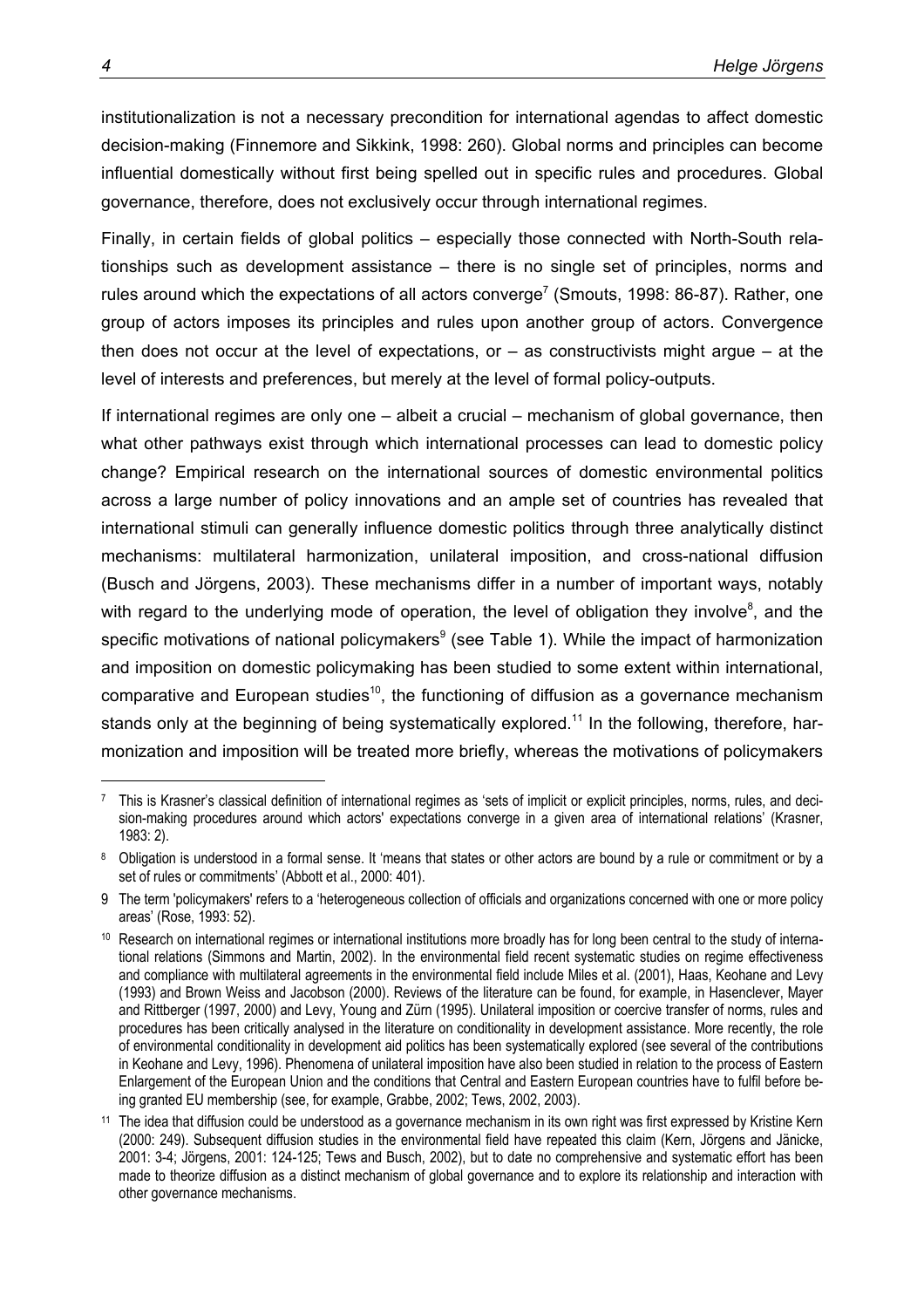to engage in processes of policy diffusion and the factors that promote or hinder the global spread of policy innovations will be explored in greater detail.

|                                                   | Harmonization                                                                                   | <i><b>Imposition</b></i>                                                                              | <b>Diffusion</b>                                                                                                                                                             |
|---------------------------------------------------|-------------------------------------------------------------------------------------------------|-------------------------------------------------------------------------------------------------------|------------------------------------------------------------------------------------------------------------------------------------------------------------------------------|
| Mode of operation                                 | Multilateral cooperation<br>and decision-making                                                 | Unilateral conditionality<br>(political or economic)                                                  | Decentral imitation,<br>persuasion/learning                                                                                                                                  |
| Level of obligation                               | Medium to high                                                                                  | High                                                                                                  | Low                                                                                                                                                                          |
| Principal motivations of<br>national policymakers | Address trans-<br>$\overline{\phantom{0}}$<br>boundary problems<br>Avoid trade distor-<br>tions | Join existing interna-<br>tional organizations<br>or treaties<br>Obtain financial or<br>technical aid | Search for solution to<br>domestic problems<br>Reduce uncertainty<br>Avoid negative<br>externalities of other<br>states' actions<br>Gain internal and<br>external legitimacy |
| <b>Principal driving force</b>                    | Interest                                                                                        | Power                                                                                                 | Knowledge                                                                                                                                                                    |

*Table 1: Three Mechanisms of Global Governance*

### 3.1 Harmonization

 $\overline{a}$ 

As used here the term 'harmonization' means the conscious modification of internal policies by governments committed to multilateral standards which they have had a hand in drafting (Howlett, 2000: 308). It is roughly identical with regime governance as it relates to the formulation and implementation of multilateral agreements within international regimes as well as to the implementation of decisions taken within supranational organizations such as the European Union. Unlike imposition and diffusion, harmonization involves the deliberate and cooperative attempt by a particular set of countries to solve problems which they are collectively confronted with. The sources and targets of governance are therefore broadly identical. The principal motivations for states to engage in processes of international harmonization are to address collective, typically transboundary, problems which cannot be solved by any one country alone; or to standardize different national regulations in order to reduce barriers to the free movement of people, capital and goods and avoid trade distortions. While states are free to engage in multilateral decision-making and, if they choose, to have an active influence on the outcomes, once an agreement is reached, they are more or less strongly obliged to comply and to implement the agreement in their national context.<sup>12</sup> As Diane Stone argues, harmonization involves some sacrifice of national autonomy and sovereignty (Stone, 2001).

The level of formal obligation involved in harmonization processes is therefore relatively high. It is highest in EC law, due to the supremacy of European over national law and its enforcement

<sup>12</sup> Normally international accords only come into force after having been ratified by a predefined amount of signatory states. Similarly for individual states they only become effective after these states have ratified the treaty.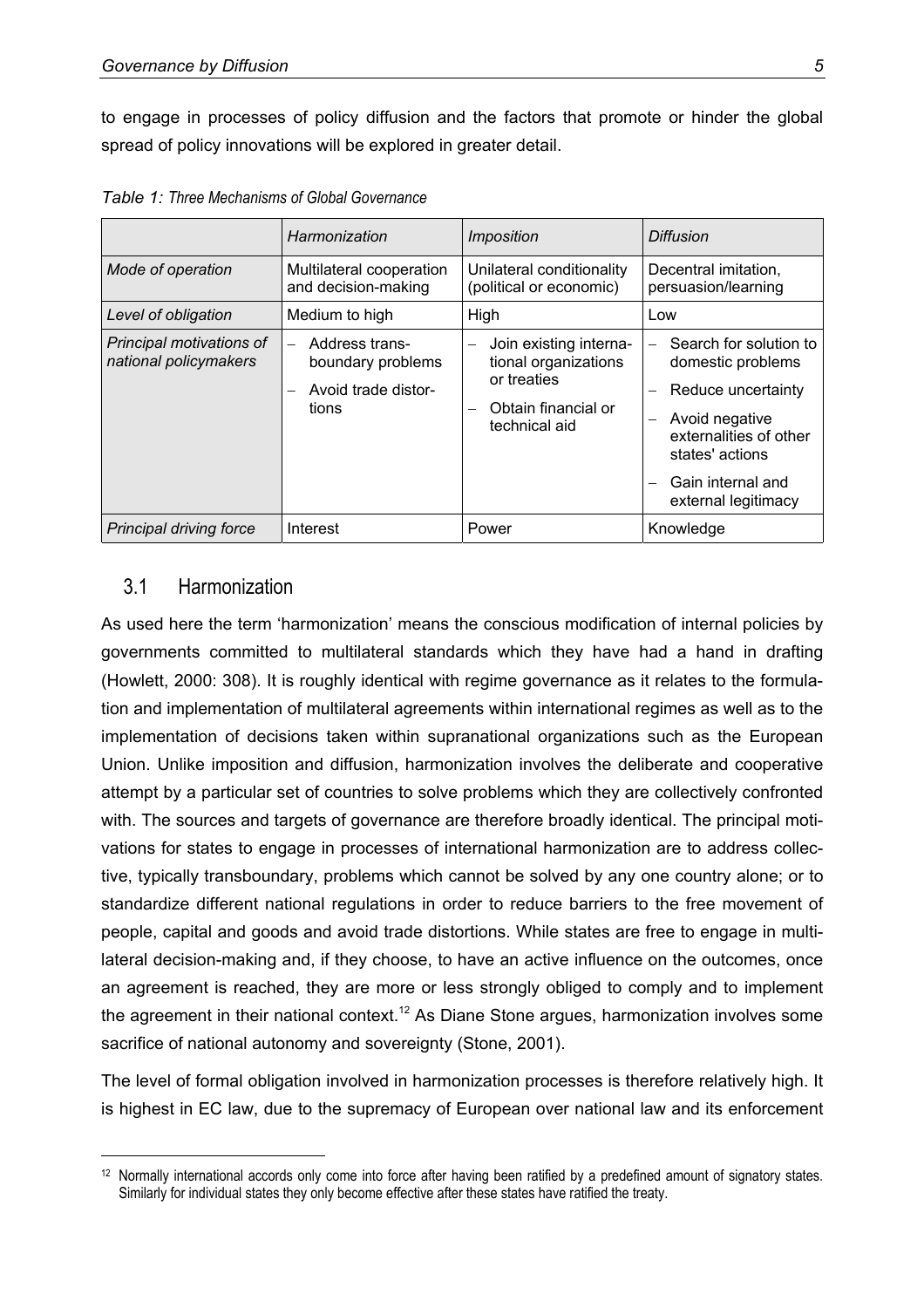by the European Court of Justice, and, to a slightly lesser degree, in binding international accords: Non-binding international commitments (declarations, and programmes of action, in the 'soft-law' category (Shelton, 2000)), involve, on the other hand, only intermediary levels of formal obligation.<sup>13</sup>

#### 3.2 Imposition

Imposition occurs when individual states, international organizations or private actors use asymmetric power relationships to dictate their policies to other states. It involves one country being intentionally forced to adopt the policies favored by another country, by an international organization or by a private actor, for example a transnational corporation. While military coercion is a very rare phenomenon and plays virtually no role in 'low' politics like environmental protection or sustainable development<sup>14</sup>; economic or political conditionality – as used in development assistance or in the process of European Union enlargement – are more common forms of imposition. Like harmonization, imposition involves a high level of obligation as states formally commit themselves to implement externally prescribed policies. It differs from harmonization in that the principal motivations of the sources and targets of governance no longer coincide. While international organizations basically aim to export their fundamental values and principles or their preferred solutions for particular problems, importing countries are interested primarily in material or political gains such as monetary assistance, access to international treaties, or membership in exclusive 'clubs' like the European Union. Usually importing countries have little or no influence on the design of the policies that are being imposed upon them.

#### 3.3 Diffusion

 $\overline{a}$ 

Finally diffusion, in Everett Rogers' influential definition, refers to 'the process by which an innovation is communicated through certain channels over time among the members of the social system' (Rogers, 1995: 5). It is a process of imitation or learning where information about innovative practices in one setting affects policy choices in another (Simmons and Elkins, 2003). Contrary to harmonization and imposition, diffusion occurs in the absence of formal or contractual obligation as no formal commitments towards other governments or international organizations exist to implement a certain policy.<sup>15</sup> The main rationale of diffusion lies in the fact that actors tend to place excessive importance on information that is readily available, thus favoring policies that are already in place in other countries over those policy options that have not yet been adopted elsewhere (Weyland, 2002). Like the related concepts of 'emulation' (Hoberg,

<sup>&</sup>lt;sup>13</sup> Note that the degree of obligation is not a measure of effectiveness. The growing concern about EC directives which in spite of being characterized by a high level of obligation are often not implemented properly by the member states illustrates this.

<sup>14</sup> This does not mean that the use of military force plays no role in the fight for scarce natural resources.

<sup>15</sup> Note that 'diffusion', as the term is used in this paper, is not identical with the broader notions of 'spread' or 'proliferation'. Diffusion, understood as the non-compulsory use of foreign exemplars in domestic policymaking, is only one possible cause of the international spread of policy innovations. Other important causes that are identified in this paper include harmonization and imposition, but also individual national problem pressures such as environmental degradation.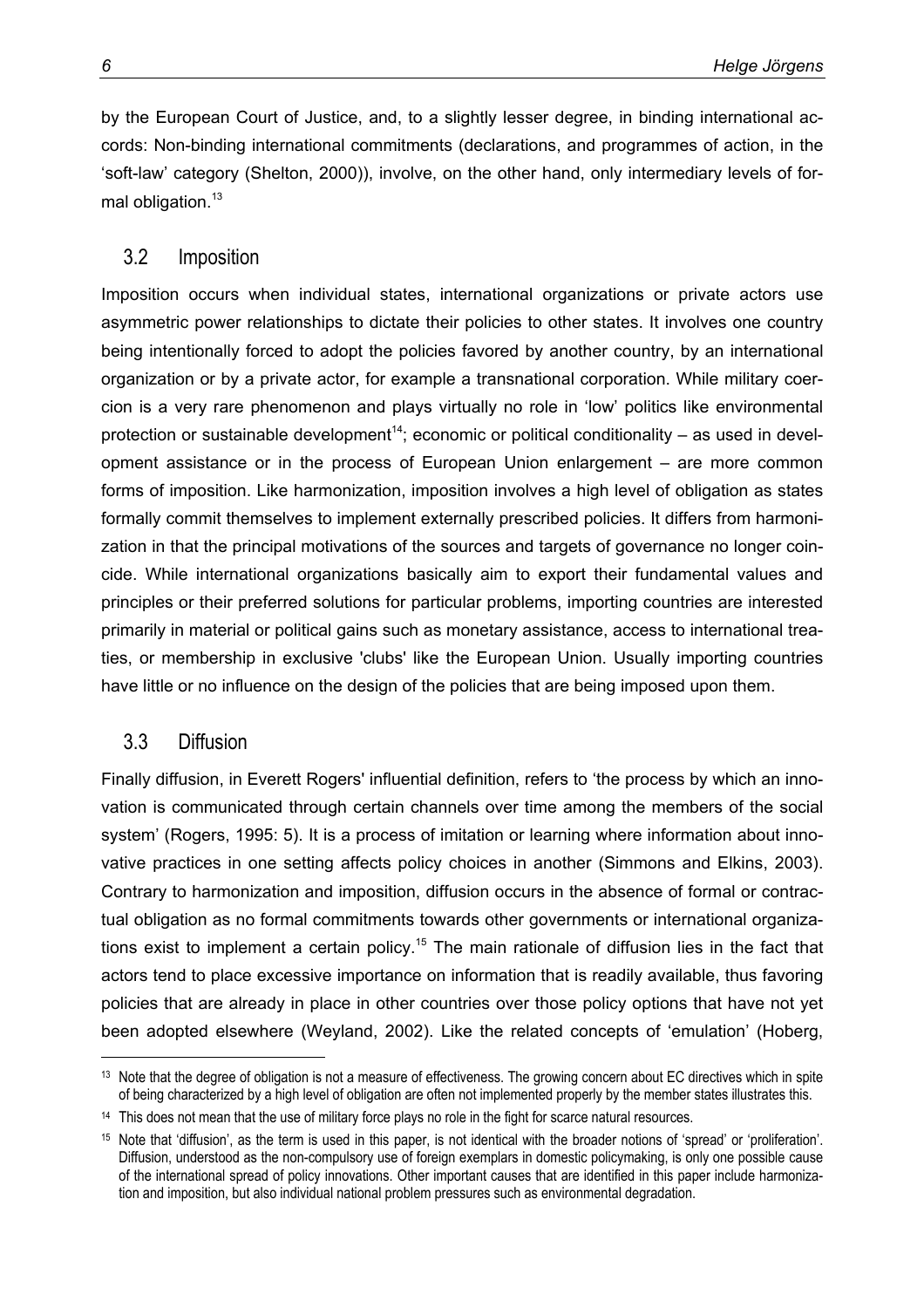1991) and 'policy transfer' (Dolowitz and Marsh, 1996, 2000), policy diffusion involves 'the recognition of foreign exemplars and their incorporation into new or existing policies' (Howlett, 2000: 308). However, while emulation and policy transfer relate to individual cases, diffusion, as generally used in political science, comprises the sum of many cases of policy emulation with regard to a given policy innovation. Often, these individual processes are only loosely connected. In other words, diffusion processes become manifest only through the accumulation of individual cases of imitation or lesson-drawing regarding one and the same policy innovation. Its decentralized and unconnected nature – where the policies of one country can be influential in shaping the policies of another without the country of origin even noticing it – sharply distinquishes diffusion from harmonization and, although to a lesser degree, from imposition.<sup>16</sup>

#### 3.3.1 Causes of Policy Diffusion

National policymakers emulate other countries' policies for various reasons. They may act in a rational and problem-oriented manner by looking across national borders for effective solutions to pressing domestic problems. This is what Richard Rose (1991, 1993) has labelled 'lessondrawing'.<sup>17</sup> In situations where domestic actors face great uncertainties about the likelihood of present policy alternatives to bring about their preferred future outcomes, they may model their own policy choices on those of countries which are generally perceived as being successful. This is, in essence, what DiMaggio and Powell (1983: 151-152) refer to as 'mimetic isomorphism'. Especially at early stages of a diffusion process, state policymakers may also be actively persuaded by other state or non-state actors – such as other states, international organizations, transnational NGOs or participants in inter- or transnational professional networks – to adopt policies that are practised by only a small number of pioneering states (Finnemore, 1993; Keck and Sikkink, 1998; Haas, 1992). During the later stages of diffusion processes, when a policy innovation has already been adopted by a fair amount of states<sup>18</sup>, the importance of argumentative persuasion or the search for effective solutions to given problems as stimuli for political action may become secondary. Other motivations, such as international pressures for conformity, the attempt of political elites to increase the legitimacy of their actions, and their desire to enhance their self-esteem within an international society structured by emerging normative standards of appropriate behavior, may then become increasingly important (Finnemore and Sikkink, 1998: 895, 902-904).

<sup>&</sup>lt;sup>16</sup> Presumably it is this decentralized character, where patterns of global governance are not intentionally produced within international institutions or by powerful nation-states but emerge gradually from a succession of individual actions, which has caused a general reluctance on the part of many scholars to conceive of diffusion as a governance mechanism in its own right.

<sup>17</sup> Although in practice there may be some overlap, analytically it differs from problem-oriented harmonization in that the problems at cause are perceived to be domestic rather than transboundary.

<sup>18</sup> Finnemore and Sikkink speak of a 'critical mass' of countries (Finnemore and Sikkink, 1998; see also Kern et al., 2001: 10- 11).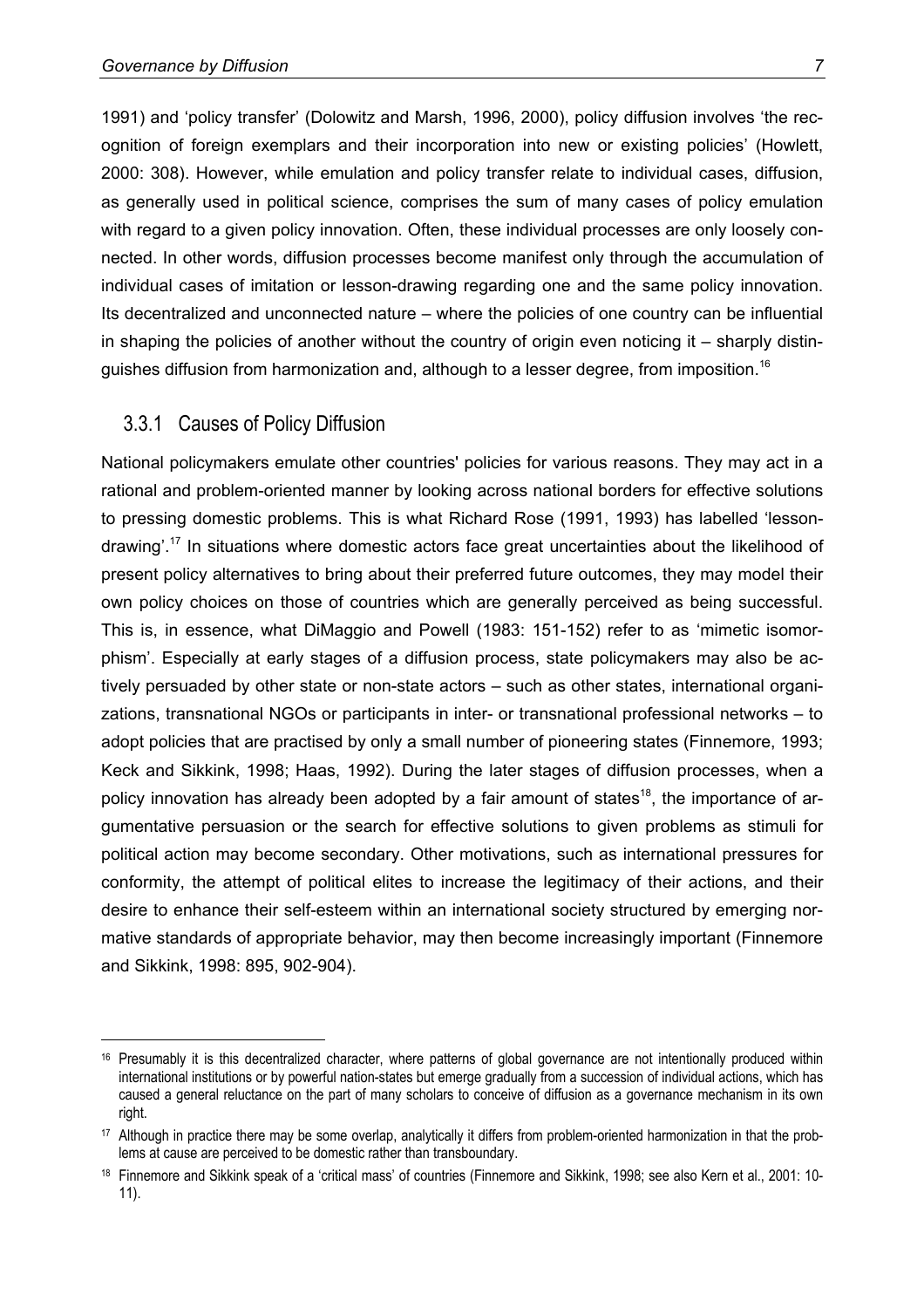Moreover, competition among states and the desire to avoid future economic or political disadvantages or adjustment costs may motivate states to imitate the actions of their primary competitors. *Political* competition occurs when states struggle to shape policy developments at the international level in accordance with their national policy patterns and regulatory traditions in order to minimize the costs of political and economic adjustment to upcoming binding regulations (Héritier, Knill and Mingers, 1996; Andersen and Liefferink, 1997; Kern, Jörgens and Jänicke, 2001: 4-5). In the shadow of future international regulations, there thus often evolves an international dynamic where states race to adopt national regulations which are directed towards the same policy problem; but which may differ with regard to administrative and technological details or with regard to the scope or ambition of policy goals.

The result is an often rapid emergence of numerous national regulations in a given problem area. Although these national approaches differ in scope or administrative detail, in their sum they form a global regulatory structure which in turn increases the prospect of international harmonization or further diffusion. Due to the higher probability of binding international regulations, political competition can be expected to be more frequent in institutionally thick environments such as the European Union or – taking into account the considerable geographic overlap – the entire OECD-world.

By contrast *economic* competition may be more likely within institutionally 'thin' international environments or issue areas where formal political authority rests largely with the nation state and has not been handed over to supranational or international institutions. Economic competition occurs when the increasing international economic integration and the mobility of trade and capital flows create pressures 'to modify regulatory policies in order to sustain or improve national competitiveness in a global economy' (Tews, Busch and Jörgens, 2003: 572; Holzinger and Knill, 2003). The result may be a 'race to the bottom', where countries lower their regulatory standards in order to avoid capital flight (Drezner, 2001a: 57-58). In practice, however, this process may be more complex, involving changes in policy instruments rather than directly lowering standards of environmental or social protection. An illustrative example can be found in the field of environmental protection, where it has proven almost impossible to lower emission standards once reached (Vogel, 1997: 558). Instead direct and legally binding regulations by national governments are being increasingly complemented or even substituted by softer instruments such as voluntary agreements between government and polluters or by unilateral self-commitments of polluting industries (De Clercq, 2002). In the wake of this change of instrument it becomes easier to set less ambitious policy goals or relax monitoring requirements, and thus de facto lower the environmental standards domestic industries have to comply with. Often such indirect weakening of environmental standards occurs through, and is justified by, the emulation of widely acknowledged foreign models such as the Dutch negotiated agreements ('covenants'), or of concepts advocated by international organizations like the OECD. Rather than inventing completely new approaches to environmental protection, countries thus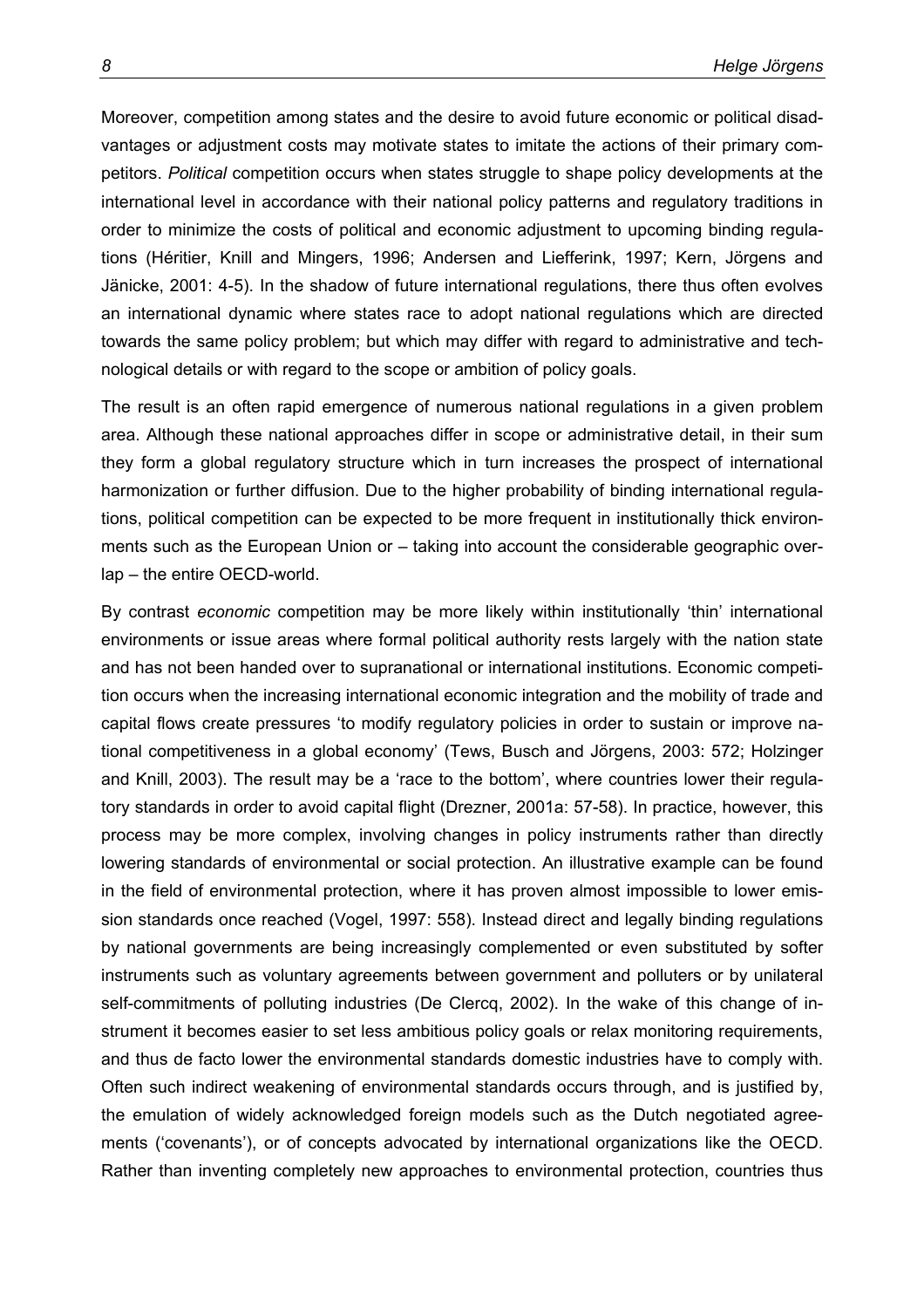often tend to imitate the policy changes introduced by their primary competitors in order to relax their own environmental and social protection standards.

However, instead of inducing a 'race to the bottom', the result of economic competition may also be a 'race to the top' where countries seek to emulate new and ambitious programmes at an early stage of their international diffusion in order to secure 'first-mover advantages' and not lag behind other states (Porter and van der Linde, 1995). In addition national policymakers may be encouraged by their domestic industries to raise regulatory standards to the level of the more strictly regulated markets. The reason behind this is that international firms will in any case have to meet the standards of the most highly regulated markets if they want to sell their products there. Instead of manufacturing products with different environmental properties for different markets, they may be interested in harmonizing product standards at the level of the most highly regulated market in order to be able to produce similar products for all markets at overall lower costs (Vogel, 1997: 561-563).

#### 3.3.2 Determinants of Policy Diffusion

 $\overline{a}$ 

Independent of the concrete motivations of actors to engage in processes of imitation or learning, four groups of factors influence the probability, the speed, and the course of policy diffusion: (1) the existence of international or transnational channels of communication through which information on policies in other political constituencies can be communicated; (2) the specific properties of policy innovations; (3) the specific structure of the problem that a given policy innovation is expected to deal with; and (4) the national capacities for adopting particular policy innovations.<sup>19</sup> These factors help explain why some policy innovations spread faster than others, why some countries are faster than others in adopting policy innovations, and why the speed of diffusion varies from one set of countries to another (Jörgens, 2001).

*Transnational channels of communication* provide the basic infrastructure for knowledge about new policy instruments, programmes or institutions to travel from one jurisdiction to another. In a very basic sense, they take the form of international or global issue-networks where state and non-state actors meet on a regular basis to exchange information and to coordinate national policies and programmes. Examples of such issue-specific networks include: transnational advocacy networks (Keck and Sikkink, 1998) and epistemic communities (Haas, 1992) which internationally promote their subjective framing of specific policy problems and their causal beliefs of how to solve these problems; intergovernmental networks of policymakers, experts and NGO-representatives which centre around specific policy innovations such as national environmental policy plans (International Network of Green Planners) or national ecolabels (Global Ecolabeling Network); and international organizations like the United Nations, the OECD or the

<sup>&</sup>lt;sup>19</sup> For a detailed account of the effects of these factors on the diffusion of environmental policy innovations see Kern, Jörgens and Jänicke (2001) and Tews, Busch and Jörgens (2003).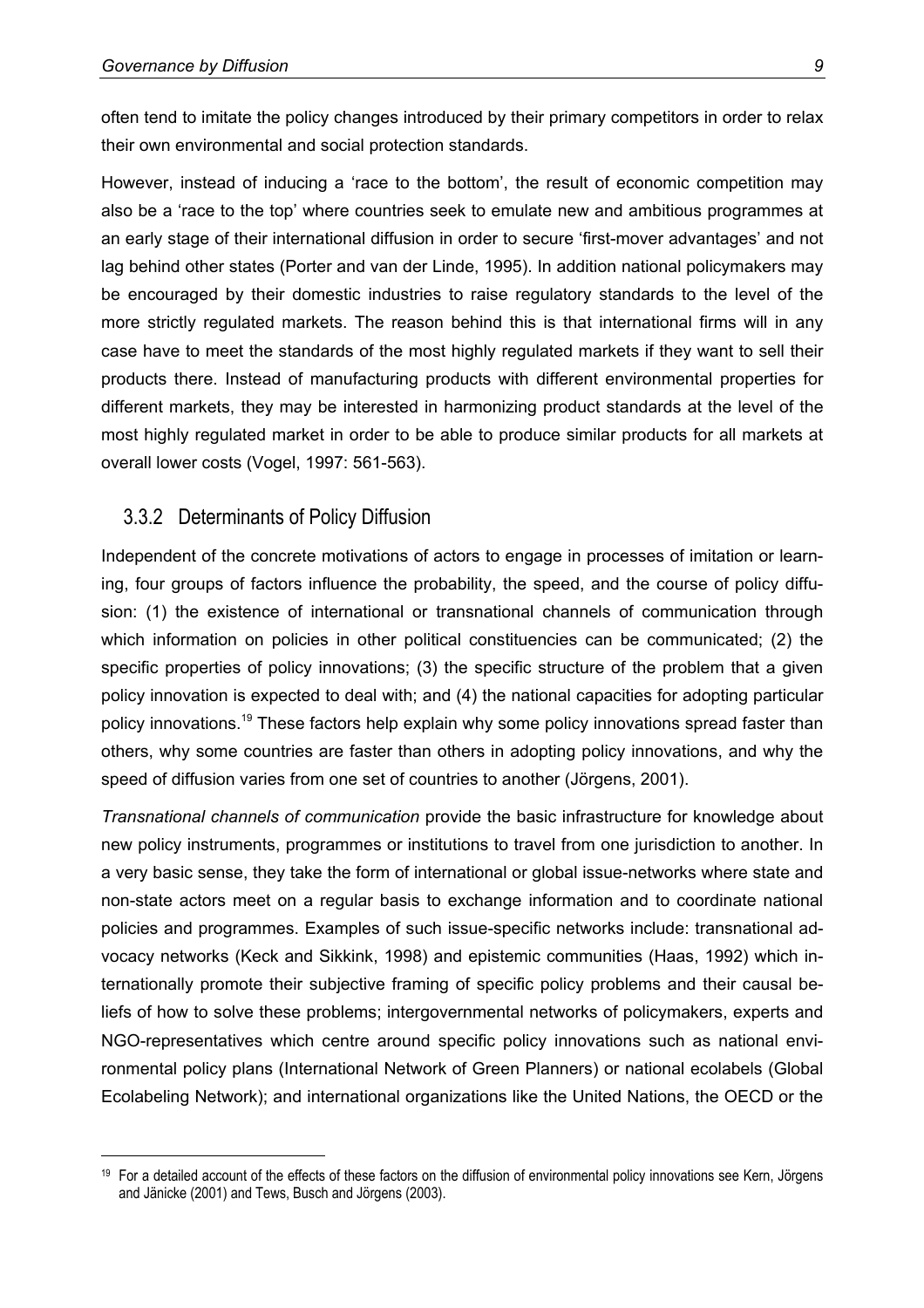European Union which provide issue-specific arenas where national officials regularly meet, exchange information and coordinate their national policies (Kern, Jörgens and Jänicke, 2001).

In addition to providing arenas where national policymakers regularly meet, many international organizations and intergovernmental networks are actors in their own right, describing and examining policy innovations or best practices in front-runner countries, and making this information available in a wide range of publications, in internal policy papers, and at international conferences. Elizabeth Bomberg and John Peterson (2000:19) have identified 'institutionalized peer-review and identification of best practice according to agreed criteria ('benchmarking')' as one of the major tools of policy transfer within the European Union. The explicit aim of these benchmarking activities is to foster the international diffusion of policy innovations in a given issue area and to harmonize national regulations and strategies at a high level (Kern, Jörgens and Jänicke, 2001: 9). With regard to sustainable development, the United Nations Commission on Sustainable Development regularly publishes status reports on the national implementation of Agenda 21 – the latest of which was prepared for the 2002 World Summit on Sustainable Development in Johannesburg. In a similar vein think tanks, consultancy firms or foundations regularly disseminate information on best practice and advocate new policies at the national and international level (Stone, 2000).

While the existence of international channels of communication determines whether policy diffusion can occur at all, the specific *properties of policy innovations* are decisive for the speed at which an innovation spreads in the international system (Jörgens, 2001). Policy innovations whose adoption requires only incremental changes to existing policy styles and institutional structures are more likely to be adopted than policies which conflict strongly with existing regulatory traditions (Rose, 1993: 135f.; Kern, Jörgens and Jänicke, 2001: 11-12). Similarly when policies contradict the interests of important domestic actors, national policymakers are likely to encounter strong opposition against their adoption. Generally, it can be expected that redistributive policies spread more slowly than regulative policies, and that regulative policies in turn diffuse less rapidly than distributive or informational approaches (Lowi, 1972; Kern, Jänicke and Jörgens, 2000). Scholars of organizational sociology argue that policy innovations practiced in pioneering countries diffuse more rapidly throughout a social system if it is possible to detach them from the specific national context in which they evolved, and to develop an abstract model that can be applied to a wider range of national contexts (DiMaggio and Powell, 1983: 155-156; Strang and Meyer 1993). Or, as Strang and Soule put it: '(...) practices do not flow. Theorized models and careful framings do' (Strang and Soule, 1998: 277).

Of course theorizing requires an agent that engages in this task. Developing abstract and universally applicable models is, therefore, one of the core strategies of transnational advocacy networks, international organizations or epistemic communities which seek to empower international norms at the level of the nation state. It is obvious, that the inherent properties of individ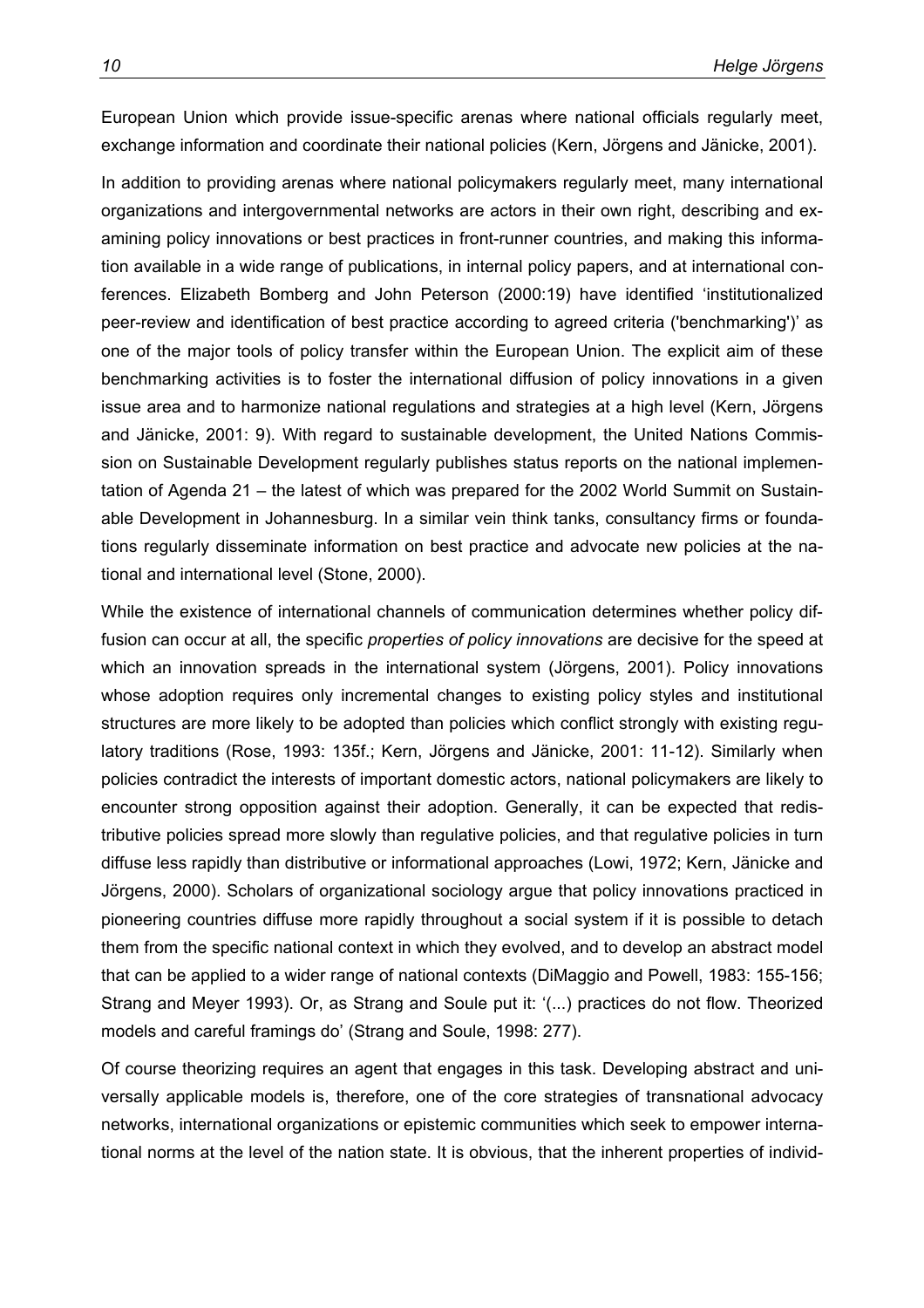ual policy innovations make them more or less suitable for generalization and thus affect their prospect of diffusion.

Similar to the characteristics of policy innovations, the specific *structure of the problems* that policy innovations are designed to tackle may also influence the speed of diffusion. In their large-scale comparison of national environmental policies, Martin Jänicke and Helmut Weidner have demonstrated that 'the structure of the problem, in terms of its visibility and urgency, the availability of a standard technological solution and the societal importance and composition of the relevant target groups', significantly determines whether a problem reaches the domestic agenda or not (Jänicke and Weidner, 1997: 310).

Finally the *national context of the adopting state* acts as a filter for the transfer of policies from one political setting to another. The domestic context includes administrative or regulative traditions and national policy styles as well as national capacities to actually adopt and implement a given policy. It is of crucial importance not only to processes of policy diffusion, but has also repeatedly been identified as a decisive factor for international harmonization, that is for the national transposition and implementation of international or European law. The basic proposition developed, especially in the literature on Europeanization, is that the 'goodness of fit' between the European and the domestic level (that is, the degree to which European norms 'resonate' with domestic political, institutional and cultural structures) conditions the degree and extent to which national settings can change in response to international norms (Cowles, Caporaso and Risse, 2001; Börzel and Risse, 2003; Checkel, 1999). While in cases of international or European obligatory harmonization the pressure for change is high and will thus lead to some kind of national adaptation (Knill and Lehmkuhl, 2002); in cases of non-obligatory diffusion, misfit between global norms and domestic structures may completely preclude national adoption of a policy model or lead to substantive changes of the original policy model in the course of adoption (see for example Rose, 1993).

Besides the 'goodness of fit' between global norms and domestic structures, the national political, financial, scientific and technological capacities to implement a particular policy innovation determine whether a country voluntarily adopts a foreign model or not (Tews, Busch and Jörgens, 2003: 575-576; Kern, Jörgens and Jänicke, 2001: 8). The limited capacity of many, especially developing or transitional countries, may constitute a crucial obstacle to 'soft' policy diffusion as it can be expected that countries first implement those norms and policies that are set down in international obligatory law or which they are coerced by other states or organizations to implement. Voluntary imitation or learning, then, may be found especially in those areas where harmonization and imposition are largely absent.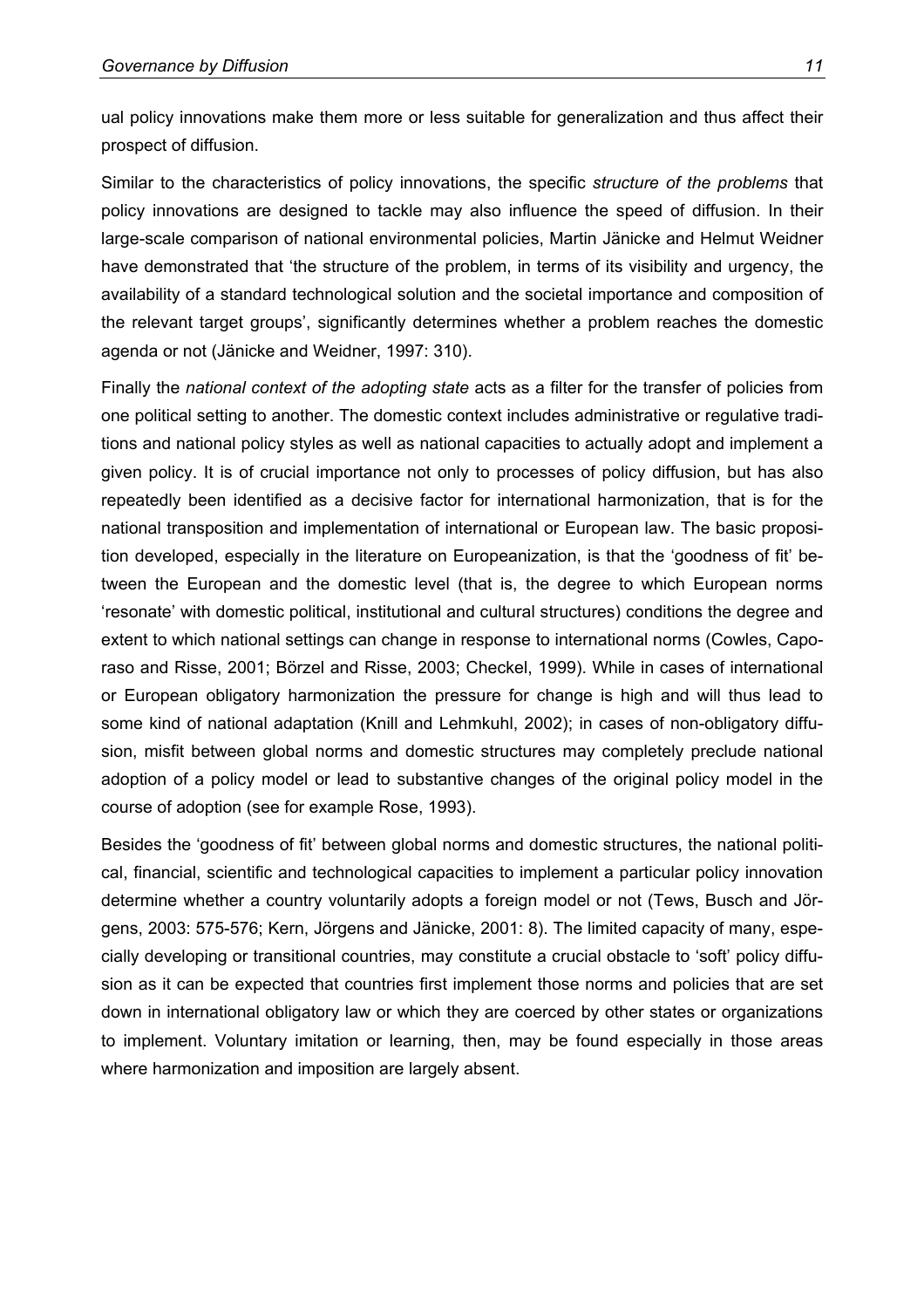# 4 Theoretical Relevance of the Typology of Governance Mechanisms

The typology of governance mechanisms put forward here is consistent with other scholarly efforts to systematize the ways in which states are influenced by their external environment. The triad of harmonization, imposition and diffusion was first introduced to describe the exogenous determinants of national policymaking by Colin Bennett (1991) and Michael Howlett (2000) in their work on international policy convergence.<sup>20</sup> Both authors argue that  $-$  in addition to contextual factors like the general functional prerequisites of modernization (Collier and Messick, 1975), or more idiosyncratic national factors – the increasing convergence of national policies is the result of international or transnational influences that can best be systematized through these three mechanisms. In a similar vein Dolowitz and Marsh (2000: 13-17) conceptualize different types of policy transfer along a continuum ranging from voluntary lessondrawing to obligated transfer and to direct imposition. Finally, with a focus on the study of international regimes, Oran Young distinguishes three different paths to regime formation which closely resemble the broader governance mechanisms proposed here: 'negotiation', where international regimes are set up by explicit agreements; 'imposition', where regimes are externally forced upon actors; and 'spontaneous emergence', where governance evolves from the converging expectations of many individual actions (Young, 1983: 98-101, 1997: 10-11).

Governance processes similar to those observable in the world of states can also be found in the world of organizations. In the field of organizational sociology, DiMaggio and Powell (1983) have argued that institutional isomorphism – that is, the process through which organizations within a given social system grow similar over time – can be either 'coercive', 'mimetic' or 'normative'. Contrary to the model proposed here DiMaggio and Powell subsume both asymmetric power relationships and legal standard-setting under the heading of 'coercive isomorphism'. In return, both mimetic and normative isomorphism are variants of what is here labeled diffusion. While these differences are mainly attributable to differences in the subject of analysis – nation states in the one case and societal organizations in the other – the work of DiMaggio and Powell makes a strong argument for the importance of non-hierarchical imitation and learning, even in those environments where authoritative decision-making by governments is a valid option.

In more abstract terms the three governance mechanisms identified in this paper reflect the three major structuring forces of modern society: interest, power and knowledge. Interest and cooperation stand at the core of rationalist and neo-institutionalist theories in international relations $21$ ; power and coercion are the central explanatory categories of realist and neo-realist approaches $^{22}$ ; and knowledge and the diffusion of principles and ideas are given particular em-

<sup>20</sup> The terms Howlett (2000) uses are 'harmonization', 'domination' and 'emulation'. Bennett (1991) originally had distinguished four international causes of policy convergence: 'emulation', 'harmonization', 'elite networking', and 'penetration'.

<sup>21</sup> Keohane (1984), Martin and Simmons (1998), Simmons and Martin (2002).

<sup>&</sup>lt;sup>22</sup> For a recent and differentiated application of the neo-realist paradigm with regard to global governance, see Drezner (2001b).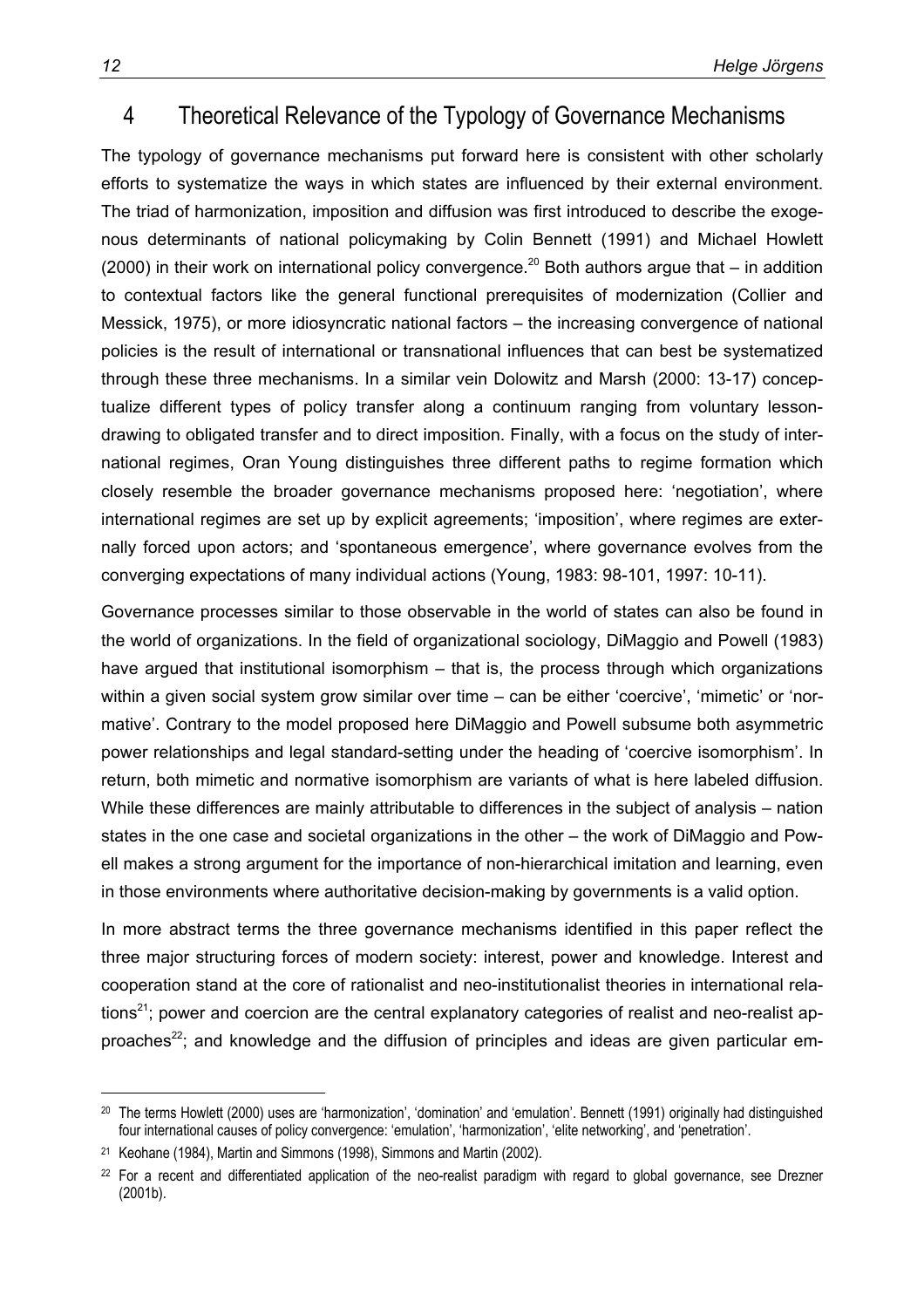$\overline{a}$ 

phasis in constructivist and idealist accounts<sup>23</sup>. The typology of governance mechanisms developed here is thus not exclusively linked to any particular theoretical school in international relations, but can serve as a heuristic device within realist, rationalist, and constructivist frameworks.

Of course the differences in this typology are mainly analytical. The three governance mechanisms are not always empirically distinct. For example when the World Bank or the International Monetary Fund require that countries change their national economic policies as a precondition for development loans, this process would normally be classified as a case of external imposition, where IMF or World Bank conditions stand in opposition to the interests of national policymakers. Research on IMF and World Bank conditionality has shown, however, that, in some cases, national policymakers actually favor the external imposition of the policy models advanced by international organizations so they can blame the external donor organization for unpopular policy choices which, in fact, they have deliberately chosen (Vreeland, 2003). Formally such a case would be classified as imposition. Substantially, however, it would at least in part resemble harmonization in that the motivations to act of both the source and the target of governance are partly identical and the new policies have been purposely chosen by the adopting country. While in concrete empirical settings, the borders between the different governance mechanisms may at times be blurred, analytically the typology helps to shed light on the different motivations of actors to implement global norms domestically and to explain different degrees of norm implementation across countries and issue areas.

In the next section the analysis focuses on the international spread of national environmental policy plans and sustainable development strategies in order to assess the role policy diffusion plays in this process, and to find out how diffusion interacts with harmonization and imposition in an integrated attempt to improve global governance for sustainable development.

5 Explaining the Global Spread of Sustainable Development Strategies

### 5.1 Implementing Sustainable Development Through National Sustainable Development Strategies

National environmental policy plans and sustainable development strategies constitute one of the most important attempts to adapt the global norm of sustainable development to individual domestic contexts (Lafferty and Meadowcroft, 2000; Jänicke and Jörgens, 2000a; Dalal-Clayton, 1996: 3). This makes these initiatives an ideal object for an empirically grounded analysis of how – that is, through which governance mechanisms – the international norm of sustainable development reaches the national level.

 $23$  See for example Risse, Ropp and Sikkink (1999), Checkel (1999), Finnemore (1996), and – within sociology – Meyer et al. (1997).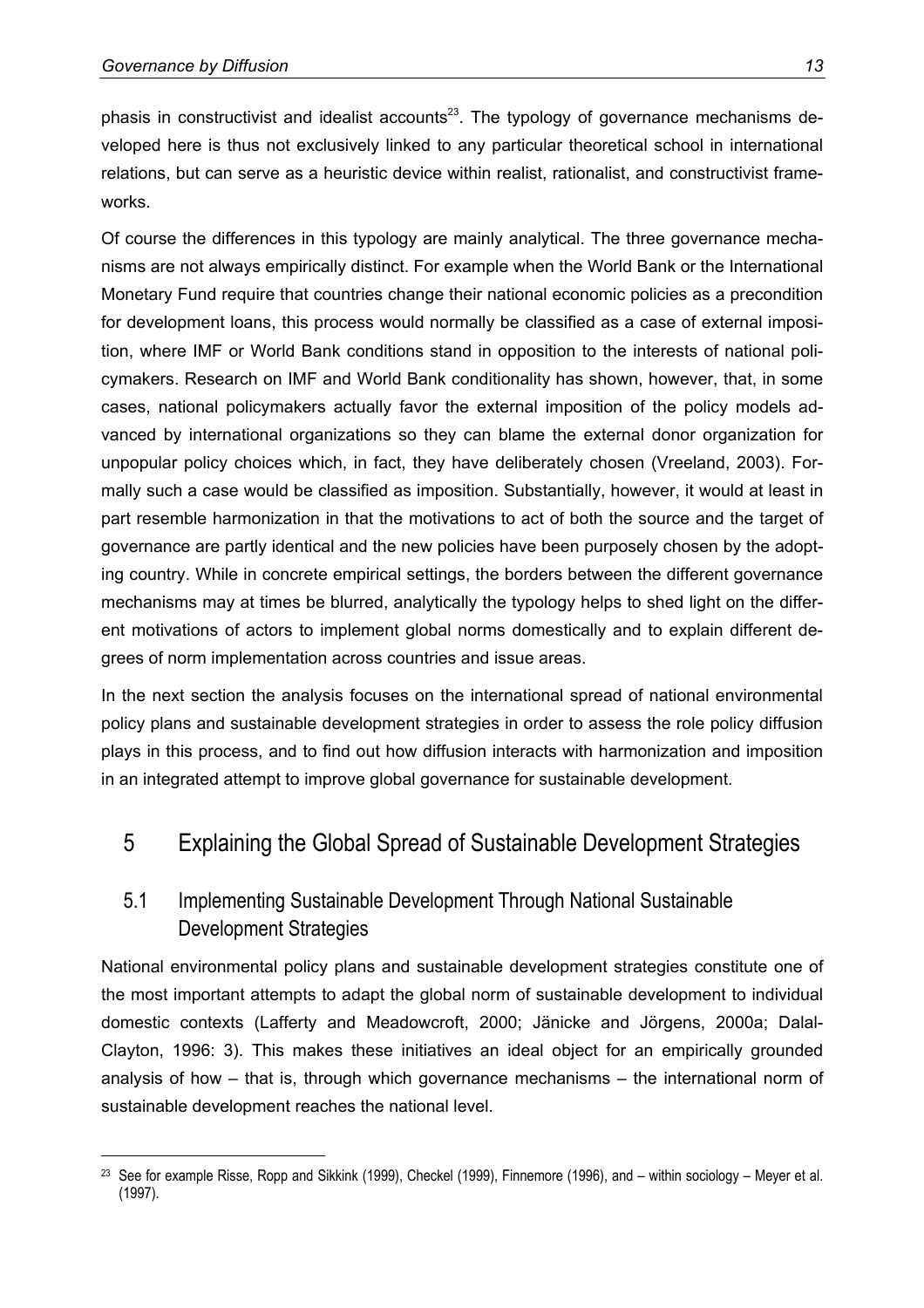Basically environmental policy plans and sustainable development strategies can be defined as comprehensive governmental programmes of action which are developed with the participation of a wide range of societal actors and which formulate medium- and long-term cross-sectoral goals and priorities for an economically and socially sound environmental policy (Jänicke, Jörgens and Koll, 2001). Empirically, two types of strategic approaches can be distinguished: *environmental policy plans* (or 'green' plans) which focus predominantly on the solution of environmental problems and perceive social and economic aspects merely as important constraints for the attainment of environmental goals, and *sustainable development strategies* which follow a more holistic approach and attempt to set separate goals for all three dimensions of sustainable development, that is, formulate environmental, social and economic goals. Ideally both environmental policy plans and sustainable development strategies involve the following key elements (Jänicke and Jörgens, 1998; OECD, 2001b):

- the formulation of long-term goals for environmentally sustainable development (goalorientation),
- the foundation of these goals in a detailed analysis of the whole range of national environmental and sustainable development problems (problem-orientation),
- the cooperative development of goals and actions among the relevant national ministries and agencies (policy integration),
- the involvement of polluters and target groups as well as concerned societal groups in the process of decision-making (target-group policy and participation),
- regular reporting and policy-evaluation (monitoring), and
- the continuous development of the strategy process (process-orientation).

Since the late 1980s, 140 countries in the world have adopted official national 'green plans' or sustainable development strategies (Busch and Jörgens, 2003, see Figure 1). While most national strategies differ substantially from the ideal-type model outlined above – notably with regard to the extent of societal participation, the problem-adequacy of goals and measures, the degree of policy integration and the quality of reporting and monitoring foreseen in the strategy – clearly they have to be interpreted as part of a worldwide process of putting the global concept of sustainable development into practice at the domestic level (Lafferty and Meadowcroft, 2000; Jänicke and Jörgens, 2000b; Lafferty, 2004).

From a governance perspective this impressive global spread of sustainable development strategies raises the following questions: How has the proliferation of green plans and sustainable development strategies come about? What have been its main causes and driving forces? Through which mechanisms has the global norm of ecologically sustainable development been sought implemented at the national level? And how have these mechanisms interacted with each other? These questions will be addressed in the following by assessing the role of harmonization, imposition and diffusion as analytic processes affecting the global spread of strategic sustainable development plans and how these mechanisms affected each other.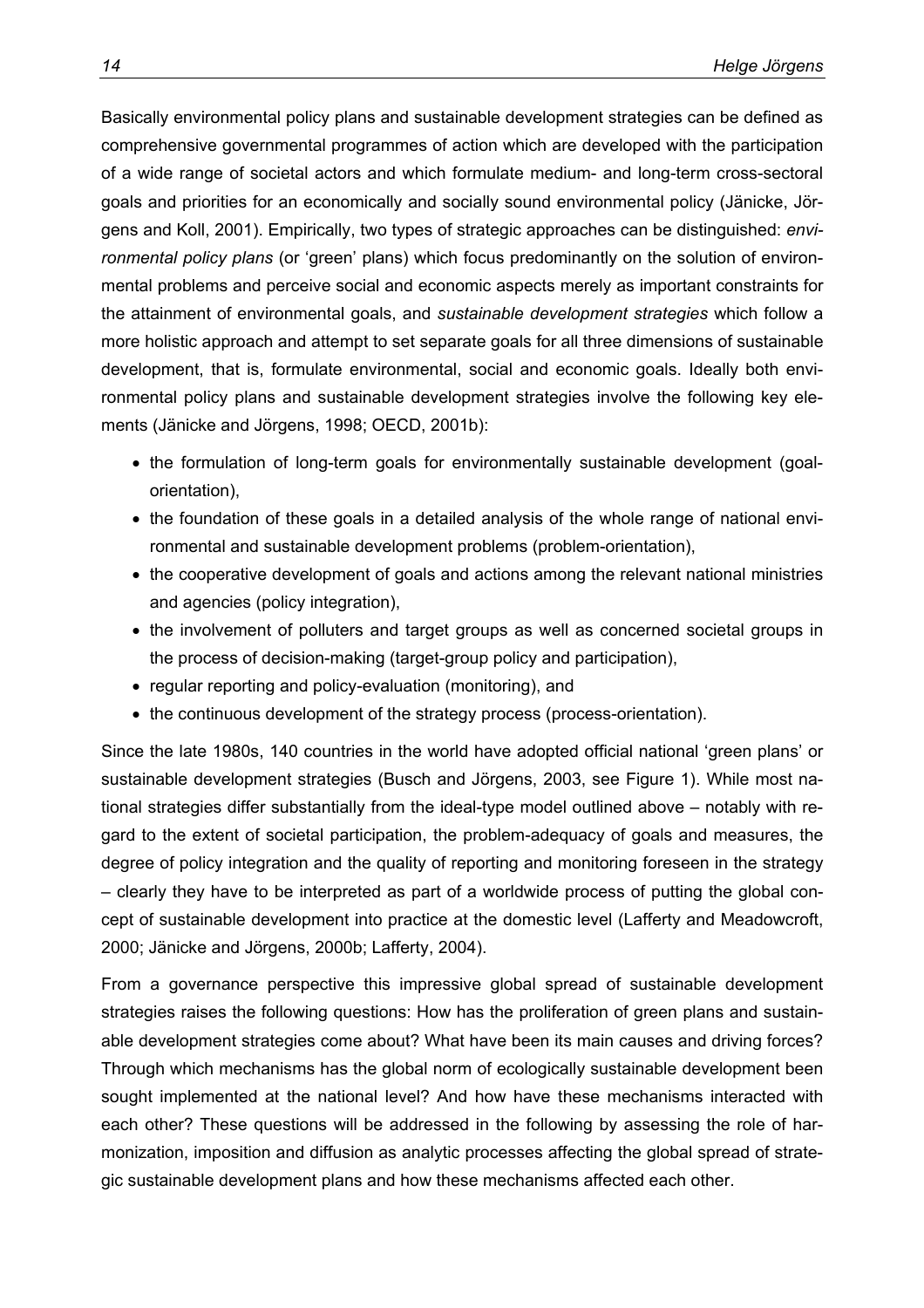

*Figure 1: Worldwide Spread of Green Plans and Sustainable Development Strategies* 

### 5.2 Planning for Sustainable Development in Industrialized Countries: From Problem-pressure and Diffusion to International Harmonization

Among OECD member states the initial stimuli for the development of national environmental and sustainable development strategies were twofold. On the one hand environmental pressures had increased in most industrialized countries throughout the early 1980s, and public concern for environmental protection had grown significantly due to widely visible environmental disasters such as the large-scale forest dieback in Germany and other European countries in the mid-1980s or the Chernobyl accident of 1986. On the other hand the development of the concept of sustainable development, with point of departure in the Brundtland-Report of 1987 and with an emphasis on long-term sustainability, an integrated approach to environmental, social and economic problems, and a more participative model of decision-making and implementation, provided a common theme for future environmental policy (Jänicke, Carius and Jörgens, 1997: 24).

Against this background the first OECD countries to adopt a national green plan were Denmark and the Netherlands. Both the Danish Action Plan for Environment and Development of 1988 and the Dutch National Environmental Policy Plan (NEPP) of 1989 were influenced by domestic environmental pressures as well as the UN-backed concept of sustainable development. However while the Danish action plan went relatively unnoticed, the Dutch NEPP received considerable attention outside the Netherlands, and was rapidly elevated into a widely recognized

*Source: Busch and Jörgens (2003)*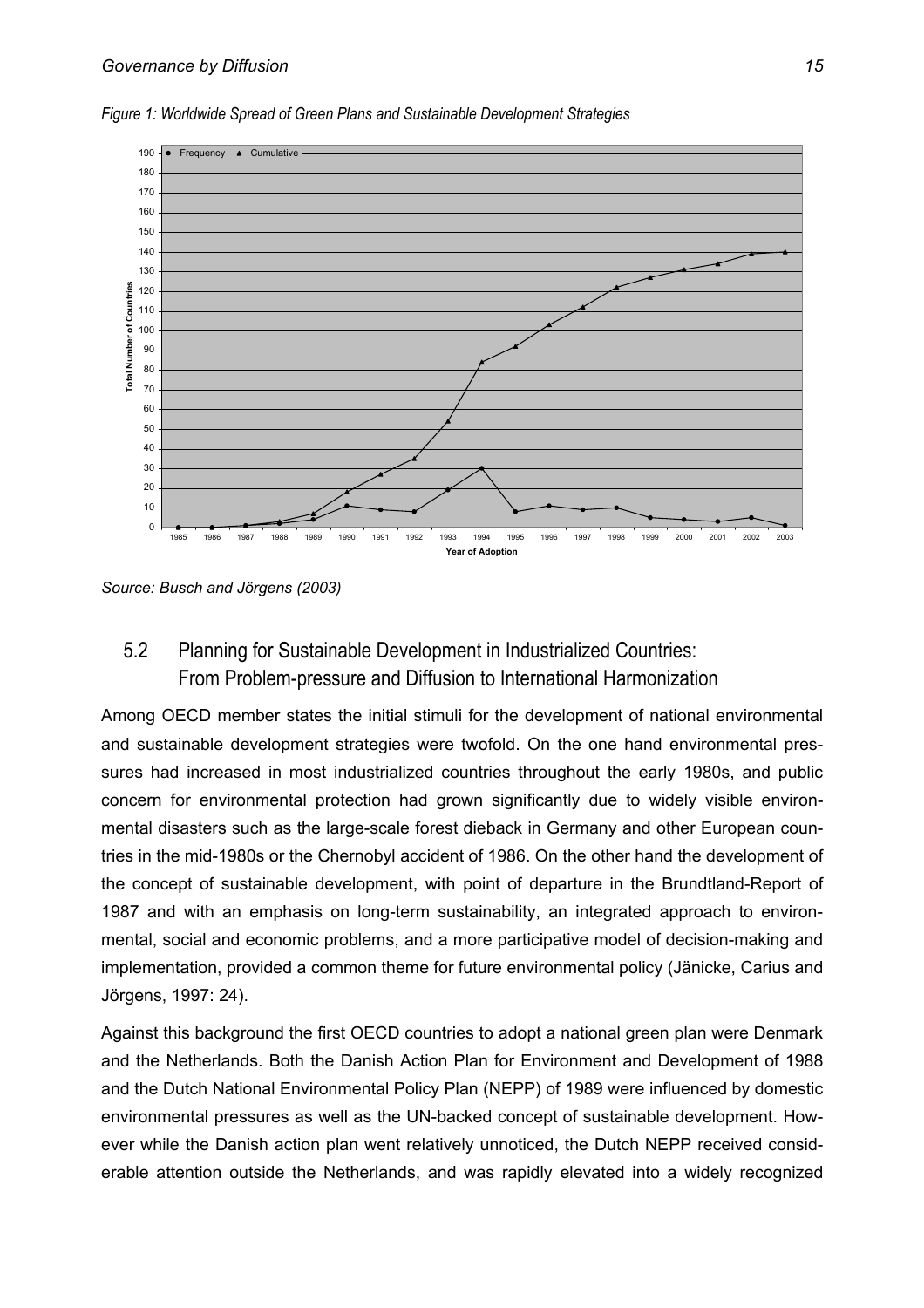model for the national implementation of sustainable development (Liefferink, 1999). Shortly after the publication of the Brundtland Report (WCED 1987) the Dutch government designated sustainable development as 'the general guideline for overall Dutch government policy' (Bressers and Plettenburg, 1997: 125). The NEPP specified this claim by setting an overarching target of achieving sustainable development in the Netherlands by the year 2010. With a rather technocratic vision of sustainable development (aimed predominantly at 'reducing environmental impacts rather than promoting societal change' (Bennett, 1997: 81)), the NEPP set the stage for a first generation of green plans and sustainable development strategies which were mainly concerned with the ecological dimension of sustainable development.



*Figure 2: Spread of Green Plans and Sustainable Development Strategies in the OECD* 

In the course of the 1990s, the Dutch National Environmental Policy Plan was directly or indirectly imitated by several industrialized countries and by the European Commission, and served as an important source of inspiration to others. The European Union's Fifth Environmental Action Programme of 1992 entitled 'Towards an Environmentally Sustainable Development', which itself strongly influenced the development of green plans and sustainable development strategies in numerous Western and Eastern European countries, was directly modeled upon the NEPP. Just like its Dutch counterpart, it is built around core environmental themes and target groups, and calls for a shift from hierarchical regulation towards a stronger involvement of societal actors and a broader mix of instruments in environmental policy (Donkers, 2000). This close similarity was mainly a result of the active promulgation of the NEPPapproach by the Dutch government, which also included (significantly) the relocation of Dutch

*Source: Busch and Jörgens (2003)*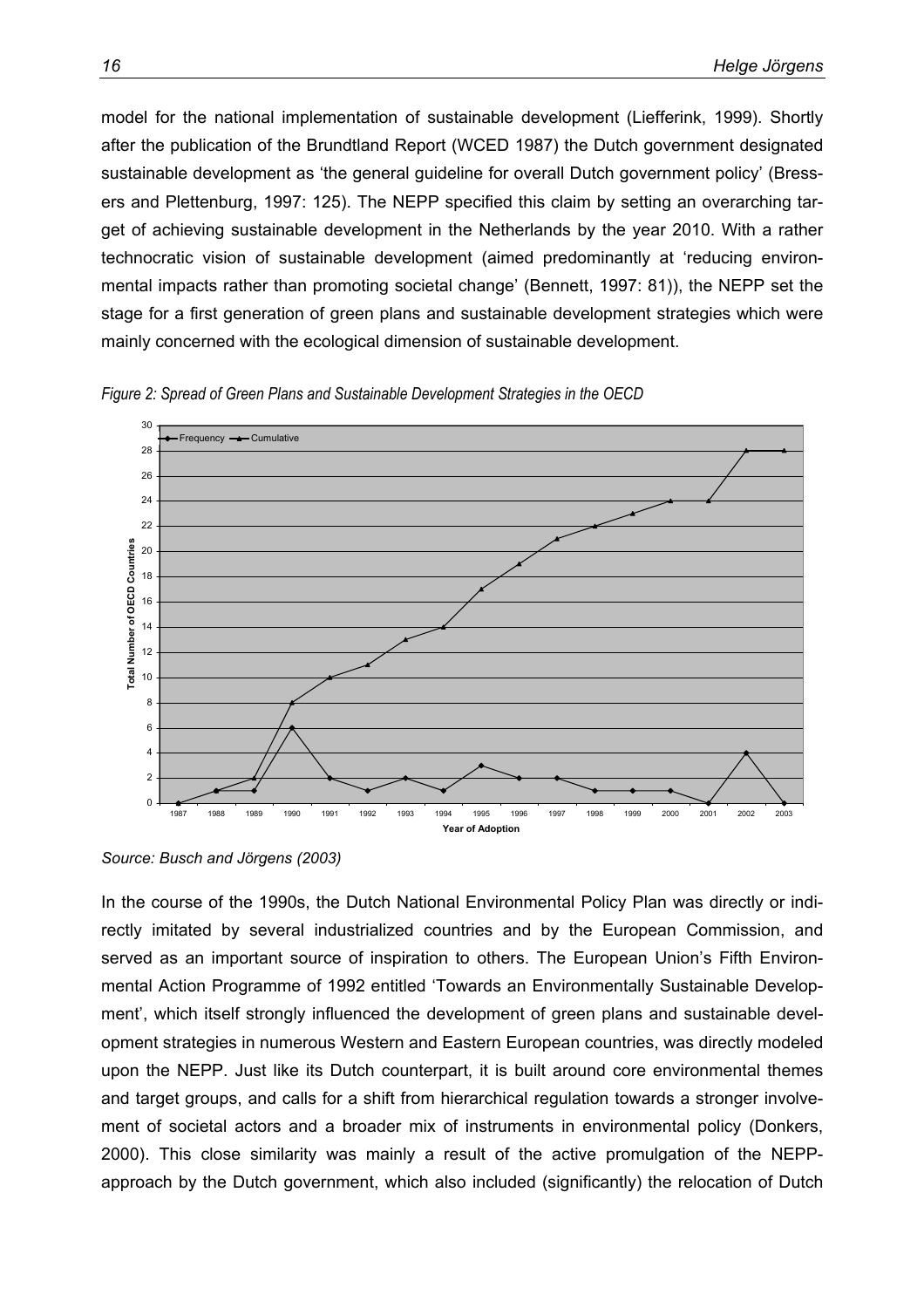civil servants who had been involved in the development of the NEPP to the European Commission. Consequently several of the key participants in the preparation of the Fifth Environmental Action Programme were were 'schooled' in the Netherlands, including the Commission's Director General for the Environment as well as one of the lead authors of the Action Programme (Liefferink, 1999: 273). Other national strategies that were modeled upon either the NEPP or the Fifth Environmental Action Programme include the Portuguese and Latvian national environmental policy plans, both adopted in 1995; and the Irish sustainable development strategy of 1997 which centers around key polluting sectors and introduces sectoral 'task managers' who are to oversee the implementation of the strategy for the various sectors and who strongly resemble the 'target group managers' introduced by the Dutch NEPP (Bressers and Plettenburg, 1997: 116).

While the NEPP was diffused to the EU-level through active promotion and persuasion on the part of the Dutch government, the Austrian National Environmental Plan of 1995 in turn emulated the European Union's Fifth Environmental Action Programme in a clear effort by the Austrian government to appear modern and ecologically responsible. As stated by Pleschberger:

'(...) the Austrian plan is the imitation and adoption of "higher" environmentally related policy developments. Old and new documents of the global and European environmental policy are repeatedly mentioned as reference sources in the national plan. In addition, the target sectors selected as areas for policy involvement are drawn from the Fifth Environmental Action Programme of the EU. This shows that the new Austrian environmental policy places itself demonstratively within the context of supranational and global environmental policy which serves as the legitimizing source for national policy efforts' (Pleschberger, 1999: 222).

The development of the Canadian Green Plan in 1990 was to an important degree the result of a movement of decision-makers from one political setting to another, as the ideas developed in the Brundtland Commission quickly spread to the Canadian political debate through the involvement of high-level policymakers who were active in both the domestic and the international arena (Gale, 1997: 100-101).

In addition to the above illustrated cases of bilateral policy transfer and 'policy insemination', the spread of sustainable development strategies within the group of industrialized countries was from the early 1990s on strongly influenced by an increasing international coordination and institutionalization of diffusion processes. The most important step in this regard was a recommendation put forth in the UN 'action plan' from Rio, Agenda 21, stating that:

'Governments, in cooperation, where appropriate, with international organizations, should adopt a national strategy for sustainable development (...). This strategy should build upon and harmonize the various sectoral economic, social and environmental policies and plans that are operating in the country. The experience gained through existing planning exercises such as national reports for the Conference, national conservation strategies and environment action plans should be fully used and incorporated into a country-driven sustainable development strategy. Its goals should be to ensure socially responsible economic development while protecting the resource base and the environment for the benefit of future generations. It should be developed through the widest possible participation' (United Nations 1994, Article 8.7, p. 67).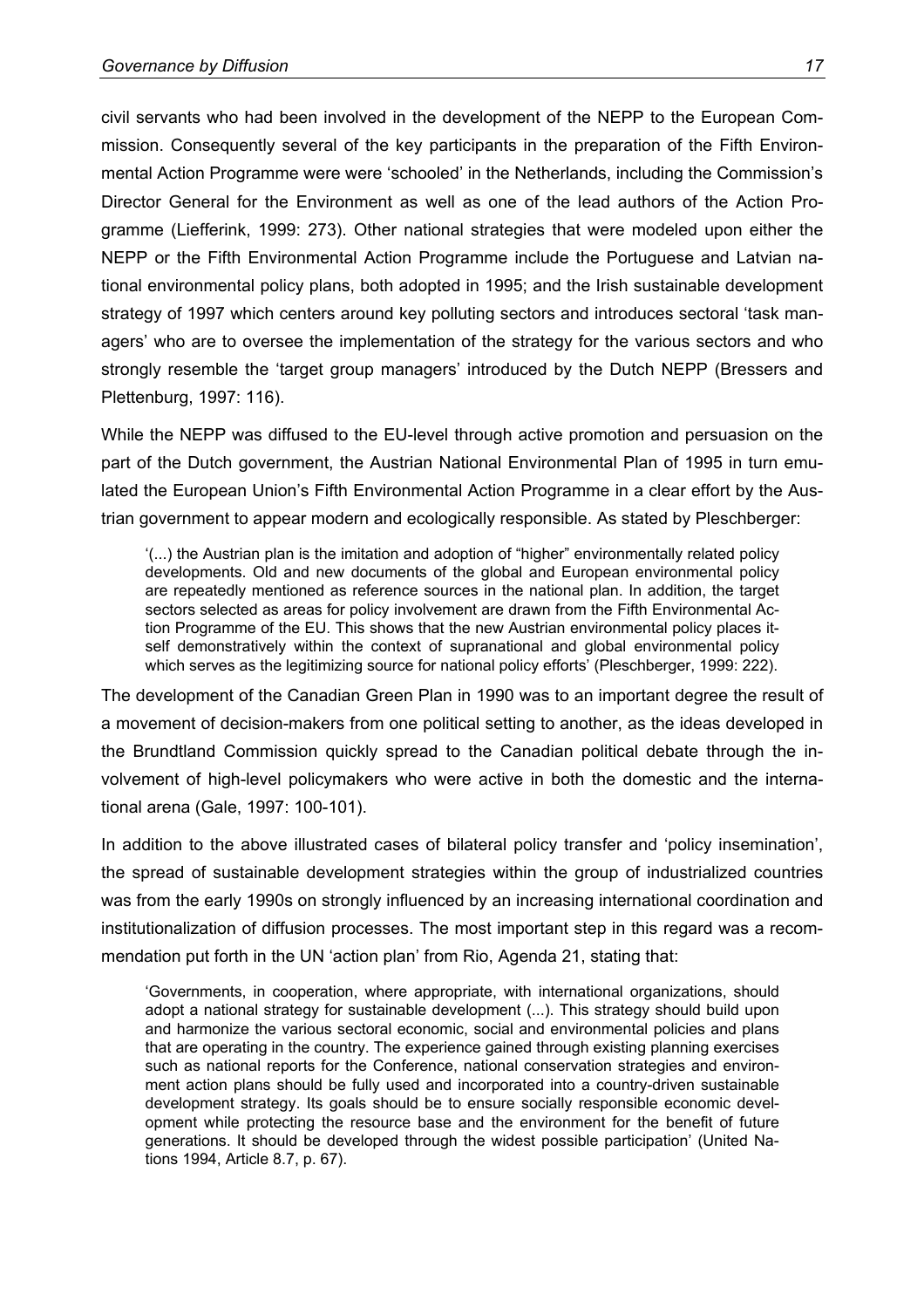The recommendation of Agenda 21 was not legally binding for the signatory states and did not specify any point in time for when compliance was expected. It therefore involved a relatively low degree of formal obligation. It entirely changed, however, the political-institutional issue structure in which national governments operate. Following the Rio Earth Summit a wide range of domestic or transnational governmental or non-governmental actors started using Agenda 21 and its prescription of national sustainable development strategies as a point of reference for their demands. Shortly after UNCED the OECD included the existence or non-existence of a green plan or a national sustainable development strategy as a criterion for evaluation in their national 'Environmental Performance Review' process: a high-level peer review and benchmarking exercise whereby national environmental policies are evaluated by changing teams of experts from other OECD countries, with the results promulgated through a widely disseminated book series (OECD, 2001c). The international environmental NGO, Friends of the Earth, developed detailed proposals of ambitious sustainable development strategies for the European Union, the Netherlands and Germany, and initiated public campaigns to urge governments to engage in the process of strategy formulation (Jänicke, Jörgens and Koll, 2000: 222). Also in direct response to the Agenda 21 recommendation on sustainable development strategies, an International Network of Green Planners was set up in 1992 by policy experts from the environmental ministries of Canada and the Netherlands, from Malaysia, UNDP, UNEP and the OECD as a global forum for policymakers to share information, learn from national experiences and promote the diffusion of national green plans and sustainable development strategies.<sup>24</sup> Finally, at the domestic level, opposition parties as well as environmental groups have regularly pressed governments to develop sustainable development strategies by pointing to the recommendation laid down in Agenda 21 and to the fact that virtually all world governments have formally approved the global action plan.

During the period following the Rio Conference the number of OECD countries which had formally adopted a green plan or a sustainable development strategy rose from ten by the end of 1991 to 21 in 1997 (Figure 2). Almost all of these national plans and strategies include prominent references to the 1992 Earth Summit and Agenda 21's admonition to develop national sustainable development strategies. Many of the European strategies additionally refer to the 5<sup>th</sup> Environmental Action Programme of the European Union. Although these references cannot be interpreted as proof of a causal relationship, they at least indicate strong and high-level awareness among national policymakers of the international dynamics that have evolved around the issue of sustainable development strategies.

The above examples as well as the pattern of spread illustrated in Figure 2 thus strongly suggest that cross-national diffusion has played a significant role for the dispersion of green plans and sustainable development strategies throughout the OECD. Moreover, they shed light on the specific pathways through which diffusion occurs. Diffusion can, however, only explain one

<sup>24</sup> The history of the INGP as well as its aims and activities are described in detail on the INGP-website (http://www.ingp.org).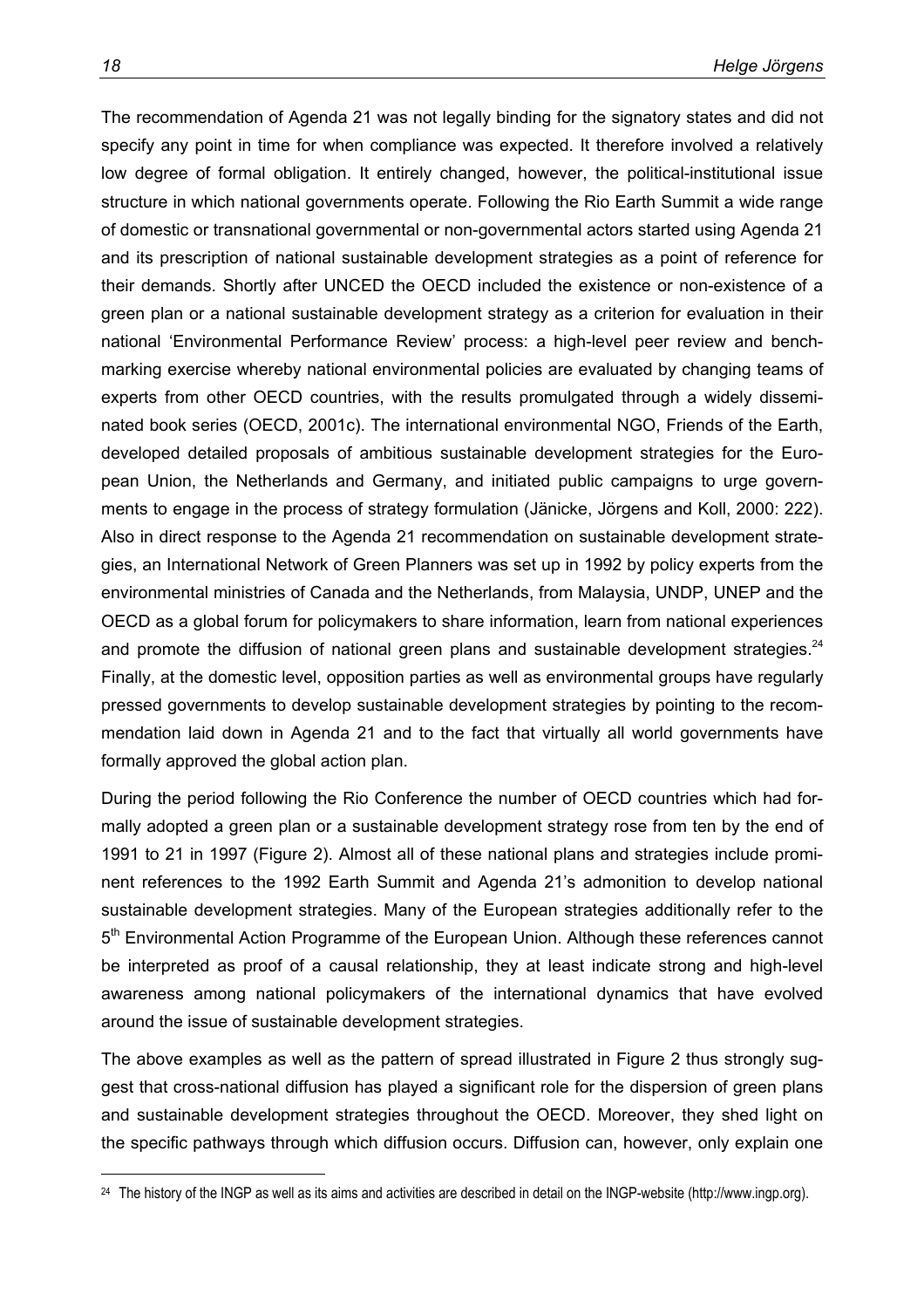– albeit a significant – part of the international emergence of strategic environmental planning. On the one hand some of the national approaches have clearly been primarily triggered by national problem pressures and unique political developments at the domestic level, as for example the UK White Paper from 1990 on 'This Common Inheritance' (Wilkinson, 1997), or the French Green Plan of the same year.

On the other hand, in the course of the 1990s, a gradual shift of the dominant governance mechanism regarding the promotion of national sustainable development strategies in industrialized countries from diffusion to soft harmonization can be observed. The recommendation of Agenda 21 that all nations adopt a sustainable development strategy was an initial – albeit very general – initiative to coordinate the manner through which sustainable development was to be implemented domestically. In 1997 the General Assembly of the UN reaffirmed and strengthened this claim at their 19<sup>th</sup> Special Session (the so-called 'Earth Summit plus 5') by setting a definite deadline, the year 2002, for the completion of the national sustainable development strategies (UN, 1997). While UN declarations and action programs as well as General Assembly resolutions do not constitute binding international law in a strict sense, both Agenda 21 and the 1997 resolution contain supervisory mechanisms which are characteristic of so-called 'hard law'. In 1992, following the Earth Summit, the Commission on Sustainable Development was created as a supervisory organ to oversee the implementation of Agenda 21. Five years later, in 1997, the UN General Assembly concluded that all nations were to present their sustainable development strategies at the 2002 World Summit on Sustainable Development in Johannesburg – thus creating a public venue where non-compliance by any country would be widely visible to other states as well as a wide range of domestic and international NGOs. It can be argued, therefore, that in the course of the 1990s, and especially since 1997, 'soft-law' harmonization has increasingly become a dominant mechanism of global governance for sustainable development.

This shift towards 'soft' harmonization became possible, among other reasons, because by 1997, roughly 120 countries throughout the world had already adopted some form of national environmental or sustainable development strategy (see Figure 1). Thus by 1997 a point had been reached where it would have been difficult for any single country to openly refuse to adopt a national programme for sustainable development or to oppose a corresponding decision within the United Nations. The rapid diffusion of this policy innovation throughout most of the 1990s thus paved the way for subsequent legal harmonization.

But what were the broader effects of this change of governance mode? First of all it can be observed that after 1997 the spread of green plans and sustainable development strategies did not accelerate. Compared to the dynamic period from 1994 to 1997, the rate of national adoptions clearly decreased after 1997. If we take into account, however, the fact that approximately three quarters of the OECD countries had already introduced a national strategy by the year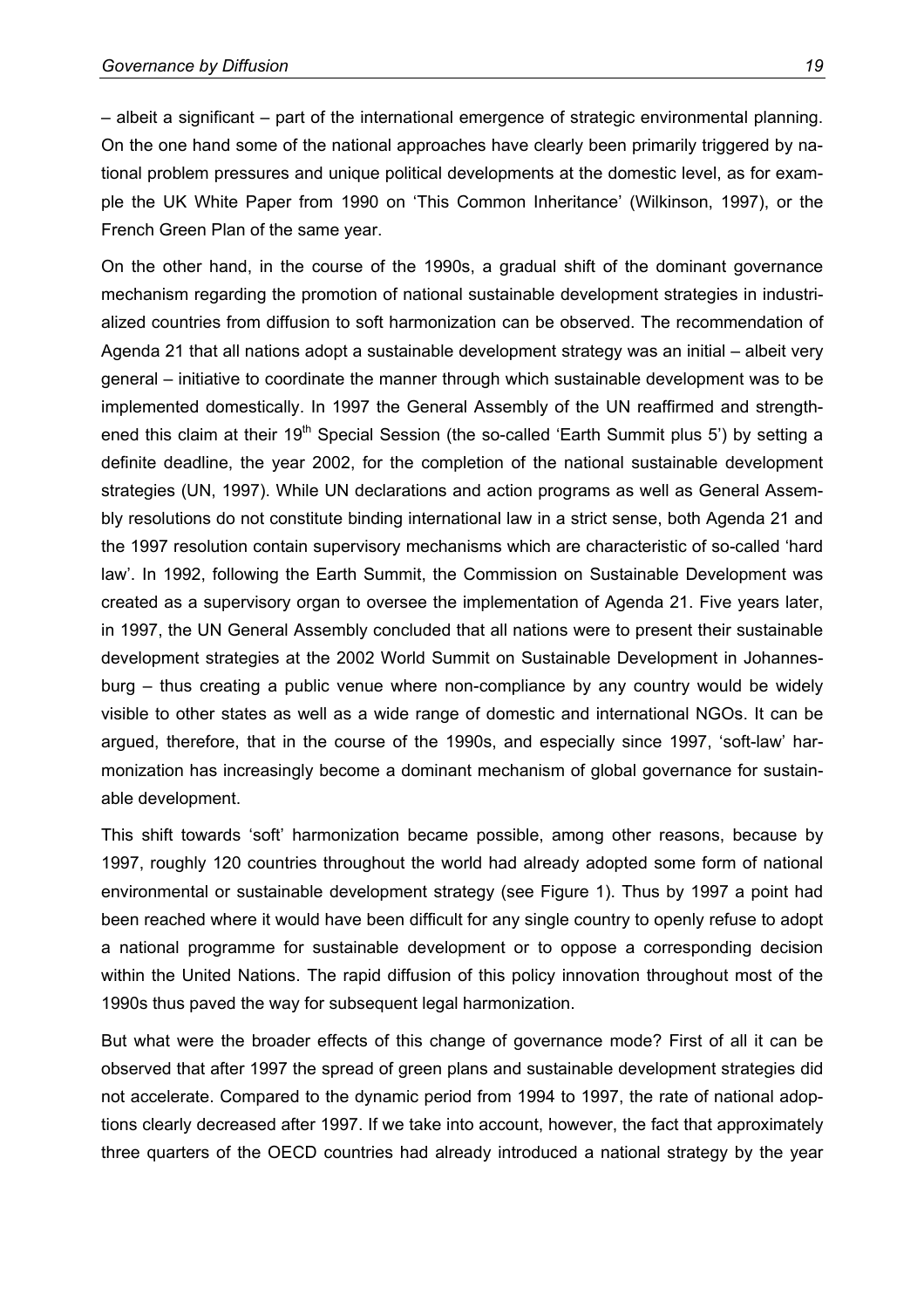1997, and that in some of the remaining countries such a step was being openly debated<sup>25</sup>, it is doubtful that the decreasing rates of adoption are causally related to the shift towards legal harmonization.

The picture of a general slowdown of the spread of environmental strategies in the late 1990s fades even more if one differentiates between environmental policy plans and sustainable development strategies and focuses on the international spread of the latter, more comprehensive, approach to strategic planning.<sup>26</sup> Altogether, since 1997, 15 out of 29 OECD countries have formally adopted a national strategy for sustainable development (Figure 3). Three more countries – the Netherlands, Portugal and Spain – have presented a complete draft strategy together with a plan to officially adopt their sustainable development strategies by 2004. Hungary has only recently started preparing a strategy which is to be completed in 2004. Only four OECD countries – Mexico, New Zealand, Turkey and the USA – have not yet adopted a national sustainable development strategy or announced its publication for the near future.





*Source: Busch and Jörgens (2003)* 

 $25$  For a contribution to the German debate on the formulation of a national environmental policy plan, see Jänicke, Carius and Jörgens (1997).

<sup>26</sup> From the late 1980s until the second half of the 1990s the formulation of environmental policy plans was the dominant approach to implementing sustainable development domestically. Sustainable development was mainly understood by policymakers in the sense of 'ecologically' sustainable development. This understanding of sustainable development gradually changed in the late 1990s and the early 2000s to include economic and social goals on an equal footing. As a result comprehensive sustainable development strategies increasingly replaced the more environmentally focused green plans as the prevalent measure for implementing Agenda 21. In the course of this redefinition of sustainable development, many countries that already had a national green plan in place began to engage in a parallel process of formulating a sustainable development strategy (examples are Denmark, France, Austria, Portugal and the Netherlands).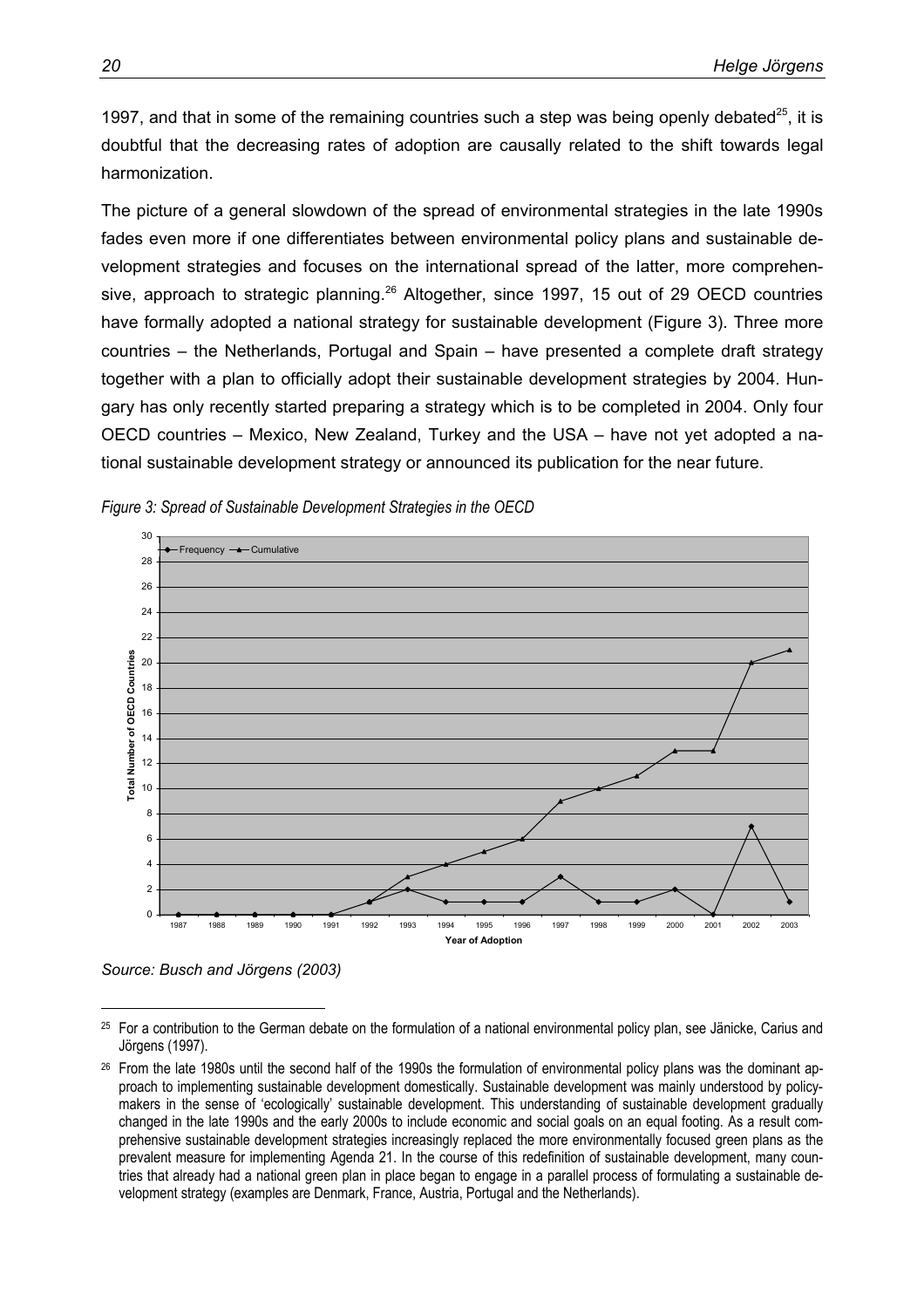$\overline{a}$ 

What is even more striking than the rapid spread of these strategies, however, is the fact that roughly one third of all OECD countries – ten out of 29 – have either formally adopted their strategy or presented a complete draft in the year 2002, the year agreed by the UN General Assembly as the official deadline for compliance. All of these more recent strategies and most of the earlier ones make a clear reference to Agenda 21 and to the 1997 decision of the UN General Assembly as important external stimuli.<sup>27</sup>

In sum the analysis of the spread of green plans and sustainable development strategies in OECD countries shows that while in the first phase from the late 1980s to the second half of the 1990s diffusion was the dominant mechanism of global governance for sustainable development, in 1997 this mechanism was complemented by a process of 'soft' harmonization of national sustainable development processes. Since roughly three quarters of all OECD countries had already adopted a green plan or sustainable development strategy at the time of the UN decision, the overall spread of these programmes did not accelerate in response to the shifting mode of governance. However, a distinction between green plans and sustainable development strategies reveals that, especially in the year 2002, there has been a rapid spread of the latter which can only be explained by the harmonizing power of the resolution adopted by the UN General Assembly in 1997 and the substantial pressure placed upon countries by the requirement to present their national strategies at the 2002 World Summit on Sustainable Development.

### 5.3 National Action Plans and Strategies in Developing and Transitional Countries: Imposition Through Economic and Political Conditionality

The active propagation of the policy innovation by international organizations such as the UN or the OECD; the existence of a model strategy that is sufficiently general to fit different national contexts; the growth of transnational communication networks to spread information on this policy innovation; and the adoption of a formal obligation for countries to develop a strategy by 2002 – all were factors that applied not only to OECD countries, but also to the developing countries of Africa and Latin America and to the transitional countries of Central and Eastern Europe. However the dominant governance mechanism for implementing sustainable development at the national level in developing and transitional countries was neither diffusion nor harmonization, but imposition. More precisely economic conditionality was the principal mechanism through which the global goal of Agenda 21, stipulating that all countries should adopt a national strategy for sustainable development, was implemented in these countries. And international organizations were the main actors pushing developing countries to prepare environmental and sustainable development strategies.

<sup>&</sup>lt;sup>27</sup> This overwhelming compliance with non-binding international 'soft law' also makes a strong case for managerial explanations of compliance with international agreements which argue that states possess an inherent motivation to act in accordance with norms which they have voluntarily agreed to and that this motivation can be strengthened by non-coercive tools such as monitoring or reporting (Chayes and Chayes, 1993; Brown-Weiss and Jacobson, 2000).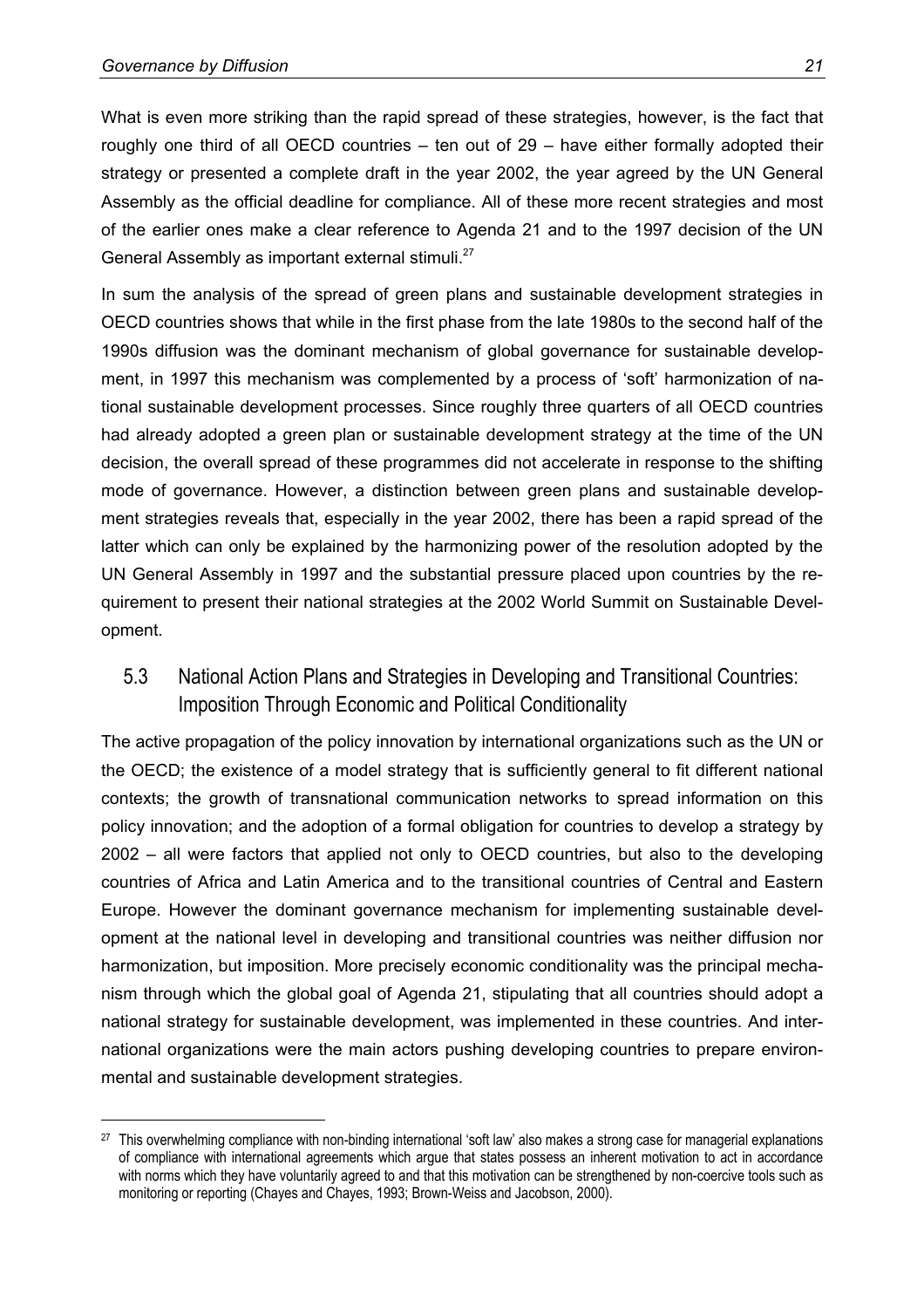The single most important actor in this respect has been the World Bank. In 1987 the bank started to support National Environmental Action Plans (NEAPs) – national planning processes to 'describe the basic environmental situation of a country, identify the principal causes of environmental problems and draft a strategy by which to tackle prioritized problems' (Heidbrink and Paulus, 2000: 16) – in Madagascar, Lesotho, Mauritius and the Seychelles. In 1990 the International Development Assistance (IDA), a World Bank affiliate that provides low-interest loans to the world's poorest countries, started urging its borrowers on a more general basis to develop national environmental action plans. Finally this approach was formalized in 1992 when the World Bank adopted its Operational Directive OD 4.02 on Environmental Action Plans. By making NEAPs a *necessary precondition* for gaining access to funding, this operational directive effectively made this type of environmental strategy mandatory for IDA countries (Heidbrink and Paulus, 2000: 19). For other countries the World Bank strongly recommended that they elaborate NEAPs. Besides being a precondition for external financial aid in general, NEAPs also pointed out specific environmental projects that could be financed by external donors.

The preparation of national environmental action plans in all IDA borrowing countries and in most other developing countries throughout the 1990s was, therefore, mainly driven by external imposition through economic conditionality. Without this external pressure the number of countries voluntarily preparing national environmental strategies would certainly have been much smaller. The example of national conservation strategies – which since the early 1980s were technically and financially supported by the International Union for the Conservation of Nature (IUCN) in cooperation with the UN Development Programme (UNEP) and the World Wide Fund for Nature (WWF), and which can be regarded as an early predecessor of NEAPs – shows that also in the absence of economic coercion, the willingness and capacity of governments in developing countries to prepare national environmental strategies depends strongly on external initiative and funding.

In Central and Eastern Europe (CEE) and in the New Independent States (NIS) which emerged from the former Soviet Union, international organizations were also the main driving forces behind the preparation of national environmental strategies. Besides the World Bank, which was the main supporter of the development of national environmental action plans in the New Independent States, the UN Economic Commission for Europe (UNECE) and the OECD played a major role for the proliferation of strategic environmental planning in this region. Since 1991 environment ministers of UNECE member countries have regularly met at high-level conferences under the title 'Environment for Europe'. At the second meeting in Lucerne, Switzerland (1993) the Environmental Action Programme for Central and Eastern Europe (EAP) was endorsed, recommending that CEE countries and NIS 'develop new environmental policies adapted to the emerging market economies and democratic societies'. Key characteristics of this approach were 'priority-setting, cost-effective use of resources and a balance of policies, institutional and investment actions' (OECD, 1998: 6). Implementation of the EAP should occur, among other means, through the elaboration of national environmental action programmes and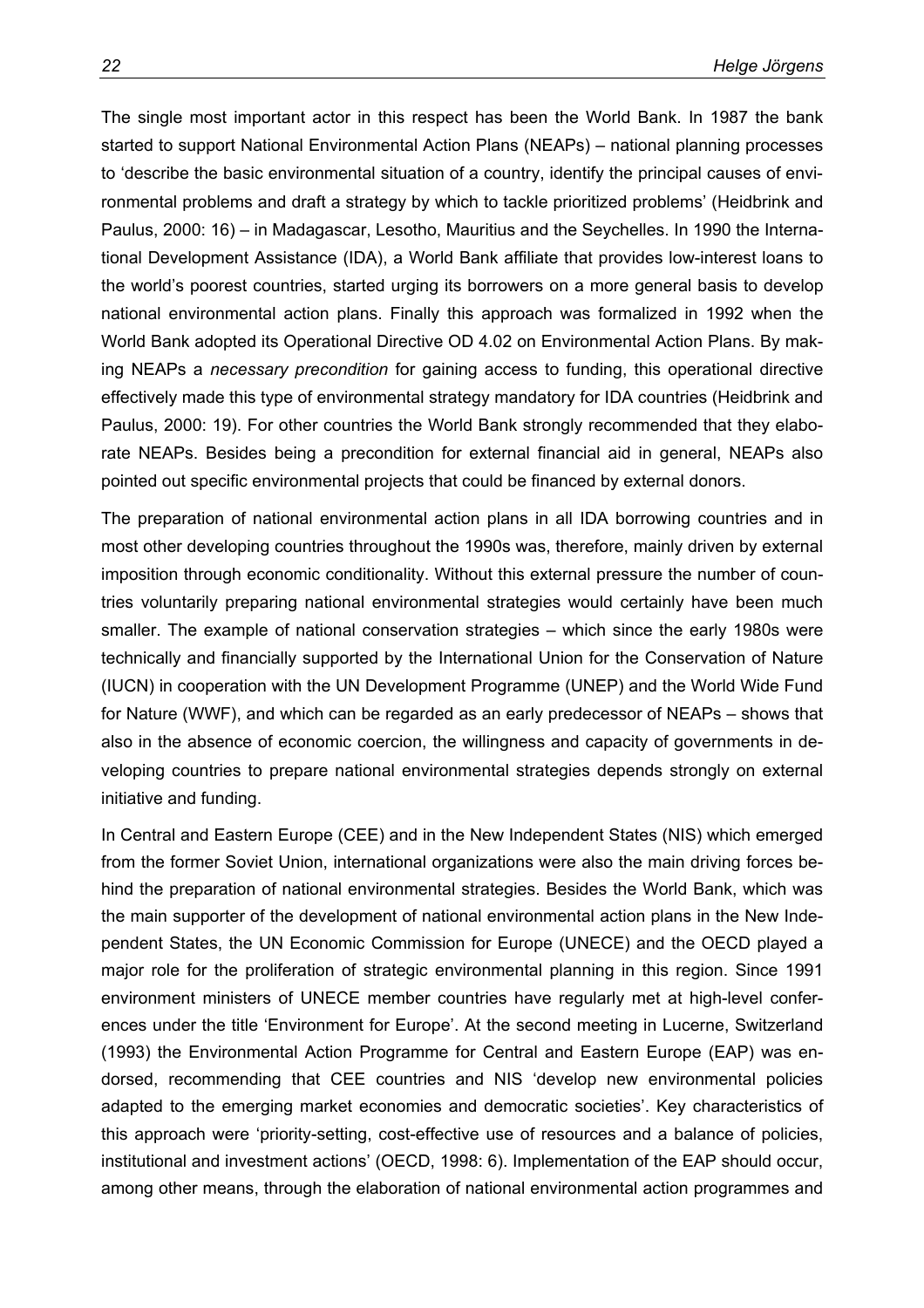was to be coordinated by a special task force based at the OECD (Connolly and Gutner, 2002; OECD, 1998).

Within this special Eastern European setting the proliferation of national environmental action programmes occurred through a combination of bilateral imposition based on economic dependency and diffusion based on direct interaction of policymakers and the organized exchange of information on national best practices within a transnational network. This issuespecific network of coordinators of national environmental action programmes (NEAPs) was established under the EAP Task Force. It 'brought together national environmental officials from all CEECs and the NIS who had the primary responsibility for developing environmental policies and preparing NEAPs. The main function of the Network was to support a mutual effort in "learning by doing" – exchanging experience, identifying "best practices", and stimulating co-operation and support among network members' (OECD, 1998: 20). At the same time within this network, 'various bilateral and multilateral agencies provided support for the development of NEAPs in some countries' (OECD, 1998: 20) resulting in NEAPs 'being implemented throughout CEE, primarily at the direct instigation of aid donors who have insisted on such planning exercises as a necessary prerequisite to cost-effective environmental investments' (Connolly and Gutner, 2002).

Between 1991 and 1999, 16 out of 18 Central and Eastern European countries adopted a national environmental action plan, and by 2003, all CEE states possessed such a strategy (Figure 4). In the New Independent States the elaboration of NEAPs started later than in the CEE countries, but has developed at a similar pace in the late 1990s, mainly due to World Bank support (OECD, 1998: 49).



*Figure 4: Spread of NEAPs in Central and Eastern Europe* 

*Source: Busch and Jörgens (2003)*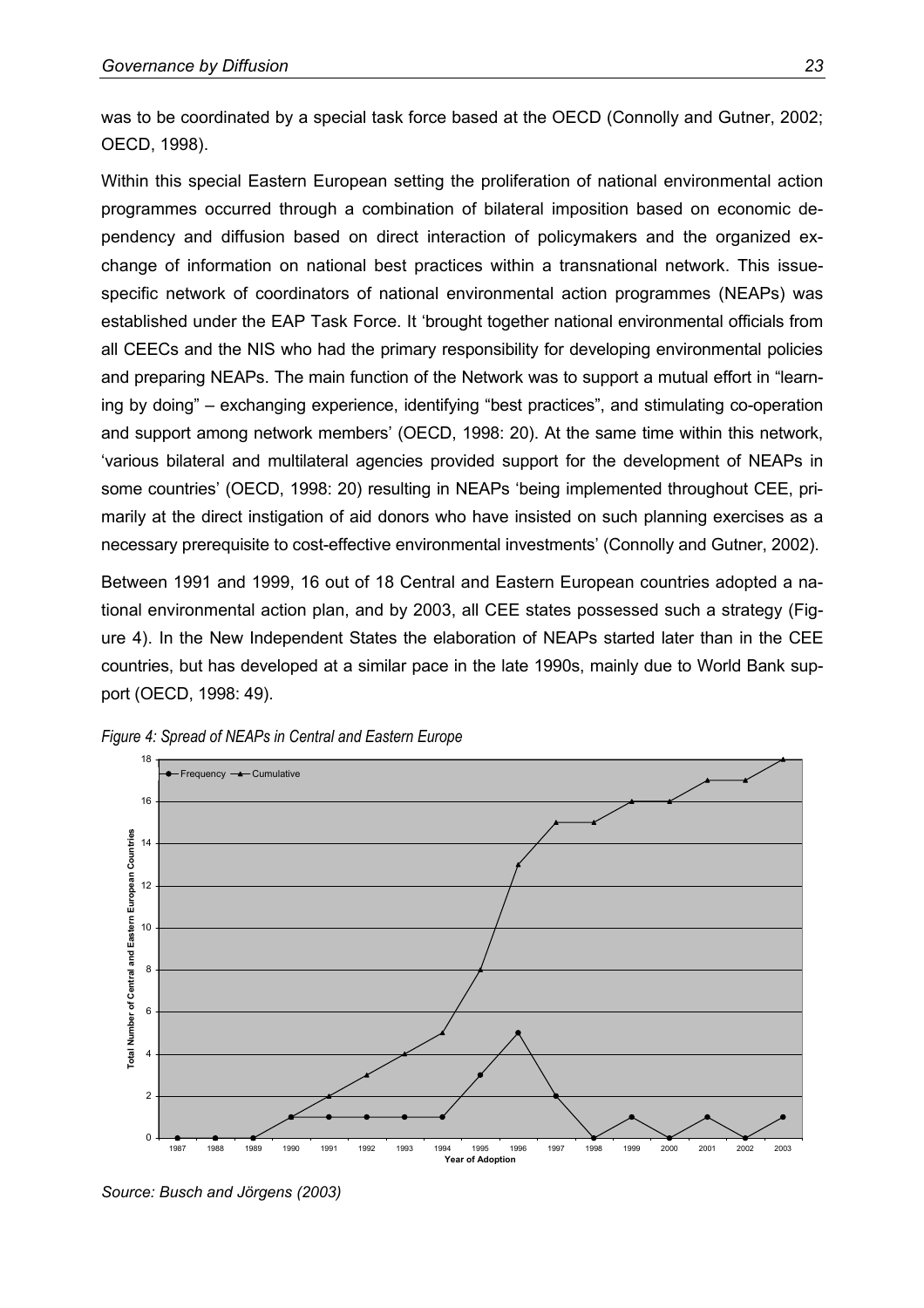At first glance the fast proliferation of environmental action plans and programmes in developing and transitional countries seems to suggest that economic conditionality, combined with the coordinated dissemination of guidelines and information on best practices, constitutes a mechanism of global governance that is comparable to the voluntary diffusion or the negotiated harmonization of national policies. This picture changes, however, if one takes a look at the elaboration of more comprehensive strategies for sustainable development which go beyond the narrow field of environmental policy, and which explicitly include goals and measures in the social and economic sphere. While in the OECD almost all countries followed the formal obligation of Agenda 21 and the UN General Assembly to adopt such a strategy by the year 2002, compliance in the group of CEE countries and New Independent States has been much weaker, with only 10 out of 18 countries having adopted a sustainable development strategy by then (Figure 5). Almost half the countries of Central and Eastern Europe as well as the overwhelming majority of the developing countries have, therefore, not been able to move from the adoption of an environmental action plan – which constitutes merely a first, far from sufficient, step in the process of implementing sustainable development domestically – to the development of a comprehensive national strategy of sustainable development which better takes into account the interdependencies between environmental, social and economic goals.

This striking difference between the group of industrialized countries, which overall has successfully established the strategic framework for implementing both the ecological core of sustainable development and its broader social and economic implications, and the group of transitional and developing countries, which in their large majority have not been able to move beyond the adoption of rather narrow national environmental action programmes, can be explained by a combination of two factors: (1) the governance mechanism through which the global norm of sustainable development has been transported to the national level; and (2) the domestic political and institutional capacities for its actual implementation.

Contrary to the other modes of global governance – harmonization and diffusion – imposition through economic conditionality leaves little choice for the target countries to set their own political priorities based on their national political, adminstrative and scientific capacities. In developing and transitional countries, where the domestic capacities for implementing sustainable development are limited, the external imposition of national environmental action plans has absorbed most of these capacities. In fact, a closer look into the national reports prepared for the 2002 World Summit on Sustainable Development in Johannesburg by Central and Eastern European countries and the NIS reveals that many of these countries explain their failure to elaborate a national sustainable development strategy with their lack of capacity to engage in different processes of reporting and strategy formulation at the same time.<sup>28</sup> While most indus-

<sup>&</sup>lt;sup>28</sup> The national reports to the World Summit on Sustainable Development can be found on the internet under http://www.johannesburgsummit.org/html/prep\_process/natlassessrep.html and http://www.earthsummit2002.org/es/nationalresources/nssd.htm.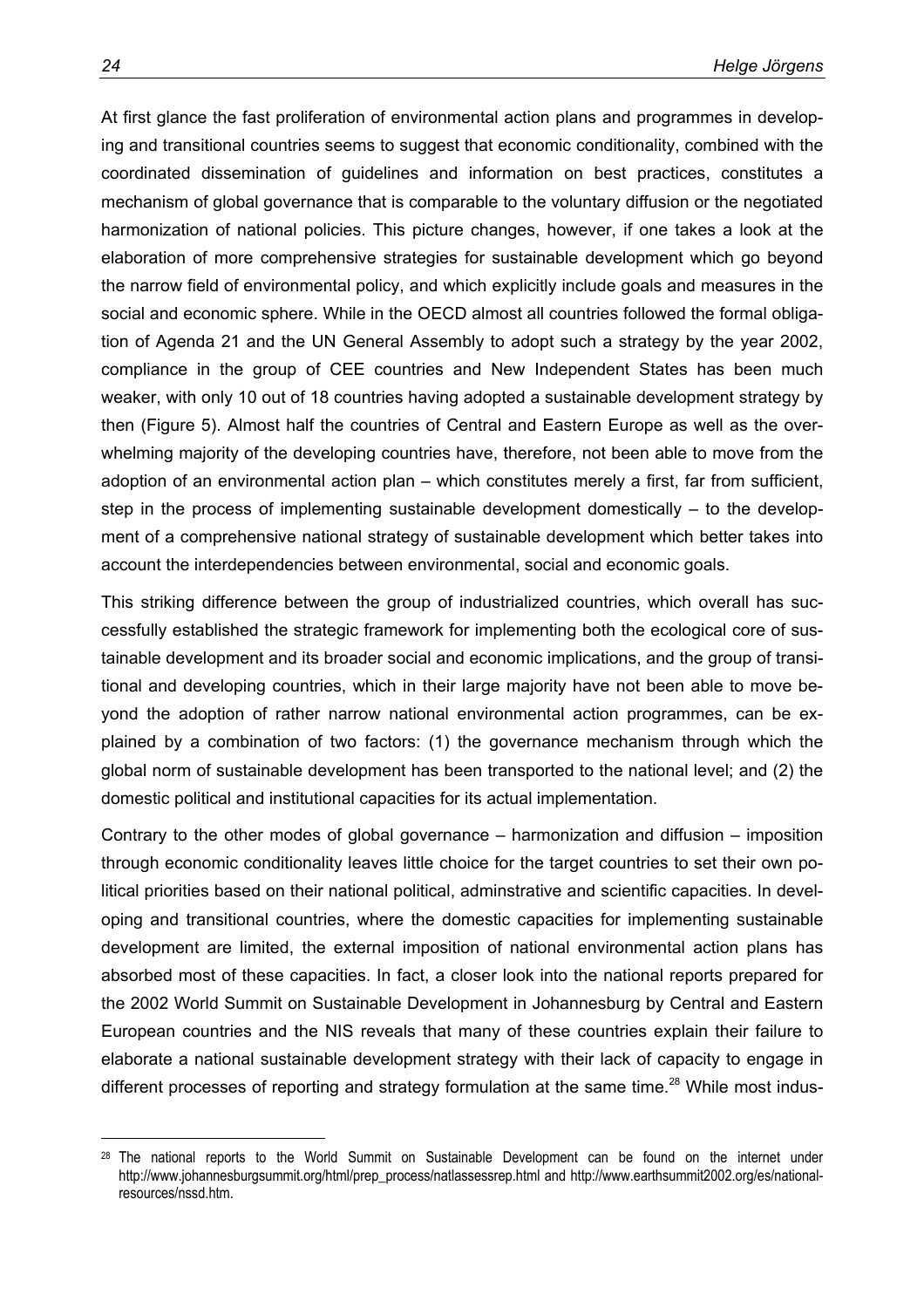trialized countries and the European Union hold sufficient capacity to engage in successive or overlapping planning processes, many Eastern European and most developing countries concentrated their scarce financial, administrative and technical capacities on fulfilling the requirements imposed by multilateral or bilateral donor organizations and subsequently failed to fulfill their international legal commitments.





*Source: Busch and Jörgens (2003)* 

### 6 Conclusions

The analysis of the worldwide proliferation of green plans and sustainable development strategies shows that diffusion is an essential component of global governance for sustainable development. As a mechanism of global governance diffusion is analytically distinct from harmonization and imposition. While each of these three mechanisms by itself is an important source of order in world politics, it is the interaction of the three mechanisms that is most interesting from a policy-analysis point of view. The case study of green plans and sustainable development strategies illustrates this interaction and shows how the different governance mechanisms can both strengthen or obstruct each other.

In the early phases of global regulation of an issue area, diffusion can play an important role in the process of agenda-setting. Especially in those issue areas where international harmonization is difficult to reach – that is in almost every case of regulatory or redistributive intervention restricting economic activity or any other type of individual or collective behavior – processes of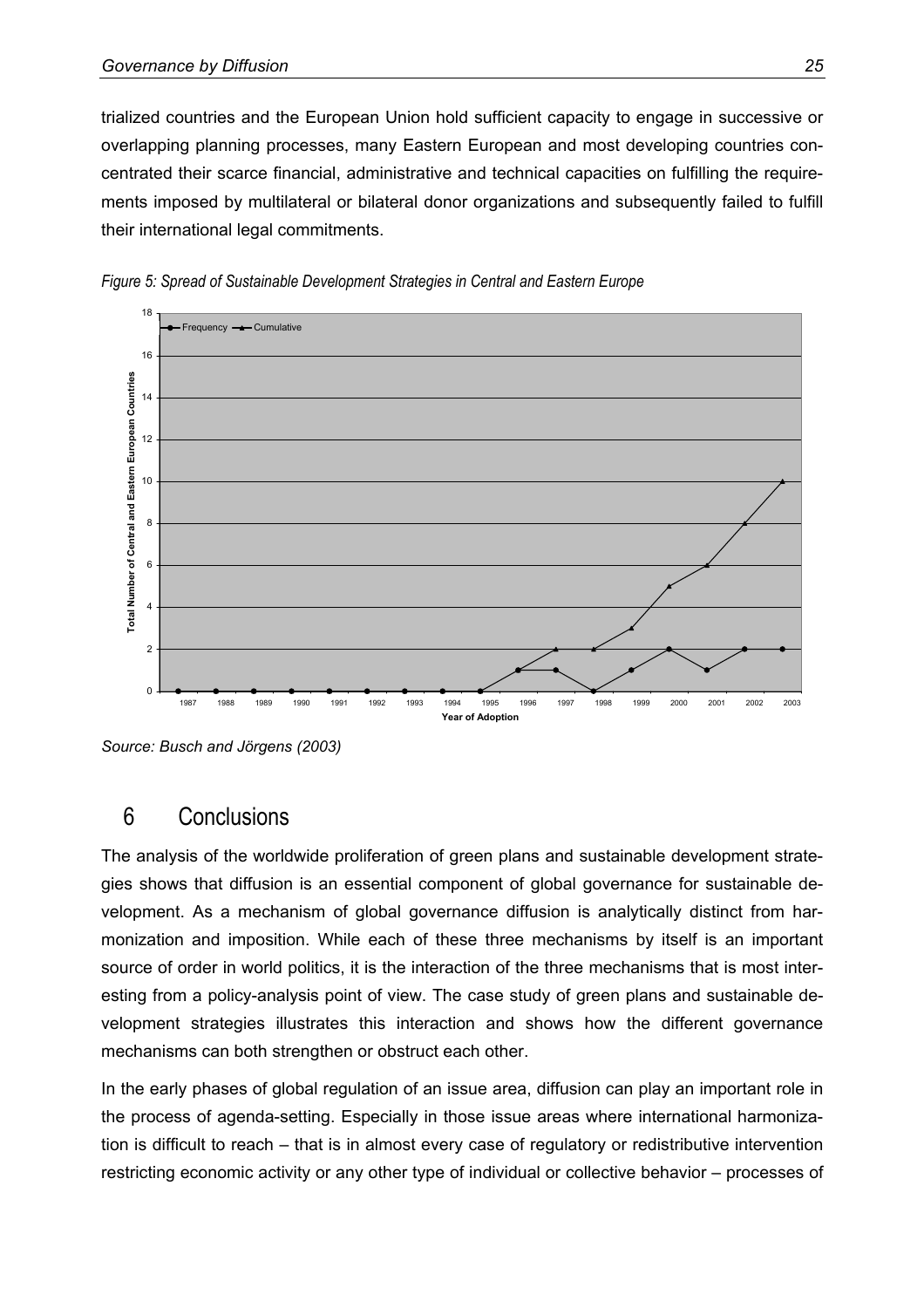loosely coordinated cross-national imitation and learning can gradually build up a critical mass of proponents, increase acceptance in the more reluctant countries, and thus pave the way for subsequent legal harmonization. As the example of green plans and sustainable development strategies shows, diffusion can also significantly increase the legitimacy of a global norm, thus making it nearly impossible for any modern and 'civilized' state to openly oppose it.

However, once harmonization is reached, imitation and learning do not simply stop. Rather, once a legal agreement has been reached, the dissemination of information on model policies and examples of international best practice within transnational networks and the emulation of these models by individual countries can be seen as an important vehicle for the implementation of the agreement. As the case study clearly demonstrates, the mechanisms of diffusion and harmonization regularly interact with each other, leading to a process of mutual reenforcement. In this combined governance mode, where diffusion and harmonization interact in a specific way, harmonization determines the general direction of domestic policy change, while diffusion has an important impact on the speed and the distinctive details of national implementation.

One major lesson that can be drawn from this case study is, therefore, that the creation of favorable conditions for policy diffusion is an essential, but often underestimated, aspect of effective global governance. Contrary to the negotiation of international treaties and agreements, the improvement of the infrastructure for diffusion can be carried out unilaterally or within a small group of pioneer countries and international organizations. The creation of the International Network of Green Planners by a group of Dutch and Canadian policymakers, or the inclusion of green plans as a criterion for evaluation in the OECD Environmental Performance Reviews series, can serve as examples.

Contrary to harmonization and diffusion, imposition depends primarily on asymmetric power relationships. As a mechanism of global governance, it mainly serves to force developing countries to implement an international norm which they presumably would not have adopted voluntarily or voted for in international negotiations. While imposition is generally very effective in determining domestic policy outputs, the comparison of the proliferation of NEAPs and sustainable development strategies in Eastern Europe and in the developing countries shows that, ultimately, national capacities are a decisive constraint for the domestic implementation of global norms, and that governance by imposition more than any other form of global governance binds scarce national capacities and thus strongly restricts the policy options of developing countries. If too many national capacities are bound by hard conditionality, this obstructs the diffusion of new policy innovations which may be more effective or more problem-adequate than those transported to the national level by processes of imposition.

Moreover, as the case study demonstrates, imposition by economic conditionality has more immediate effects than processes of 'soft' international harmonization. In cases where processes of imposition and harmonization pursue divergent goals, countries with scarce domestic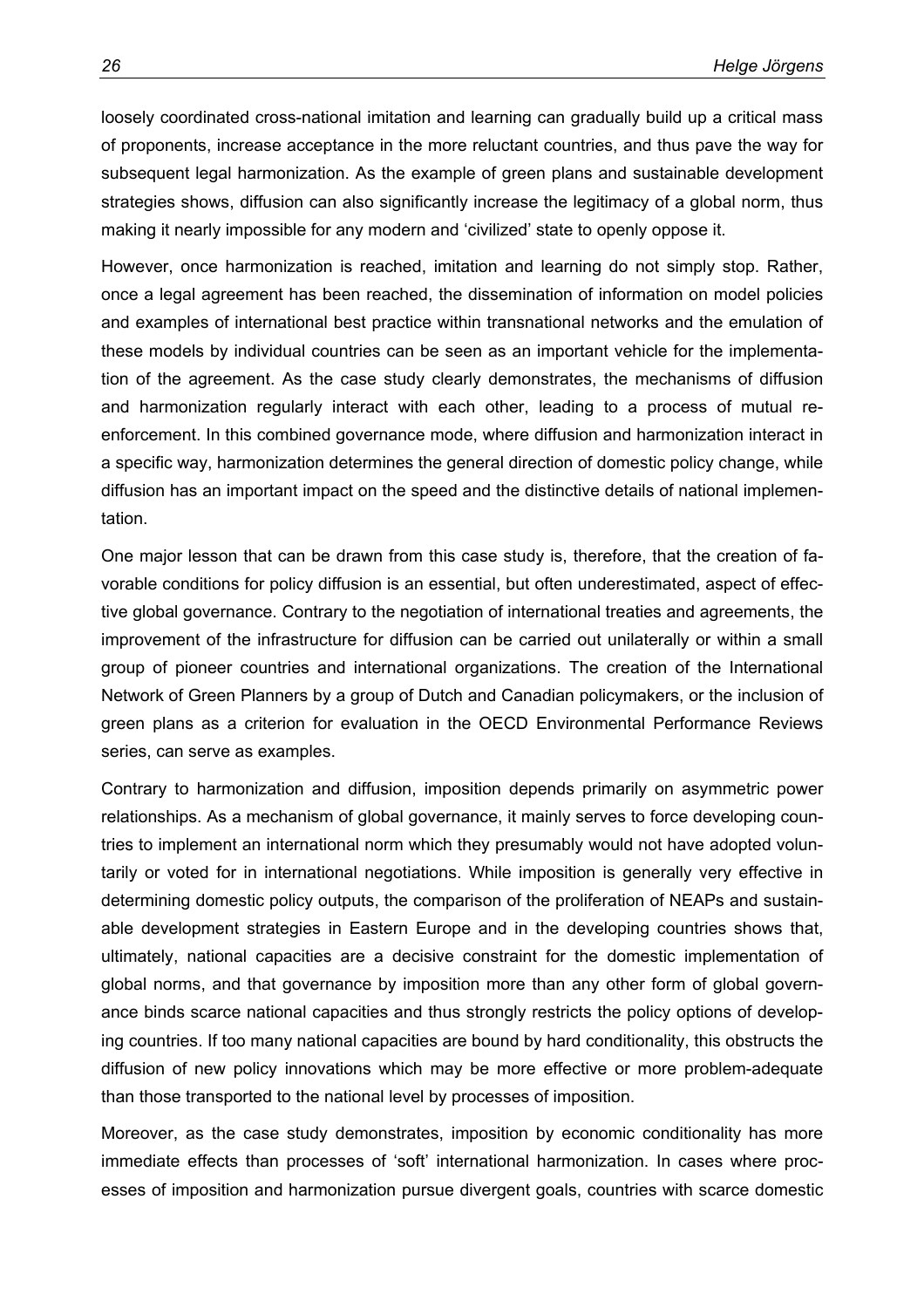capacities will most likely implement those imposed by economic conditionality at the expense of those goals that had been jointly agreed upon in multilateral negotiations.

Effective governance for sustainable development must, therefore, take into account the various interactions between all three mechanisms of global governance. While the analysis presented here highlights the importance of the unilateral development of policy models by pioneering states or international organizations and the creation of favorable conditions for policy diffusion, thus paving the way for subsequent processes of international harmonization; it also cautions against an excessive and uncoordinated imposition of foreign models on developing countries which are constrained by their limited administrative, financial, scientific and technical capacities.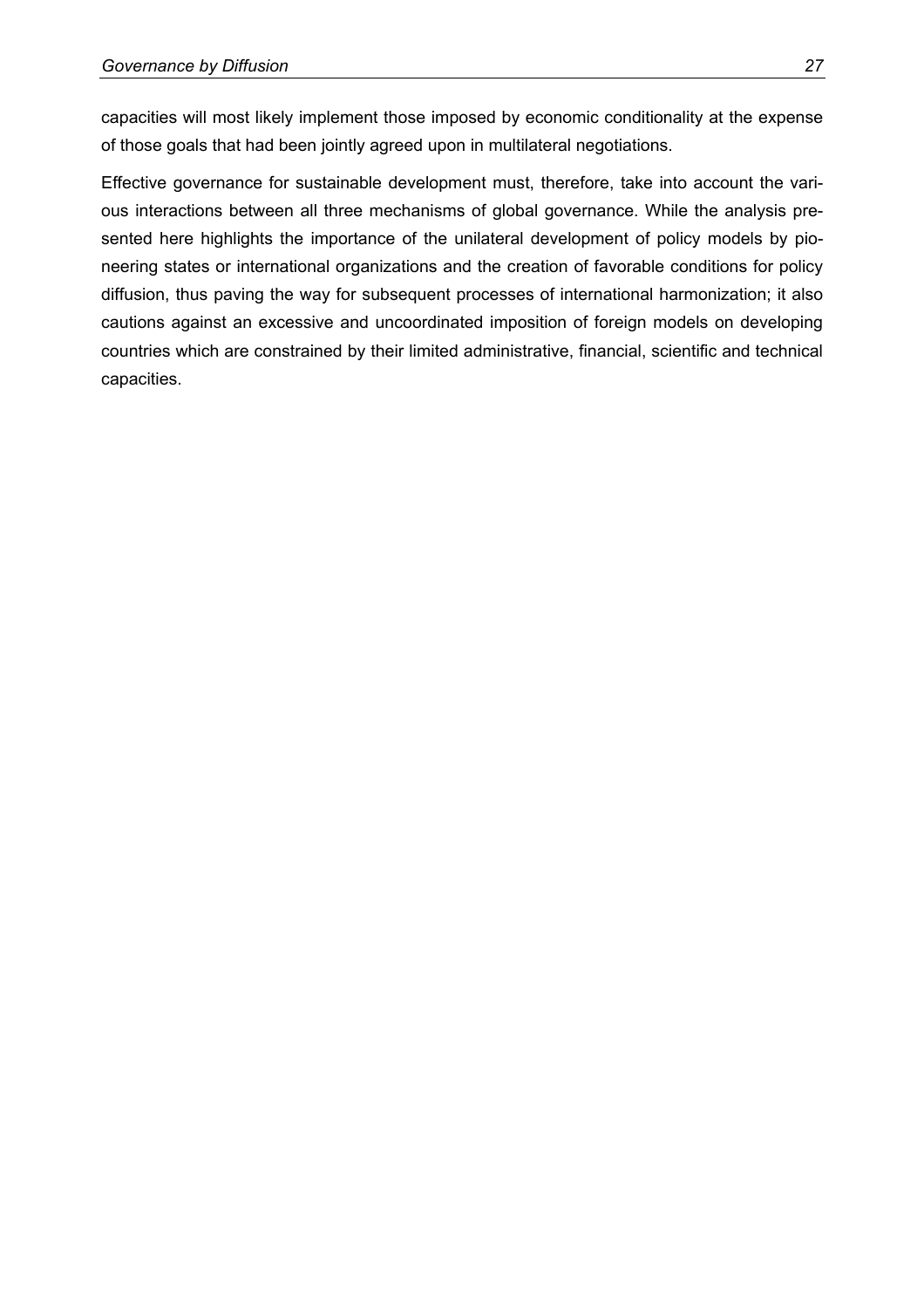### 7 References

- Abbott, Kenneth W., Robert O. Keohane, Andrew Moravcsik, Anne-Marie Slaughter and Duncan Snidal (2000), 'The Concept of Legalization', *International Organization*, 54 (3), 401- 419.
- Andersen, Michael Skou and Duncan Liefferink (1997), *European Environmental Policy. The Pioneers*, Manchester and New York: Manchester University Press.
- Arts, Bas (2000), 'Regimes, Non-State Actors and the State System: A 'Structurational' Regime Model', *European Journal of International Relations*, 6 (4), 513-542.
- Bennett, Colin J. (1991), 'What is Policy Convergence and What Causes It?' *British Journal of Political Science*, 21, 215-233.
- Bennett, Graham (1997), 'The Dutch National Environmental Policy Plan', in Martin Jänicke, Alexander Carius and Helge Jörgens (eds), *Nationale Umweltpläne in ausgewählten Industrieländern*, Berlin, Heidelberg and New York: Springer, pp. 73-85.
- Börzel, Tanja A. and Thomas Risse (2003), 'Conceptualizing the Domestic Impact of Europe', in Keith Featherstone and Claudio Radaelli (eds), *The Politics of Europeanisation*, Oxford: Oxford University Press.
- Bomberg, Elisabeth and John Peterson (2000), *Policy Transfer and Europeanization. Passing the Heineken Test?* Queens Papers on Europeanization, No. 2/2000, Belfast: Queens University.
- Bressers, Hans Th. A. and Loret A. Plettenburg (1997), 'The Netherlands', in Martin Jänicke and Helmut Weidner (eds), *National Environmental Policies. A Comparative Study of Capacity-Building*, Berlin, Heidelberg, New York: Springer, 109-131.
- Brown Weiss, Edith and Harold K. Jacobson (eds) (2000), *Engaging Countries. Strengthening Compliance with International Environmental Accords*, Cambridge, Mass.: MIT Press.
- Busch, Per-Olof and Helge Jörgens (2003), *Globale Diffusionsmuster umweltpolitischer Innovationen*, FFU-report, Berlin: Environmental Policy Research Centre/Free University Berlin (forthcoming).
- Chayes, Abram and Antonia Handler Chayes (1993), 'On Compliance', *International Organization*, 47 (2), 175-202.
- Checkel, Jeffrey, T. (1999), 'Norms, Institutions, and National Identity in Contemporary Europe', *International Studies Quarterly*, 43, 83-114.
- Collier, David and Richard E. Messick (1975), 'Prerequisites Versus Diffusion: Testing Alternative Explanations of Social Security Adoption', *American Political Science Review*, 69 (4), 1299-1315.
- Commission on Global Governance (1995), '*Our Global Neighborhood. The Report of the Commission on Global Governance*', New York: Oxford University Press.
- Connolly, Barbara and Tamar Gutner (2002), *Policy Networks and Process Diffusion: Organizational Innovation Within the 'Environment for Europe' Network*, unpublished manuscript.
- Cortell, Andrew P. and James W. Davis, Jr. (1996), 'How do International Institutions Matter? The Domestic Impact of International Rules and Norms', *International Studies Quarterly*, 40, 451-478.
- Cowles, Maria Green, James Caporaso and Thomas Risse (eds) (2001), *Transforming Europe. Europeanization and Domestic Change*, Ithaca and London: Cornell University Press.
- Dalal-Clayton, Barry (1996), *Getting to Grips with Green Plans. National Level Experience in Industrial Countries*, London: Earthscan.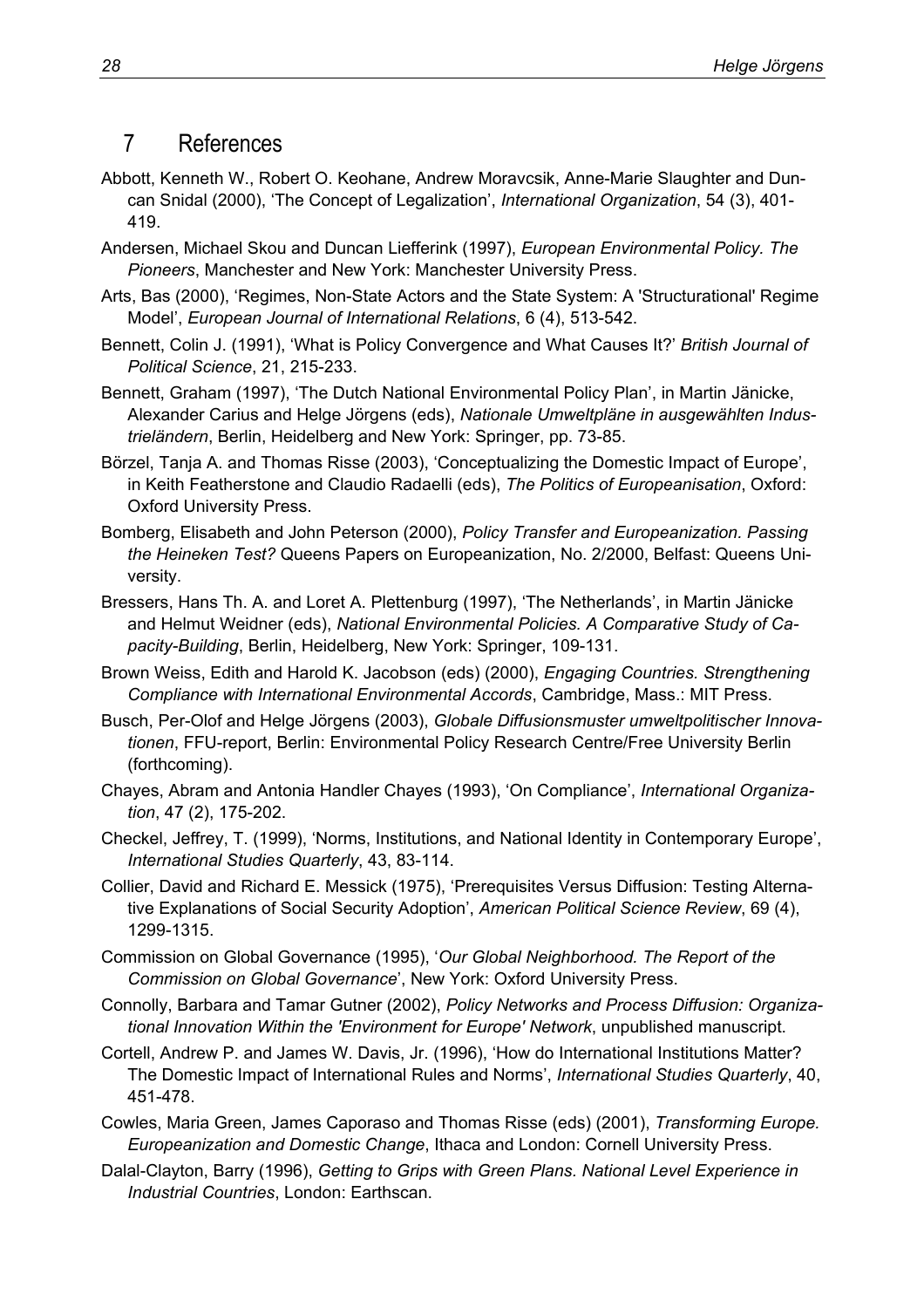- De Clercq, Marc (Ed.) (2002), *Negotiating Environmental Agreements in Europe. Critical Factors for Success*, Cheltenham und Northampton: Edward Elgar.
- DiMaggio, Paul and Walter W. Powell (1983), 'The Iron Cage Revisited: Institutional Isomorphism and Collective Rationality in Organizational Fields', *American Sociological Review*, 48 (2), 147-160.
- Dolowitz, David P. and David Marsh (1996), 'Who Learns What From Whom: A Review of the Policy Transfer Literature', *Political Studies*, 44, 343-357.
- Dolowitz, David P. and David Marsh (2000), 'Learning from Abroad: The Role of Policy Transfer in Contemporary Policy-Making', *Governance*, 13 (1), 5-24.
- Donkers, Robert (2000), 'Umweltpolitik in der Europäischen Union: Ein neuer Weg', in Martin Jänicke and Helge Jörgens (eds), *Umweltplanung im internationalen Vergleich. Strategien der Nachhaltigkeit*, Berlin, Heidelberg and New York: Springer, pp. 53-67.
- Drezner, Daniel W. (2001a), 'Globalization and Policy Convergence', *International Studies Review*, 3, 53-78.
- Drezner, Daniel W. (2001b), *State Power and the Structure of Global Regulation*, Paper presented at the annual meeting of the American Political Science Association, San Francisco, September 2, 2001.
- Finnemore, Martha (1993), 'International Organizations as Teachers of Norms: The United Nations' Educational, Scientific, and Cultural Organization and Science Policy', *International Organization*, 47 (4), 565-597.
- Finnemore, Martha (1996), *National Interest in International Society*, Ithaca, NY: Cornell University Press.
- Finnemore, Martha and Kathryn Sikkink (1998), 'International Norm Dynamics and Political Change', *International Organization*, 52 (4), 887-917.
- Gale, Robert J.P. (1997), 'Canada's Green Plan', in Martin Jänicke, Alexander Carius and Helge Jörgens (eds), *Nationale Umweltpläne in ausgewählten Industrieländern*, Berlin, Heidelberg and New York: Springer, pp. 97-120.
- Grabbe, Heather (2002), 'European Union Conditionality and the *Acquis Communautaire*', *International Political Science Review*, 23 (3), 249-268.
- Haas, Peter M. (1992), 'Introduction: Epistemic Communities and International Policy Coordination', *International Organization*, 46 (1), 1-35.
- Haas, Peter M., Robert O. Keohane and Marc A. Levy (eds) (1993), *Institutions for the Earth: Sources of Effective International Environmental Protection*, Cambridge, Mass.: MIT Press.
- Hasenclever, Andreas, Peter Mayer and Volker Rittberger (1997), *Theories of International Regimes*, Cambridge: Cambridge University Press.
- Hasenclever, Andreas, Peter Mayer and Volker Rittberger (2000), 'Integrating Theories of International Regimes', *Review of International Studies*, 26, 3-33.
- Heidbrink, Kathrin and Stephan Paulus (2000), *Strategies for sustainable development in the thicket of national planning processes. From convergent concepts to coherent actions in development cooperation*, Bonn and Eschborn: Deutsche Gesellschaft für technische Zusammenarbeit (GTZ).
- Héritier, Adrienne, Christoph Knill and Susanne Mingers (1996), *Ringing the Changes in Europe. Regulatory Competition and the Transformation of the State*, Berlin: de Gruyter.
- Hoberg, George (1991), 'Sleeping with an Elephant: The American Influence on Canadian Environmental Regulation', *Journal of Public Policy*, 11, 107-132.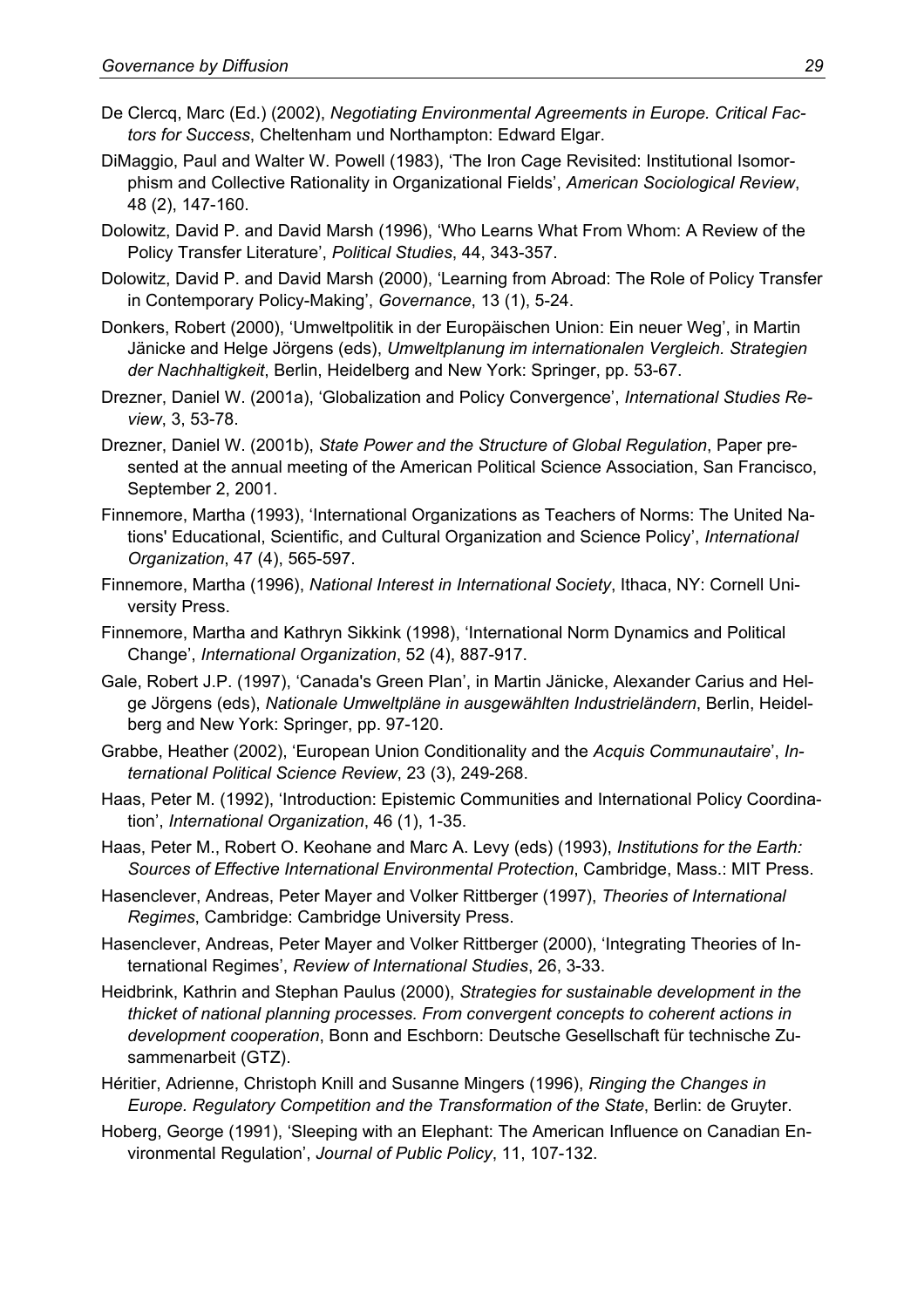- Holzinger, Katharina and Christoph Knill (2003), *Explaining Cross-national Policy Convergence. Concepts, Causes and Conditions*. Bonn and Jena: unpublished manuscript.
- Howlett, Michael (2000), 'Beyond Legalism? Policy Ideas, Implementation Styles and Emulation-Based Convergence in Canadian and U.S. Environmental Policy', *Journal of Public Policy*, 20 (3), 305-329.
- Jänicke, Martin, Alexander Carius and Helge Jörgens (1997), *Nationale Umweltpläne in ausgewählten Industrieländern*, Berlin, Heidelberg and New York: Springer
- Jänicke, Martin and Helge Jörgens (1998), 'National Environmental Policy Planning in OECD Countries: Preliminary Lessons from Cross-National Comparisons', *Environmental Politics*, 7 (2), 27-54.
- Jänicke, Martin and Helge Jörgens (2000a), 'Strategic Environmental Planning and Uncertainty: A Cross-National Comparison of Green Plans in Industrialized Countries', *Policy Studies Journal*, 28 (3), 612-632.
- Jänicke, Martin and Helge Jörgens (eds) (2000b), *Umweltplanung im internationalen Vergleich. Strategien der Nachhaltigkeit*, Berlin, Heidelberg and New York: Springer.
- Jänicke, Martin, Helge Jörgens and Claudia Koll (2000), 'Elemente einer deutschen Nachhaltigkeitsstrategie – Einige Schlußfolgerungen aus dem internationalen Vergleich', in Martin Jänicke and Helge Jörgens (eds), *Umweltplanung im internationalen Vergleich. Strategien der Nachhaltigkeit*, Berlin, Heidelberg, New York: Springer, pp. 221-230.
- Jänicke, Martin, Helge Jörgens and Claudia Koll (2001), 'Nationale Umweltplanung', in Ferdinand Müller-Rommel (ed.), *Studium der Umweltwissenschaften – Sozialwissenschaften*, Berlin, Heidelberg, New York: Springer, pp. 43-65.
- Jänicke, Martin and Helmut Weidner (1997), 'Summary: Global Environmental Policy Learning', in Martin Jänicke and Helmut Weidner (eds), *National Environmental Policies. A Comparative Study of Capacity-Building*, Berlin, Heidelberg and New York: Springer, pp. 299-313.
- Jörgens, Helge (2001), 'The Diffusion of Environmental Policy Innovations Preliminary Findings from an International Workshop', *Environmental Politics*, 10 (2), 122-127.
- Keck, Margaret and Kathryn Sikkink (1998), *Activists Beyond Borders: Transnational Advocacy Networks in International Politics*, Ithaca, NY: Cornell University Press.
- Keohane, Robert O. (1983), 'The demand for international regimes', in Stephen D. Krasner (ed.), *International Regimes*, Ithaca and London: Cornell University Press, pp. 141-171.
- Keohane, Robert O. (1984), *After Hegemony. Cooperation and Discord in the World Political Economy*, Princeton, N.J.: Princeton University Press.
- Keohane, Robert O. and Marc A. Levy (eds.) (1996), *Institutions for Environmental Aid*, Cambridge, Mass.: MIT Press.
- Kern, Kristine (2000), *Die Diffusion von Politikinnovationen. Umweltpolitische Innovationen im Mehrebenensystem der USA*, Opladen: Leske + Budrich.
- Kern, Kristine, Helge Jörgens and Martin Jänicke (2000), 'Die Diffusion umweltpolitischer Innovationen. Ein Beitrag zur Globalisierung von Umweltpolitik', *Zeitschrift für Umweltpolitik und Umweltrecht*, 23 (4), 507-546.
- Kern, Kristine, Helge Jörgens and Martin Jänicke (2001), *The Diffusion of Environmental Policy Innovations: A Contribution to the Globalisation of Environmental Policy*, WZB discussion paper FS II 01-302, Berlin: Social Science Research Center (WZB).
- Knill, Christoph and Dirk Lehmkuhl (2002), 'The national impact of European Union regulatory policy: Three Europeanization mechanisms', *European Journal of Political Research*, 41, 255-280.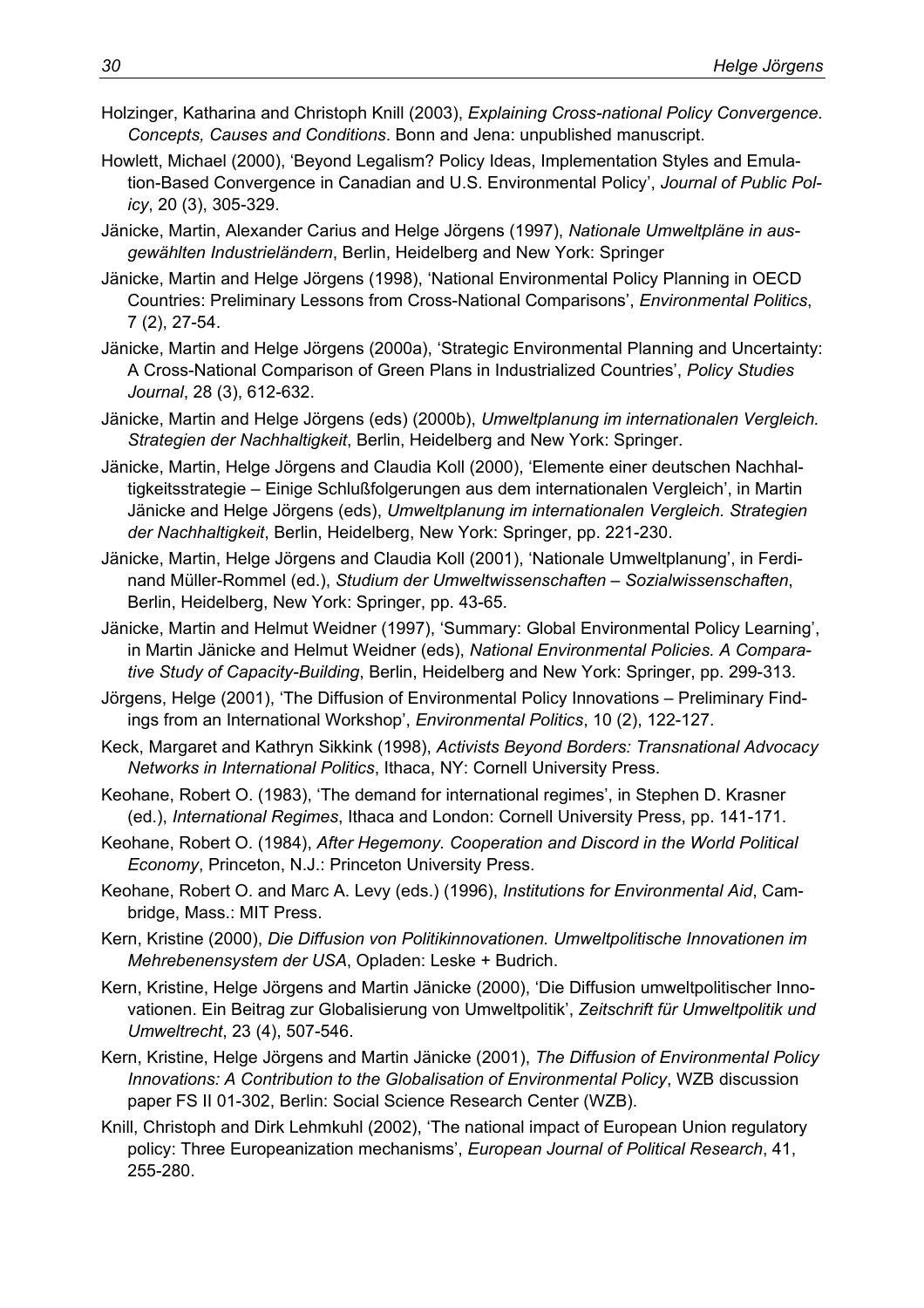- Krasner, Stephen D. (1983), 'Structural causes and regime consequences: regimes as intervening variables', in Stephen D. Krasner (ed.), *International Regimes*, Ithaca and London: Cornell University Press, pp. 1-21.
- Kratochwil, Friedrich and John Gerard Ruggie (1986), 'International Organization: A State of the Art on an Art of the State', *International Organization*, 40 (4), 753-775.
- Lafferty, William M. (1996), 'The Politics of Sustainable Development. Global Norms for National Implementation', *Environmental Politics*, 5 (2), 185-208.
- Lafferty, William M. (2004), 'Introduction: Aligning form and function in governance for sustainable development', in William M. Lafferty (ed), Governance for sustainable development. The challenge of adapting form to function, Cheltenham: Edward Elgar (forthcoming).
- Lafferty, William M. and James Meadowcroft (eds) (2000), *Implementing Sustainable Development. Strategies and Initiatives in High Consumption Societies*, Oxford: Oxford University Press.
- Levy, Marc A., Oran R. Young and Michael Zürn (1995), 'The Study of International Regimes', *European Journal of International Relations*, 1 (3), 267-330.
- Liefferink, Duncan (1999), 'The Dutch National Plan for Sustainable Society', in Norman J. Vig and Regina S. Axelrod (eds), *The Global Environment. Institutions, Law, and Policy*, Washington, D.C.: CQ Press, pp. 256-278.
- Lowi, Theodore J. (1972), 'Four Systems of Policy, Politics, and Choice', *Public Administration Review*, 32, 298-310.
- Martin, Lisa L. and Beth A. Simmons (1998), 'Theories and Empirical Studies of International Institutions', *International Organization* 52, 4, 729-757.
- Meyer, John W., John Boli, George Thomas and Francisco Ramirez (1997), 'World Society and the Nation-State', *American Journal of Sociology*, 103 (1), 144-181.
- Miles, Edward L., Arild Underdal, Steinar Andresen, Jorgen Wettestad, Jon Birger Skjaerseth and Elaine M. Carlin (2001), *Explaining Regime Effectiveness: Confronting Theory with Evidence*, Cambridge: MIT Press.
- OECD (Organisation for Economic Co-operation and Development) (1998), *Evaluation of Progress in Developing and Implementing National Environmental Action Programmes (NE-APs) in Central and Eastern Europe and the New Independent States*, Final Report by the OECD Task Force for the Implementation of the Environmental Action Programme in Central and Eastern Europe (EAP). CCNM/ENV/EAP(98)23/REV1, Paris: OECD.
- OECD (2001a), *Policies to Enhance Sustainable Development*. Paris: OECD.
- OECD (2001b), *Strategies for Sustainable Development. Practical Guidance for Development Co-operation*, Paris: OECD.
- OECD (2001c), *Environmental Performance Reviews. Achievements in OECD Countries*, Paris: OECD.
- OECD (2002), *Governance for Sustainable Development. Five OECD Case Studies*, Paris: OECD.
- Pleschberger, Werner (1999), 'The National Environmental Plan of Austria A Lesson to Learn in Environmental Policy? ' in Peter Glück, Gerhard Oesten, Heiner Schanz and Karl-Reinhard Volz (eds), *Formulation and Implementation of National Forest Programmes. Vol. 1: Theoretical Aspects*, Joensu: European Forest Institute, 215-227.
- Porter, Michael E. and Claas van der Linde (1995), 'Green and Competitive: Ending the Stalemate', *Harvard Business Review* (September–October), 120–134.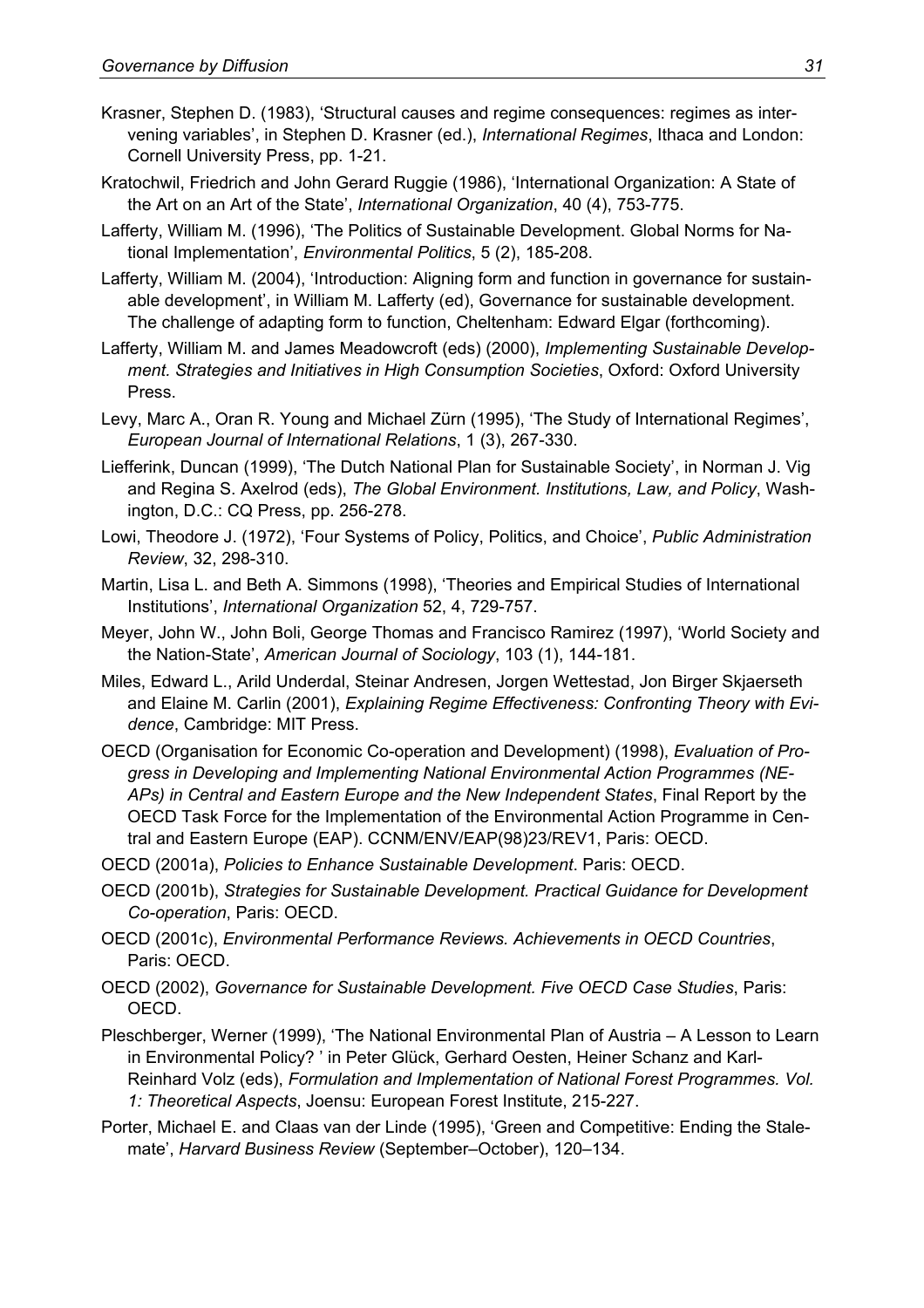- Risse, Thomas, Stephen C. Ropp and Kathryn Sikkink (eds) (1999), *The Power of Human Rights. International Norms and Domestic Change*, Cambridge: Cambridge University Press.
- Risse-Kappen, Thomas (1995a), 'Bringing transnational relations back in: introduction' in Thomas Risse-Kappen (ed.), *Bringing Transnational Relations Back In. Non-State Actors, Domestic Structures and International Institutions*, Cambridge: Cambridge University Press, 3- 33.
- Rittberger, Volker (ed.) (1993), *Regime Theory and International Relations*, Oxford: Clarendon Press.
- Rogers, Everett M. (1995), *Diffusion of Innovations*, 4th ed., New York: Free Press
- Rose, Richard (1991), 'What is Lesson-Drawing?' *Journal of Public Policy*, 11, 3-30.
- Rose, Richard (1993), *Lesson-Drawing in Public Policy. A Guide to Learning Across Time and Space*, Chatham, New Jersey: Chatham House.
- Rosenau, James N. (1992), 'Governance, Order, and Change in World Politics', in James N. Rosenau and Ernst-Otto Czempiel (eds), *Governance Without Government: Order and Change in World Politics*, Cambridge: Cambridge University Press, pp. 1-29.
- Rosenau, James N. (2000), 'Change, Complexity, and Governance in Globalizing Space' in Jon Pierre (ed.), *Debating Governance. Authority, Steering and Democracy*, Oxford and New York: Oxford University Press, 167-200.
- Shelton, Dinah (2000), 'Introduction: Law, Non-Law and the Problem of Soft Law', in Dinah Shelton (ed.), *Commitment and Compliance. The Role of Non-Binding Norms in the International Legal System*, Oxford: Oxford University Press, pp. 1-18.
- Simmons, Beth A. and Zachary Elkins (2003), *The Globalization of Liberalization: Policy Diffusion in the International Political Economy*, Paper prepared for delivery at the workshop Internationalization of Regulatory Reforms: The Interaction of Policy Learning and Policy Emulation in Diffusion Processes, Berkeley, CA, April 24-25, 2003.
- Simmons, Beth A. and Lisa L. Martin (2002), 'International Organizations and Institutions', in Walter Carlsnaes, Thomas Risse and Beth Simmons (eds), *Handbook of International Relations*. London et al.: Sage.
- Slaughter, Anne-Marie, Andrew Tulumello and Stepan Wood (1998), 'International Law and International Relations Theory: A New Generation of Interdisciplinary Scholarship', *The American Journal of International Law*, 92, 367-397.
- Smouts, Marie-Claude (1998): 'The proper use of governance in international relations', *International Social Science Journal*, 50 (1), 81-89.
- Stone, Diane (2000), 'Non-Governmental Policy Transfer: The Strategies of Independent Policy Institutions', *Governance*, 13, 45-70.
- Stone, Diane (2001), *Learning Lessons, Policy Transfer and the International Diffusion of Policy Ideas*, CSGR Working Paper No. 69/01, Coventry: Centre for the Study of the Globalisation and Regionalisation (CSGR), University of Warwick.
- Strang, David and John W. Meyer (1993), 'Institutional conditions for diffusion', *Theory and Society*, 22, 487-511.
- Strang, David and Sarah A. Soule (1998), 'Diffusion in Organizations and Social Movements: From Hybrid Corn to Poison Pills', *Annual Review of Sociology*, 24, 265-290.
- Tews, Kerstin (2002), 'Politiktransfer: Phänomen zwischen Policy-Lernen und Oktroi. Überlegungen zu unfreiwilligen Umweltpolitikimporten am Beispiel der EU-Osterweiterung', *Zeitschrift für Umweltpolitik und Umweltrecht*, 25 (2), 173-201.